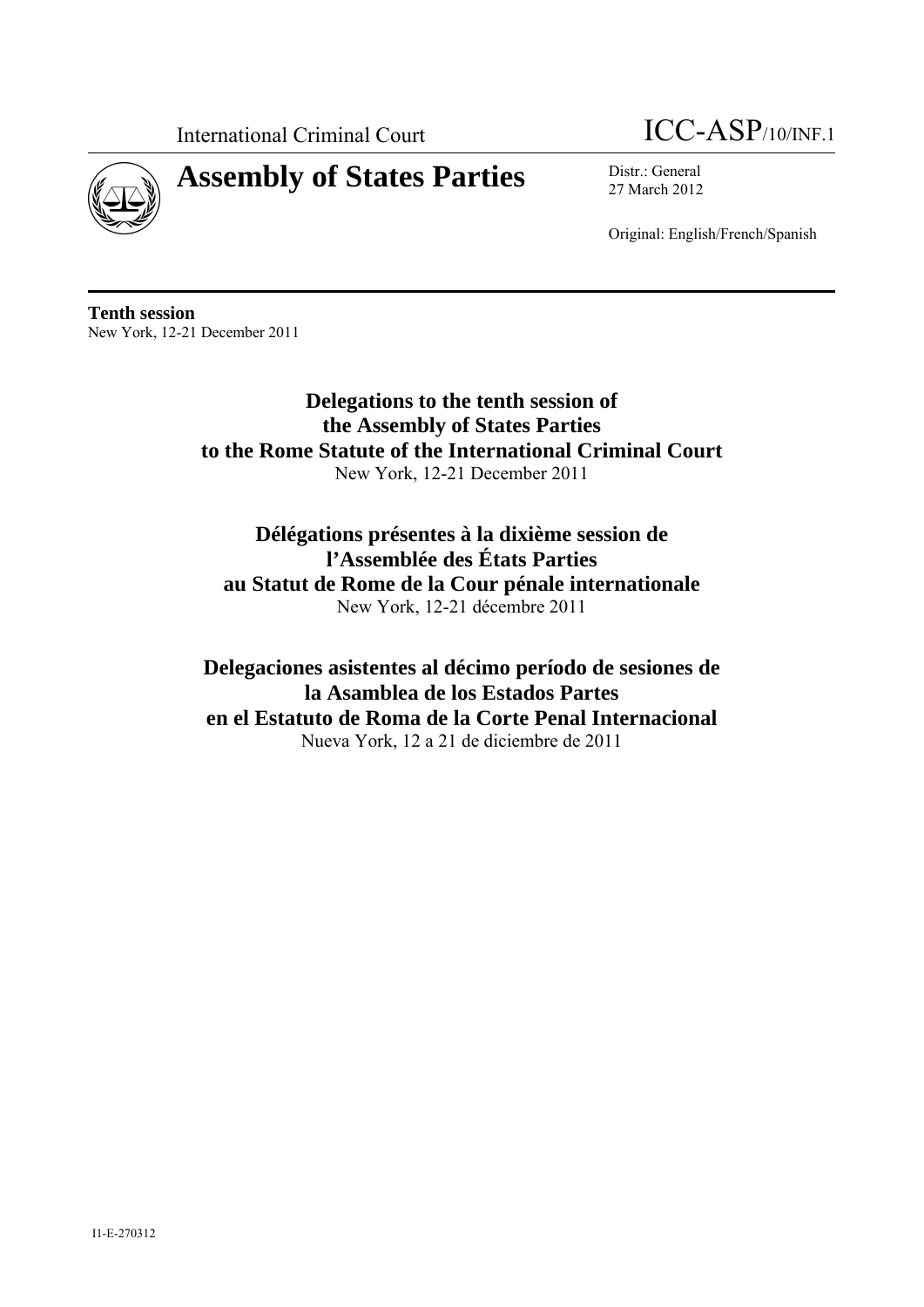# Contents/ Table des matières/ Índice

|                |                                                                                                                                                                                                                        | Page |
|----------------|------------------------------------------------------------------------------------------------------------------------------------------------------------------------------------------------------------------------|------|
| $\mathbf{I}$ . | States Parties to the Rome Statute of the International Criminal Court<br>États Parties au Statut de Rome de la Cour pénale internationale/<br>Estados Partes en el Estatuto de Roma de la Corte Penal Internacional 3 |      |
| H.             | <b>Observer States</b><br>Etats observateurs/                                                                                                                                                                          | 38   |
| III.           | States invited to be present during the work of the Assembly/<br>Les États invités à se faire représenter aux travaux de l'Assemblée/                                                                                  |      |
| IV.            | Entities, intergovernmental organizations and other entities/<br>Entités, organisations intergouvernementales et autres entités/<br>Entidades, organizaciones intergubernamentales y otras entidades46                 |      |
| V.             | Non-governmental organizations/<br>Organisations non gouvernementales/<br>Organizaciones no gubernamentales                                                                                                            | 47   |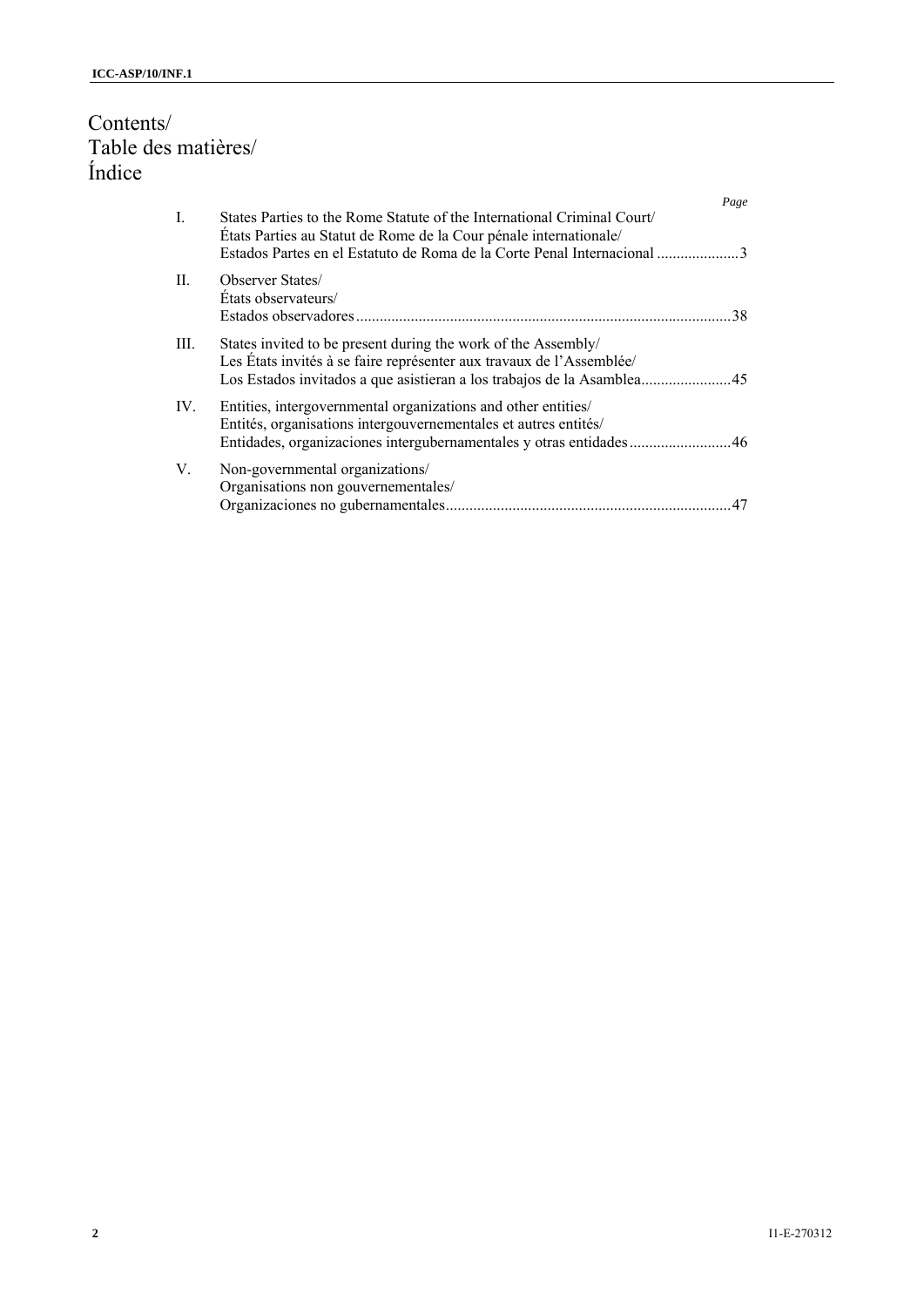# **I. States Parties to the Rome Statute of the International Criminal Court/ États Parties au Statut de Rome de la Cour pénale internationale/ Estados Partes en el Estatuto de Roma de la Corte Penal Internacional**

# **AFGHANISTAN**

Representative H.E. Mr. Zahir Tanin *Ambassador, Permanent Representative to the United Nations* 

**Alternates** Mr. Youssof Ghafoorzai *Counsellor, Permanent Mission to the United Nations* 

Mr. Sayed Mir Agha Musaddeq *Second Secretary, Permanent Mission to the United Nations* 

#### **ALBANIA**

Representative H.E. Mr. Ferit Hoxha *Ambassador, Permanent Representative to the United Nations* 

**Alternate** Mr. Ervin Nina *First Secretary, Permanent Mission to the United Nations* 

#### **ANDORRA**

Representative H.E. Mr. Narcís Casal *Ambassador, Permanent Representative to the United Nations* 

Alternate Mrs. Meritxell Marsà Pons *Counsellor, Deputy Permanent Representative to the United Nations* 

Adviser Mrs. Margot Aleix Mata *Advisor* 

#### **ANTIGUA AND BARBUDA**

Representative Ms. Gillian Joseph *First Secretary, Permanent Mission to the United Nations* 

# **ARGENTINA**

Representante S.E. Sr. Jorge Argüello *Embajador, Representante Permanente ante las Naciones Unidas* 

**Suplentes** Sr. Diego Limeres *Ministro, Representante Permanente Alterno ante las Naciones Unidas* 

Sra. Fernanda Millicay *Consejera, Misión Permanente ante las Naciones Unidas*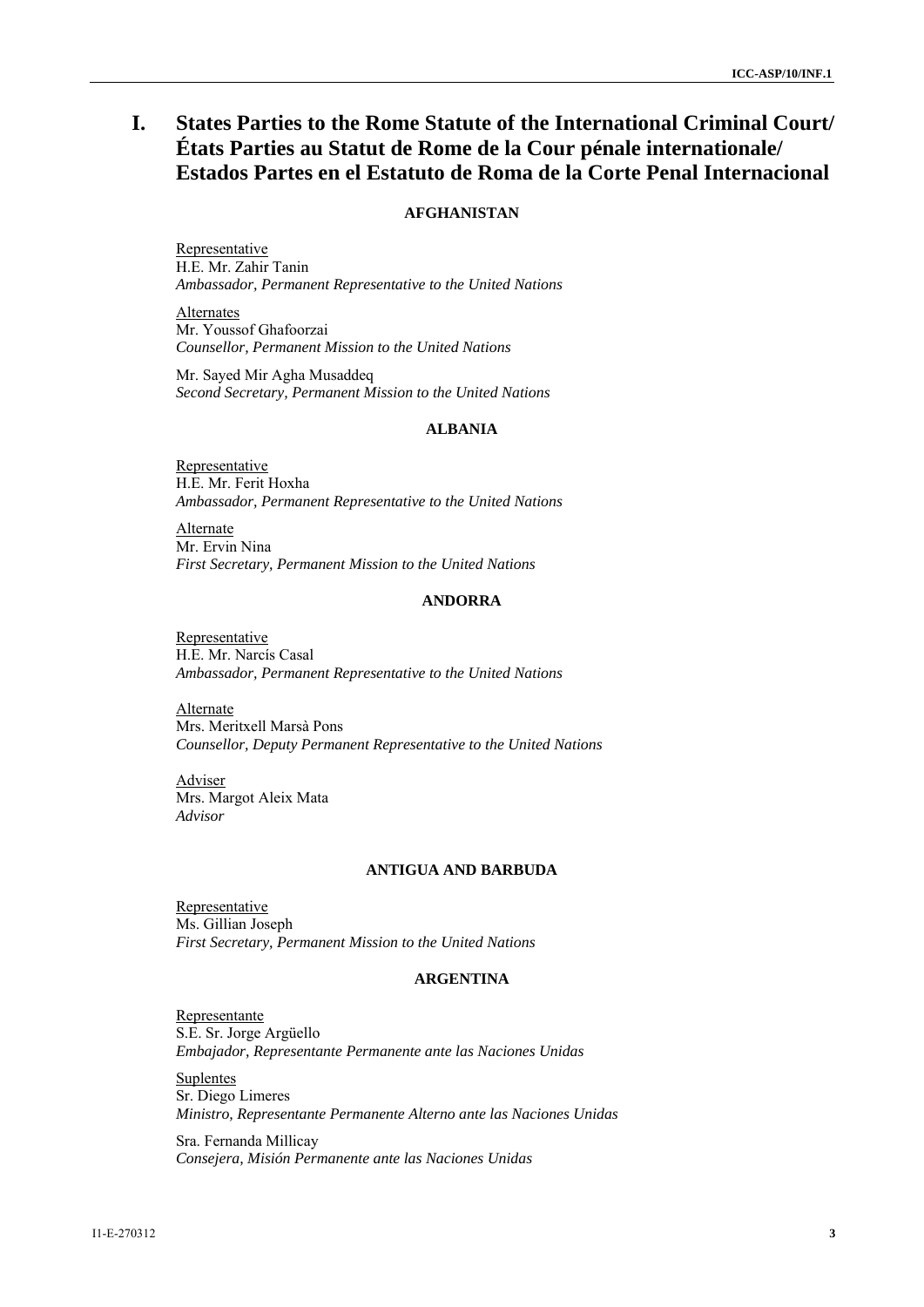Sr. Martín Mainero *Dirección General de Consejería Legal, Ministerio de Relaciones Exteriores, Comercio Internacional y Culto* 

Sr. Gustavo Rutilo *Secretario, Misión Permanente ante las Naciones Unidas* 

Sr. Sebastián Di Luca *Secretario, Misión Permanente ante las Naciones Unidas* 

## **AUSTRALIA**

**Representative** Mr. Gregory Alan French *Legal Adviser, Department of Foreign Affairs and Trade* 

**Alternate** H.E. Mr. Gary Francis Quinlan *Ambassador Extraordinary and Plenipotentiary, Permanent Representative to the United Nations* 

Advisers H.E. Ms. Philippa Jane King *Ambassador, Deputy Permanent Representative to the United Nations* 

Mr. Carrie Fahey McDougall *Legal Adviser, Department of Foreign Affairs and Trade* 

Ms. Susan Mary Robertson *First Secretary, Permanent Mission to the United Nations* 

Mr. Gresham Philip Street *Senior Legal Officer, Attorney General's Department* 

Mr. Cary Daniel Scott-Kemmis *Third Secretary, Embassy, The Hague* 

Ms. Sally May Weston *Policy Adviser, Permanent Mission to the United Nations* 

Mr. Peter James Stone *Attaché, Permanent Mission to the United Nations* 

# **AUSTRIA**

**Representative** Mr. Konrad Bühler *Minister, Ministry for European and International Affairs* 

Alternates

Ms. Gabriele Juen *Counsellor, Permanent Mission to the United Nations* 

Ms. Catherine Quidenus *First Secretary, Permanent Mission to the United Nations* 

# **BANGLADESH**

Representative H.E. Mr. Muhammad Ali Sorcar *Ambassador, Embassy, The Hague*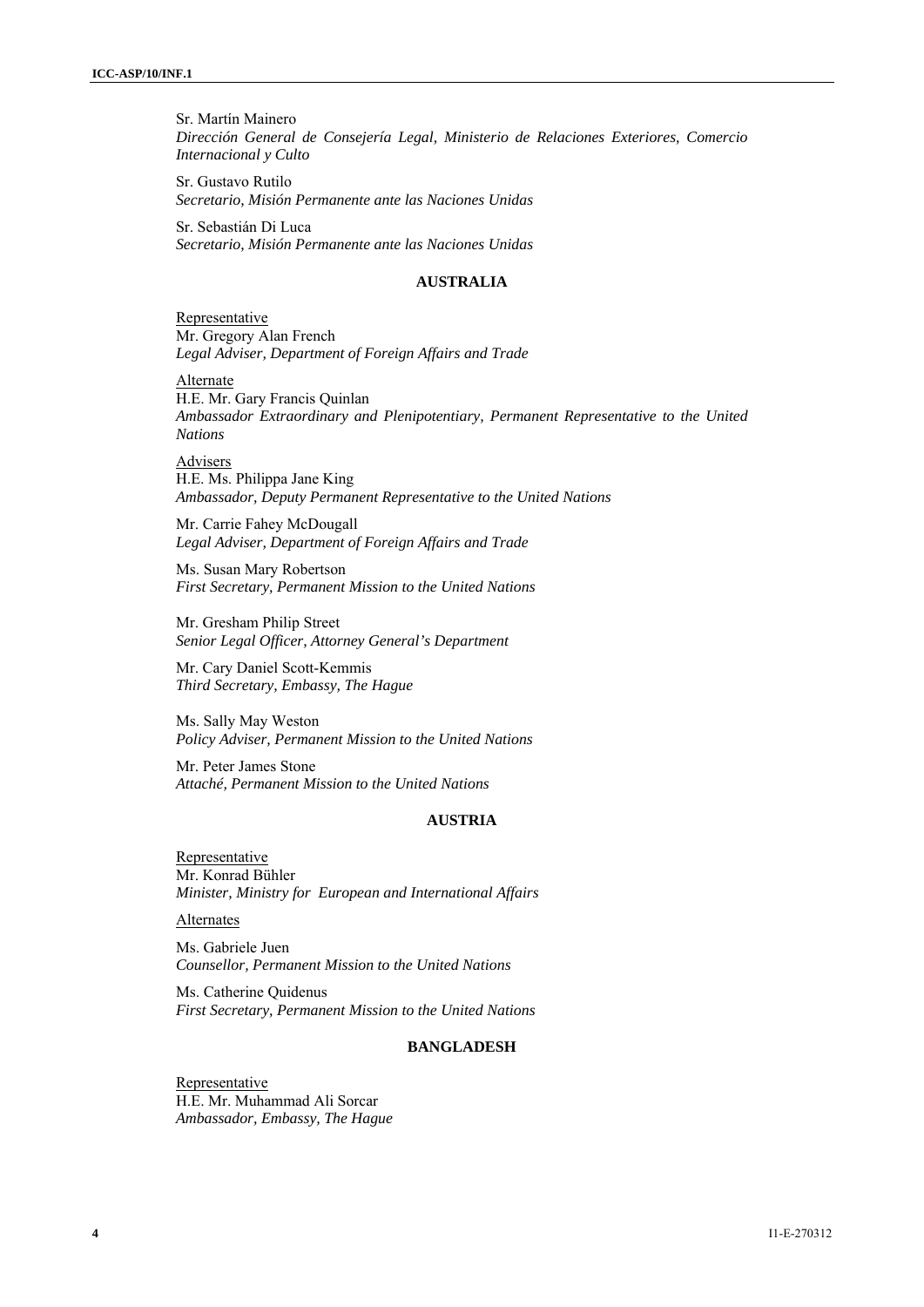#### **BARBADOS**

Representative H.E. Mr. Joseph Goddard *Ambassador, Permanent Representative to the United Nations* 

Alternates Ms. Joyce Bourne *Deputy Permanent Representative to the United Nations* 

Mr. Selwin Hart *Counsellor, Permanent Mission to the United Nations* 

Ms. Rosalind Riley *Second Secretary, Permanent Mission to the United Nations* 

# **BELGIUM**

Représentant S.E. M. Willy De Buck *Ambassadeur, Représentant permanent auprès de la Cour pénale internationale, La Haye* 

**Suppléants** M. Gérard Dive *Conseiller, Service public fédéral Justice, Coordinateur de la Belgian Task Force* 

M. Jean-Cédric Janssens de Bisthoven *Premier secrétaire d'Ambassade, Mission permanente auprès des Nations Unies* 

Mme Valérie Delcroix *Attaché, Service public fédéral Affaires étrangères, Commerce extérieur et Coopération au Développement* 

M. Jonas Perilleux *Attaché, Service public fédéral Justice* 

#### **BELIZE**

Representative H.E. Mrs. Janine Coye Felson *Ambassador, Deputy Permanent Representative to the United Nations* 

**Alternates** Ms. Paulette Elrington *Counsellor, Permanent Mission to the United Nations* 

Ms. Ayesha Borland *First Secretary, Permanent Mission to the United Nations* 

#### **BENIN**

Représentant S.E. M. Francis Lokossa *Directeur des Affaires juridiques, Ministère des Affaires étrangères, de l'intégration africaine, de la francophonie et des Béninois de l'Extérieur* 

**Suppléants** S.E. M. Jean-Francis Régis Zinsou *Ambassadeur, Représentant permanent auprès des Nations Unies* 

H.E. Mr. Thomas Adoumasse *Ambassadeur, Représentant permanent adjoint auprès des Nations Unies* 

M. Thierry Alia *Ministre conseiller, Mission permanente auprès des Nations Unies*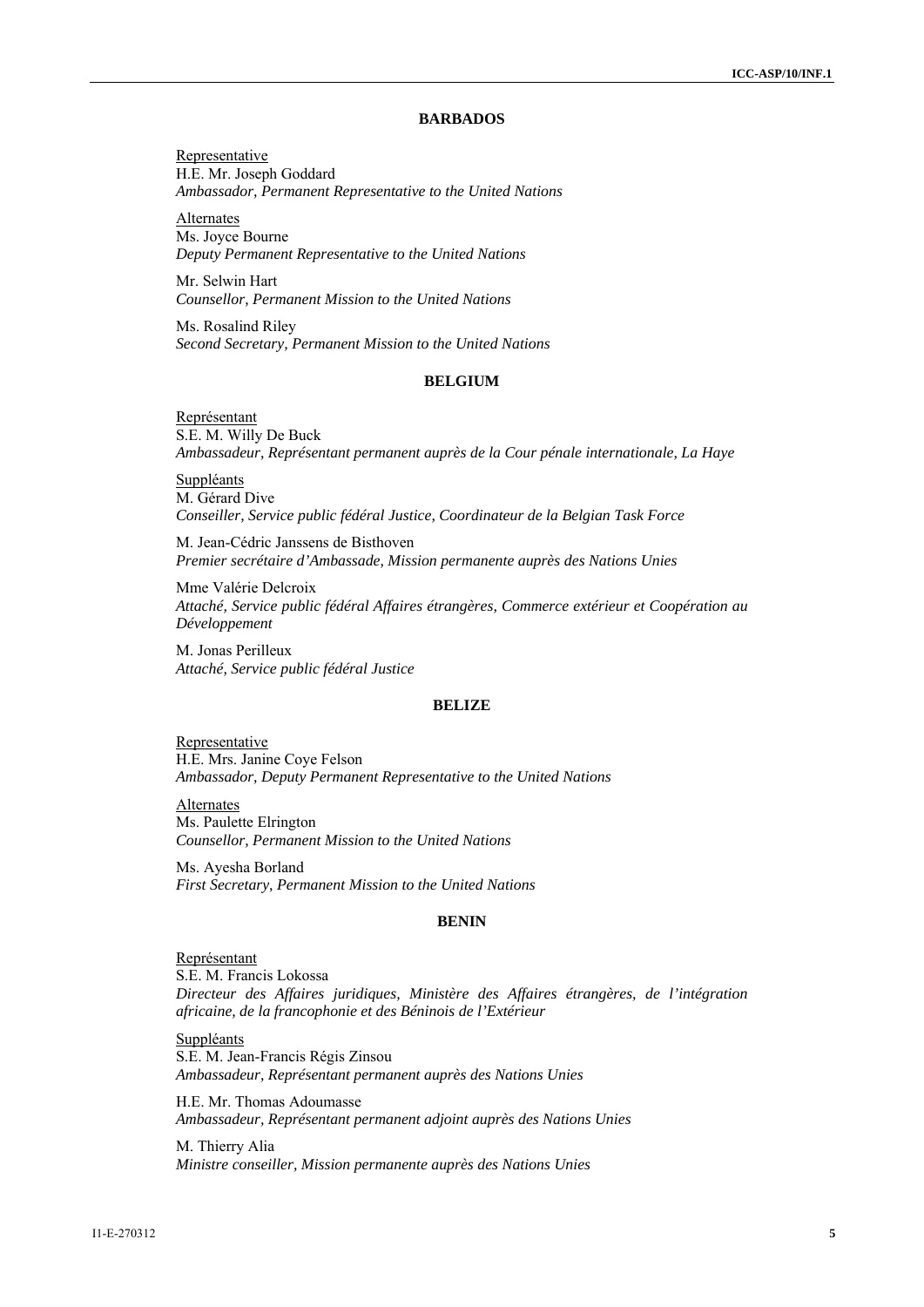M. Bertin Babadoudou *Premier conseiller, Mission permanente auprès des Nations Unies* 

M. Hervé Djokpe *Premier secrétaire, Mission permanente auprès des Nations Unies* 

#### **BOLIVIA (PLURINATIONAL STATE OF)**

Representante Sr. Nelson Marcelo Cox Mayorga *Viceministro de Justicia y Derechos Fundamentales, Ministerio de Justicia* 

Suplentes S.E. Sr. Roberto Calzadilla *Embajador, Embajada, La Haya* 

Sr. Luis Rojas Martínez *Primer Secretario, Embajada, La Haya* 

### **BOSNIA AND HERZEGOVINA**

# **BOTSWANA**

**Representative** H.E. Mr. Dikgakgamatso N. Seretse *Minister of Defence, Justice and Security* 

Alternate H.E. Mr. Charles T. Ntwaagae *Ambassador Extraordinary and Plenipotentiary, Permanent Representative to the United Nations*

Advisers Mr. Augustine N. Makgonatsotlhe *Secretary of Defence, Justice and Security* 

Ms. Tapiwa Mongwa *Deputy Permanent Representative to the United Nations* 

Mr. Phologo Gaumakwe *Minister Counsellor, Permanent Mission to the United Nations*

Mr. Dimpho Tsiane *Counsellor, Permanent Mission to the United Nations* 

# **BRAZIL**

Representative H.E. Ms. Maria Luiza Ribeiro Viotti *Ambassador Extraordinary and Plenipotentiary, Permanent Representative to the United Nations* 

Alternate H.E. Ms. Regina Maria Cordeiro Dunlop *Ambassador, Deputy Permanent Representative to the United Nations* 

**Advisers** Mr. Mauricio Carvalho Lyrio *Minister Counsellor, Permanent Mission to the United Nations* 

Mr. Sérgio Rodrigues dos Santos *Minister Counsellor, Permanent Mission to the United Nations* 

Mr. Leandro Vieira Silva *Secretary, Permanent Mission to the United Nations*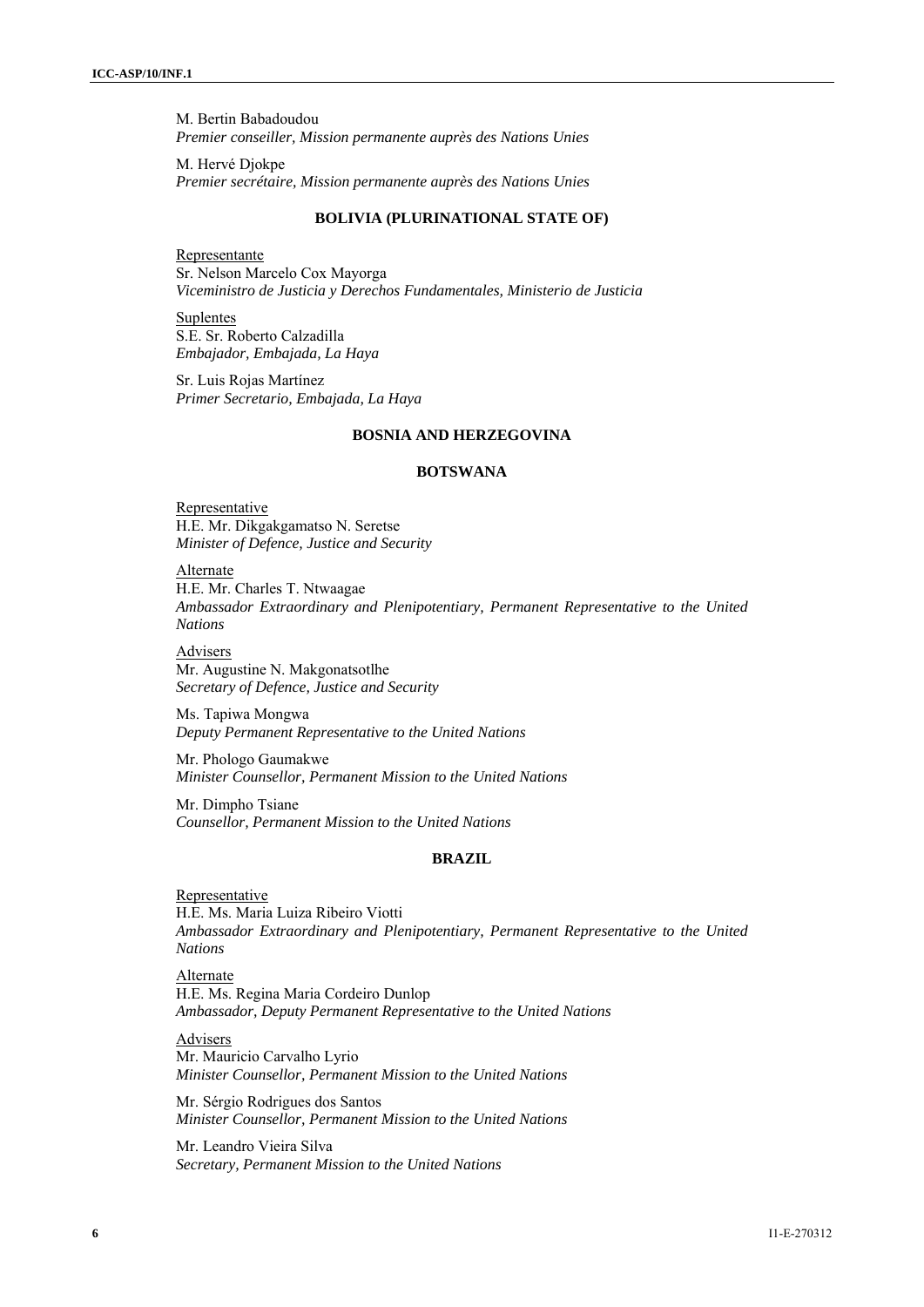Mr. Paulo Henrique Caruso Dias de Lima *Chancery Officer, Permanent Mission to the United Nations* 

#### **BULGARIA**

**Representative** H.E. Mr. Zlatko Dimitroff *Ambassador, Deputy Permanent Representative to the United Nations* 

Alternate Mr. Christo Jivkov *Minister Plenipotentiary, International and European Law Directorate, Ministry of Foreign Affairs* 

Adviser Ms. Tzvety Romanska *Second Secretary, Permanent Mission to the United Nations* 

#### **BURKINA FASO**

Représentant S.E. M. Der Kogda *Ambassadeur, Représentant permanent auprès des Nations Unies* 

**Suppléants** M. Antoine Somdah *Premier conseiller, Mission permanente auprès des Nations Unies* 

Mme Lucile M. Bonkoungou *Attachée, Mission permanente auprès des Nations Unies* 

# **BURUNDI**

Représentant M. Herménégilde Niyonzima *Ambassadeur, Représentant permanent auprès des Nations Unies* 

**Suppléants** M. Sylvestre Nyaldwi *Secrétaire permanent, Ministère de la Justice* 

Mme Nadine Muhimpundu *Premier conseiller, Mission permanente auprès des Nations Unies* 

M. Emmanuel Ndabishuriye *Premier conseiller, Mission permanente auprès des Nations Unies* 

Lt. General Vincent Niyungeko *Attaché militaire, Mission permanente auprès des Nations Unies* 

M. Jean Bosco Ndinduruvugo *Deuxième conseiller, Mission permanente auprès des Nations Unies* 

# **CAMBODIA**

**Representative** H.E. Mr. Kosal Sea *Ambassador Extraordinary and Plenipotentiary, Permanent Representative to the United Nations*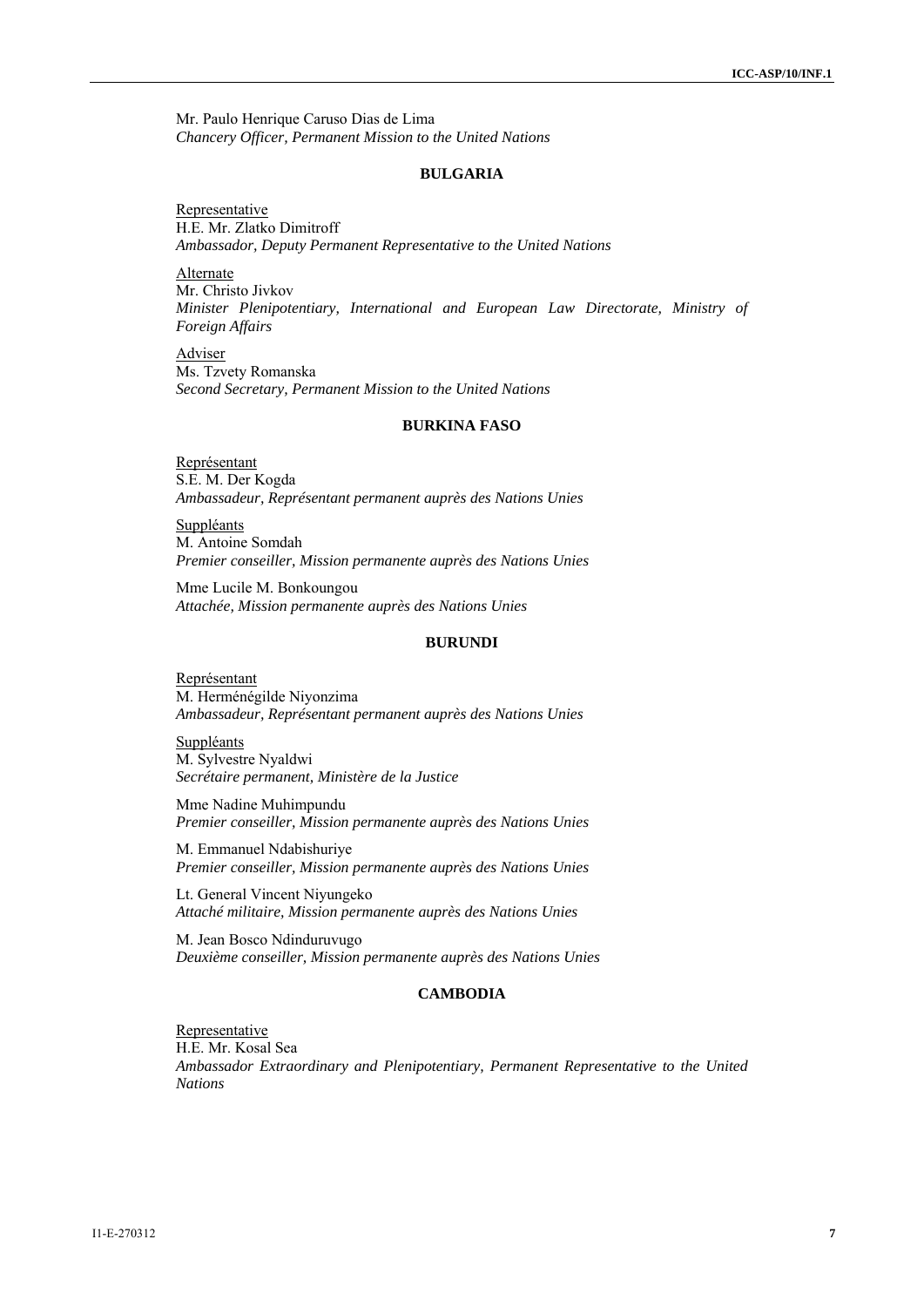## **CANADA**

Representative Mr. David Sproule *Deputy Legal Adviser, Foreign Affairs and International Trade* 

Advisers

Mr. Andras Vamos-Goldman *Coordinator, Justice Rapid Response, Foreign Affairs and International Trade* 

Ms. Jessica Dawson *Legal Officer, Foreign Affairs and International Trade* 

Mr. Cyril Borlé *Second Secretary, Embassy, The Hague* 

# **CENTRAL AFRICAN REPUBLIC**

Représentant S.E. M. Firmin Feindiro *Ministre de la Justice et de la Moralisation, Garde des Sceaux* 

**Suppléants** S.E. M. Charles Armel Doubane *Ambassadeur, Représentant permanent auprès des Nations Unies* 

M. Modeste-Martineau Bria *Magistrat, Candidat au poste de juge de la Cour pénale internationale* 

M. Mario de Gonzales Bengabo-Gomo *Attaché* 

#### **CHAD**

Représentant Mr. Tordeta Ratebaye *Directeur des Affaires juridiques, Ministère des Affaires étrangères, de l'intégration africaine* 

#### **CHILE**

Representante S.E. Sr. Octavio Errázuriz *Embajador, Representante Permanente ante las Naciones Unidas* 

Suplente S.E. Sr. Eduardo Gálvez *Representante Permanente Alterno ante las Naciones Unidas* 

Consejeros Sra. Alejandra Quezada *Asesora Legal, Misión Permanente ante las Naciones Unidas* 

Sr. Jaime Puyol *Asesor, Delegación* 

# **COLOMBIA**

Representante S.E. Sr. Néstor Osorio Londoño *Embajador, Representante Permanente ante las Naciones Unidas* 

Suplentes Sr. Miguel Camilo Ruíz Blanco *Embajador, Representante Permanente Alterno ante las Naciones Unidas*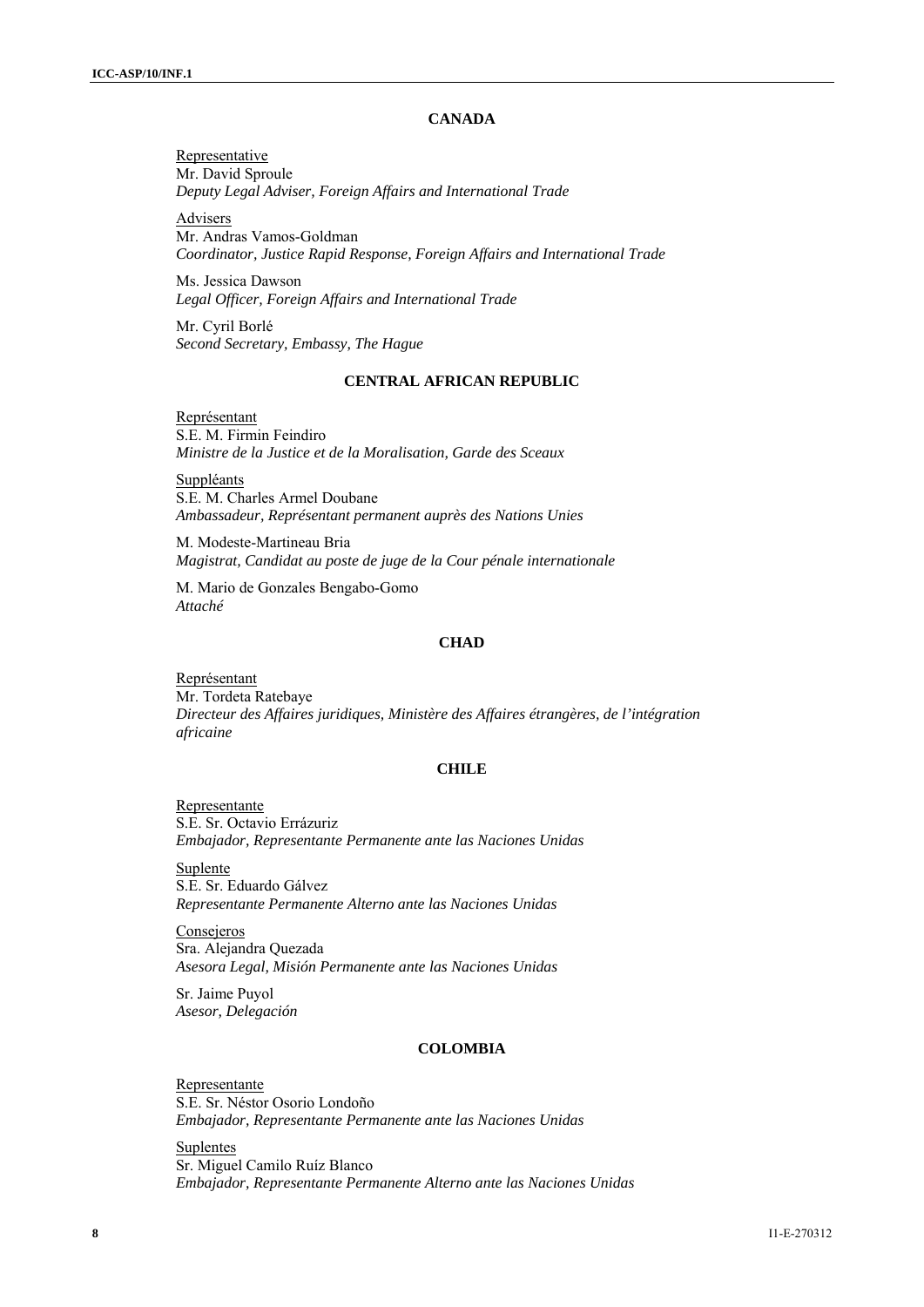Sr. Álvaro Sandoval Bernal *Director de Asuntos Jurídicos Internacionales, Ministerio de Relaciones Exteriores* 

Sr. Juan José Quintana Aranguren *Ministro Plenipotenciario, Misión Permanente ante las Naciones Unidas* 

# **COMOROS**

#### **CONGO**

Représentant S.E. M. Raymond Serge Balé *Ambassadeur, Mission permanente auprès des Nations Unies* 

Suppléants M. Ernest Tchiloemba Tchitembo *Ministre Conseiller* 

### **COOK ISLANDS**

**Representative** Ms. Catherine Evans *Deputy Solicitor-General, Crown Law Office* 

**Alternates** Mr. Kerry Davis *Legal Adviser, Permanent Mission to the United Nations* 

Ms. Tara Morton *Legal Adviser, Permanent Mission to the United Nations* 

# **COSTA RICA**

Representante S.E. Sr. Eduardo Ulibarri-Bilbao *Embajador, Representante Permanente ante las Naciones Unidas* 

**Suplentes** S.E. Sr. Jorge Urbina-Ortega *Embajador, Embajada, La Haya* 

S.E. Sr. Saúl Weisleder *Embajador, Representante Permanente Alterno ante las Naciones Unidas* 

Consejeros

Sra. Mabel Segura Fernández *Coordinadora de Asuntos Internacionales, Dirección General de Política Exterior, Ministerio de Relaciones Exteriores y Culto* 

Sra. Georgina Guillén-Grillo *Ministra Consejera, Asesora Legal, Misión Permanente ante las Naciones Unidas* 

Sra. Adriana Murillo Ruin *Ministra Consejera, Misión Permanente ante las Naciones Unidas* 

Sra. Maritza Chan Valverde *Ministra Consejera, Oficial encargada de Candidaturas, Misión Permanente ante las Naciones Unidas* 

#### **CROATIA**

Representative H.E. Mr. Ranko Vilović *Ambassador, Permanent Representative to the United Nations*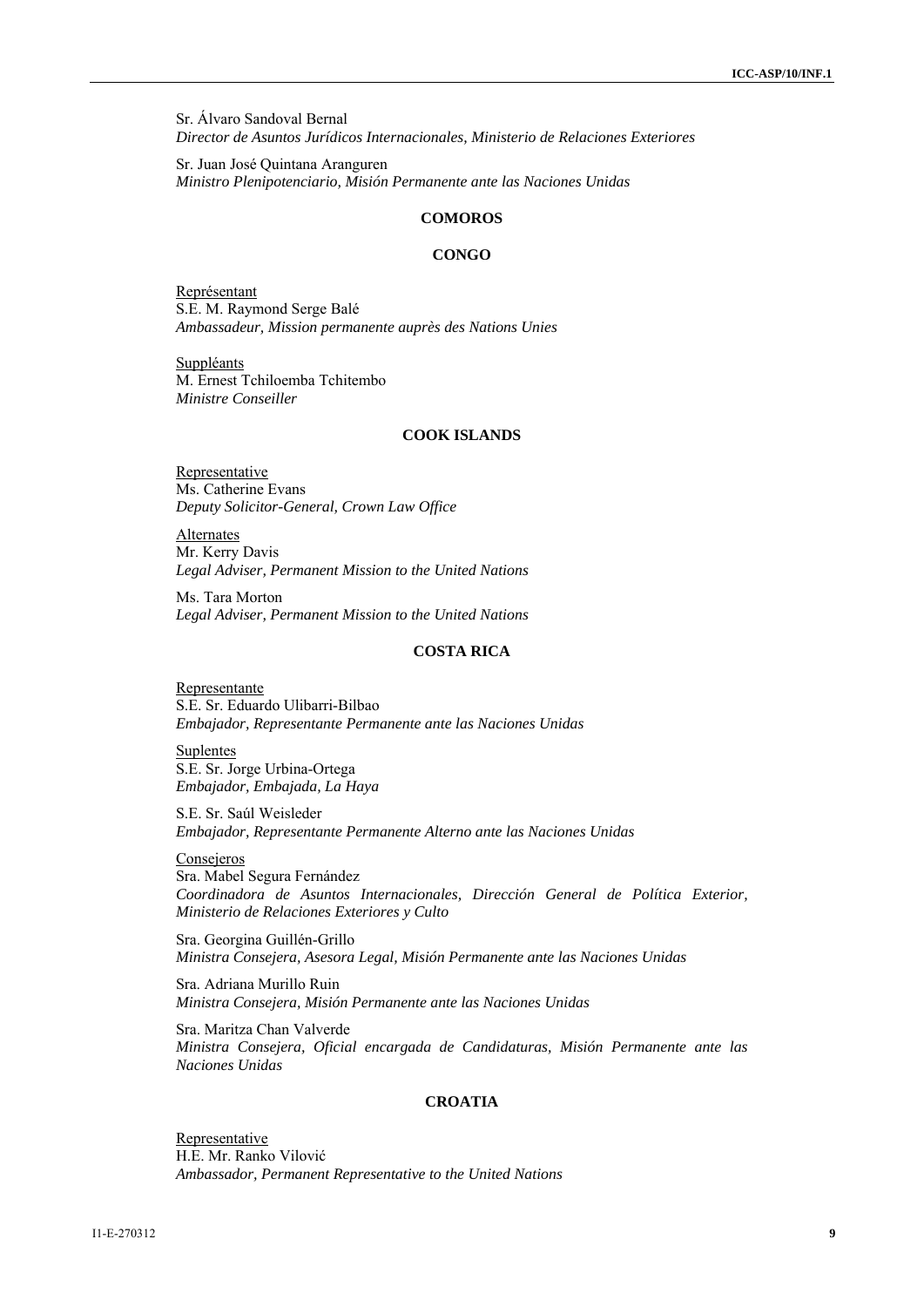**Alternates** Mr. Neven Mikec *Minister Plenipotentiary, Deputy Permanent Representative to the United Nations* 

Mr. Toma Galli *Counsellor, Permanent Mission to the United Nations* 

Adviser

Ms. Maja Kovač *Senior Legal Adviser, Office for Cooperation with International Criminal Courts, Ministry of Justice* 

#### **CYPRUS**

# Representative

H.E. Mr. Minas A. Hadjimichael *Ambassador Extraordinary and Plenipotentiary, Permanent Representative to the United Nations* 

Alternates Mrs. Christina Rafti *First Counsellor, Deputy Permanent Representative to the United Nations* 

Mrs. Eleni Apeyitou *First Secretary, Permanent Mission to the United Nations* 

Mrs. Melivia Demetriou *Attaché, Permanent Mission to the United Nations* 

# **CZECH REPUBLIC**

#### Representative

H.E. Ms. Edita Hrdá *Ambassador Extraordinary and Plenipotentiary, Permanent Representative to the United Nations* 

Alternates Mr. David Červenka *Deputy Permanent Representative to the United Nations* 

Ms. Renata Klečková *International Law Department, Ministry of Foreign Affairs* 

Adviser Mr. Robert Fremr *Judge* 

#### **DEMOCRATIC REPUBLIC OF THE CONGO**

Représentant S.E. M. Luzolo Bambi Lessa *Ministre de la Justice et Droits Humains* 

Suppléants M. Flory Kabange Numbi *Procureur Général de la République* 

Mme Charlotte Malenga Omoyi *Chargée d'Affaires a.i., Mission permanente auprès des Nations Unies* 

Mme Kenge Ngomba *Directrice de Cabinet, Adjointe au Cabinet du Ministre de la Justice* 

M. Mabaya Masengula *Conseiller juridique et Assistant Principal, Ministre de la Justice*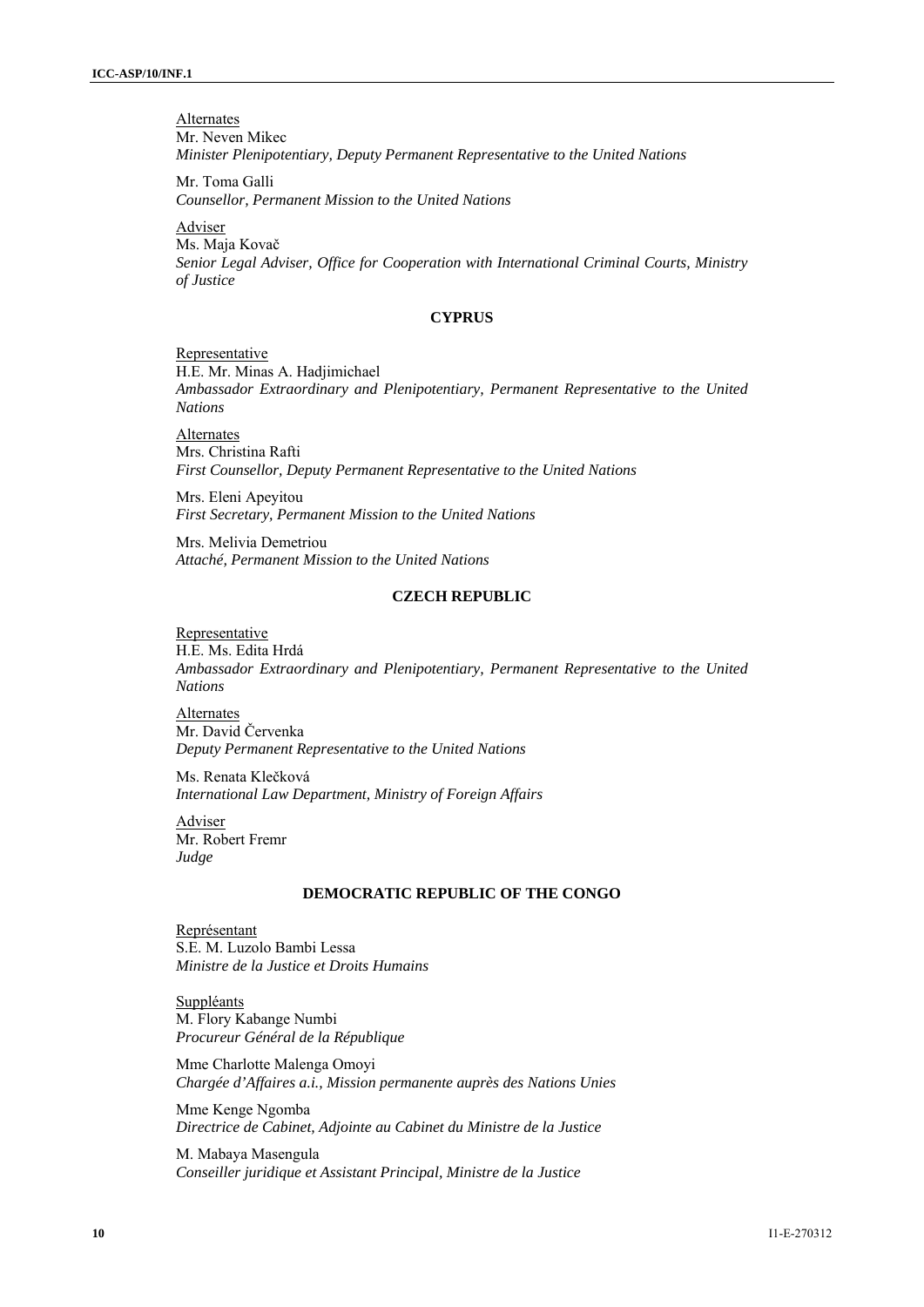M. Raphaël Nsindu Poya *Conseiller chargé des organisation régionales, Cabinet du Ministre des Affaires étrangères* 

M. Makaya Kiela Serge *Conseiller juridique et Assistant, Cabinet du Ministre de la Justice* 

Mme Mwando Buyamba *Conseillère juridique* 

Mme Chantal Via Masukama *Conseillère en Communication* 

Mme Mélanie Paoni Tupa *Directeur-chef de service, Direction des Affaires juridiques et Contentieux, Ministère des Affaires étrangères* 

M. Arthur Kitwa Ndalamba *Conseiller, Cour d'Appel, Secrétaire particulier du Procureur Général de la République* 

M. Zénon Mukongo *Conseiller juridique, Mission permanente auprès des Nations Unies* 

M. Mindua Kesia Mbe *Haut fonctionnaire, Ministère des Affaires étrangères* 

Mme Ali Feza *Chargée d'Etudes* 

M. Julien Lontange Bongima *Coordonnateur, Direction des Affaires juridiques et Contentieux, Ministère des Affaires étrangères* 

Mme Mimi Waku Makaya *Secrétaire du Ministre* 

Mme Maisha Nyota Bibi *Secrétaire du point focal de la cour pénale internationale* 

M. Joska Kabongo Ngoy *Chef de Division, Direction des Affaires juridiques et Contentieux, Ministère des Affaires étrangères* 

Mme Fidélie Kalala Kasanji *Chef de bureau, Organes subsidiaires des Nations Unies et de la Cour pénale internationale, Ministère des Affaires étrangères* 

M. Christian Hemedi Bayolo *Président du Conseil d'Administration de la Coalition nationale pour la Cour pénale internationale* 

M. Désiré Luamba Siulu *Expert* 

Mme Lysette Banza Hemedi *Coordinatrice, Cellule de lutte contre l'impunité, Ministère de la Justice et des Droits Humains* 

M. Liévin Ngondji Ongombe Taluhata *Chargé d'Etudes* 

# **DENMARK**

Representative H.E. Mr. Christian Friis Bach *Minister for Development Cooperation, Ministry of Foreign Affairs* 

Alternates H.E. Mr. Carsten Staur *Ambassador, Permanent Mission to the United Nations*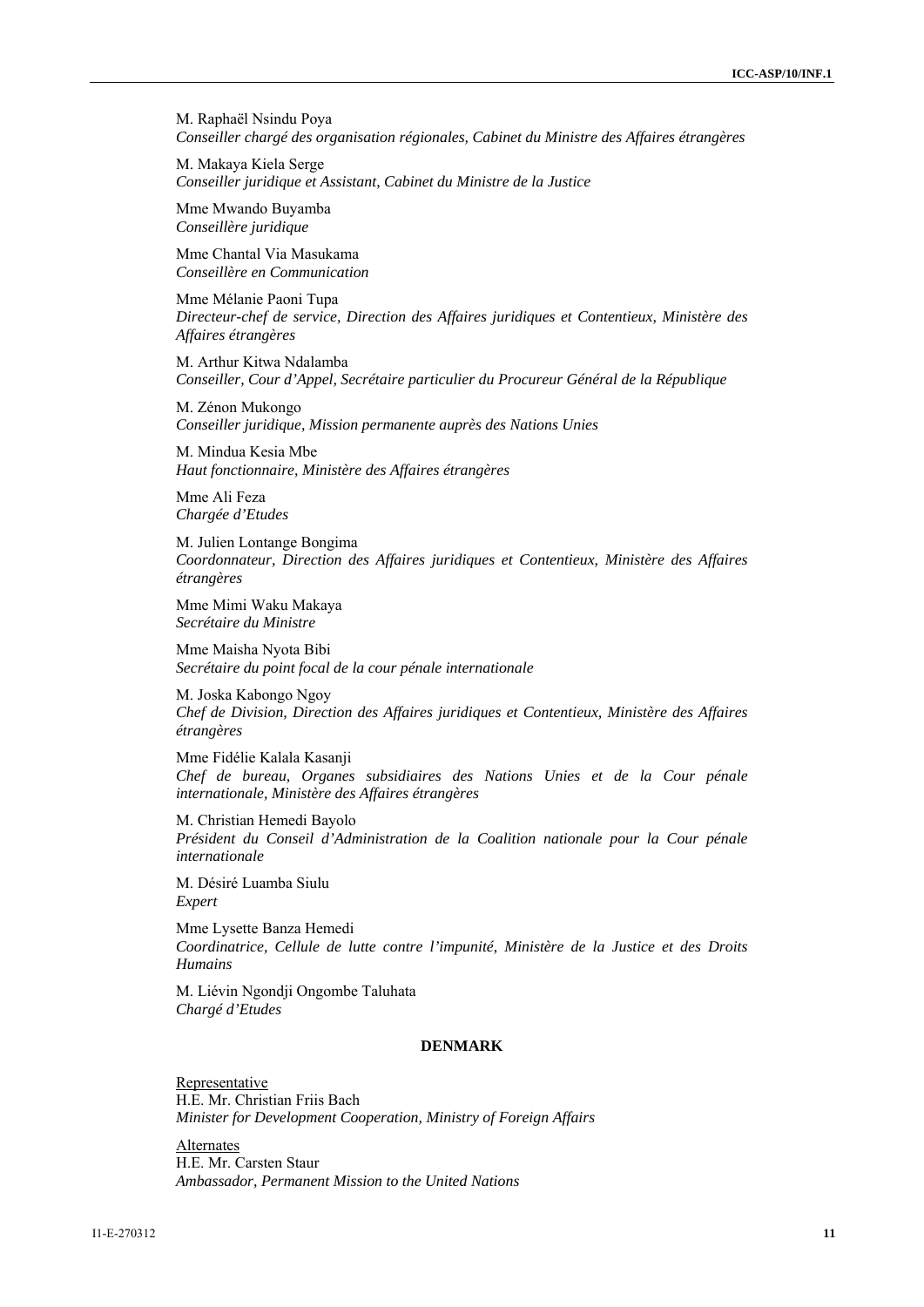Mr. David Michael Kendal *Deputy Head of Department, Ministry of Foreign Affairs*

Ms. Jette Michelsen *Counsellor, Permanent Mission to the United Nations* 

Mr. Christian Karstensen *Head of Section, Ministry of Foreign Affairs* 

Mr. Christian Nygaard Nissen *Academic Adviser, Embassy, The Hague* 

Advisers Mr. Martin Mennecke *Academic Adviser, Copenhagen University* 

Mr. Tom Elkjær Kristensen *Trainee, Permanent Mission to the United Nations* 

# **DJIBOUTI**

Représentant S.E. M. Robleh Olhaye *Ambassadeur, Représentant permanent auprès des Nations Unies* 

**Suppléants** Mlle Kadra Ahmed Hassan *Conseiller, Mission permanente auprès des Nations Unies* 

Mme Saada Daher Hassan *Première secrétaire, Mission permanente auprès des Nations Unies* 

M. Adou Mohamed Ali *Premier secrétaire, Mission permanente auprès des Nations Unies* 

M. Moussa Djama Ali *Deuxième secrétaire, Mission permanente auprès des Nations Unies* 

#### **DOMINICA**

### **DOMINICAN REPUBLIC**

Representante S.E. Sr. Virgilio Alcántara *Embajador, Representante Permanente ante las Naciones Unidas* 

Suplentes Sra. María de Jesús Díaz *Ministra Consejera, Misión Permanente ante las Naciones Unidas* 

Sra. Madiusca Batista *Primera Secretaria, Misión Permanente ante las Naciones Unidas* 

# **ECUADOR**

Representante S.E. Sr. Diego Morejón Pazmiño *Embajador, Representante Permanente Alterno ante las Naciones Unidas* 

**Suplentes** S.E. Sr. Miguel Calahorrano *Embajador, Embajada, La Haya* 

Sra. Helena Yánez *Ministra, Embajada, La Haya*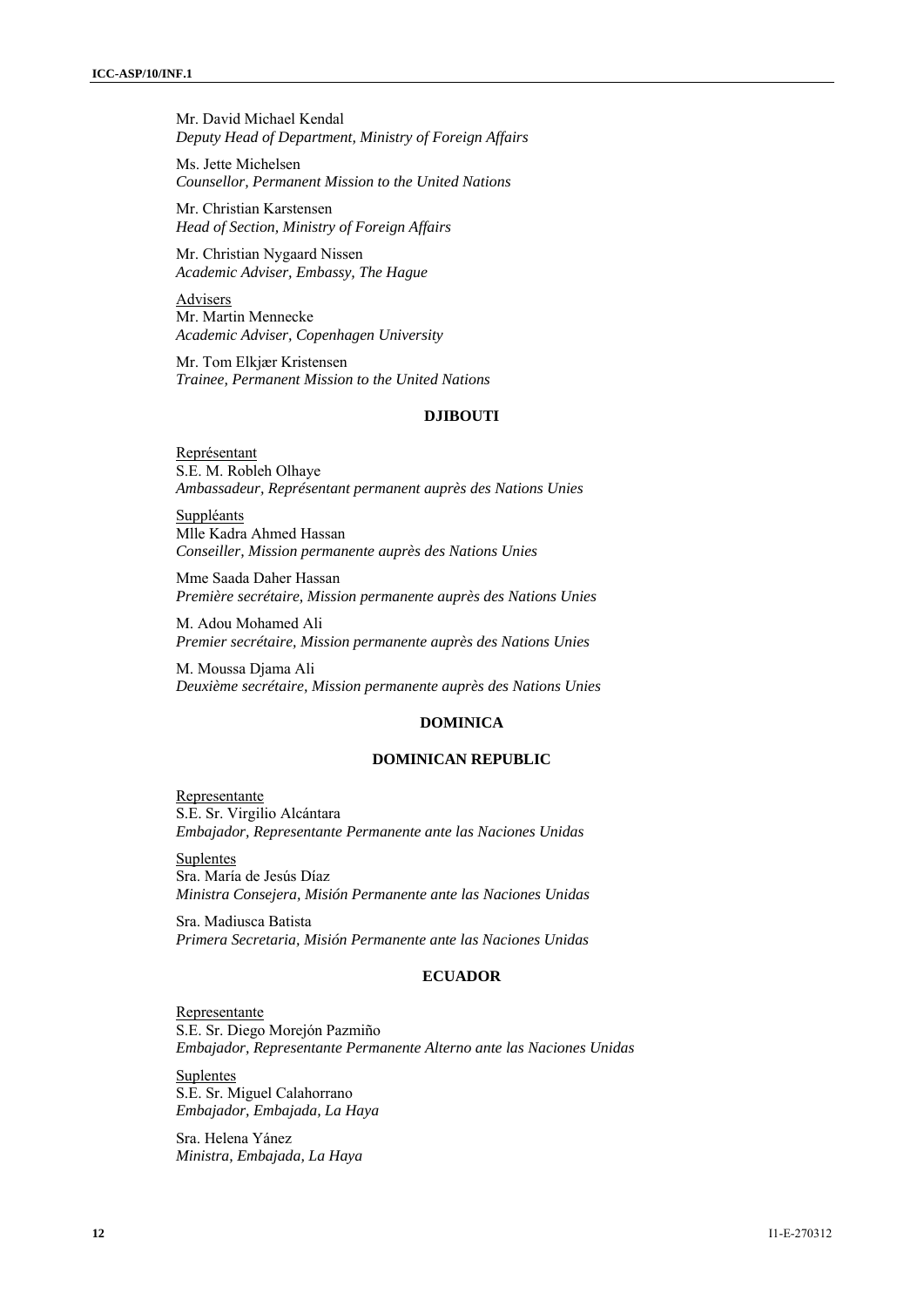Sr. Patricio Troya Suárez *Consejero, Misión Permanente ante las Naciones Unidas* 

#### **ESTONIA**

**Representative** H.E. Mr. Urmas Paet *Minister of Foreign Affairs, Ministry of Foreign Affairs* 

**Alternates** H.E. Mr. Margus Kolga *Ambassador Extraordinary and Plenipotentiary, Permanent Representative to the United Nations* 

H.E. Ms. Tiina Intelmann *Ambassador at Large for International Criminal Court, President of the Assembly of States parties* 

Advisers Ms. Minna-Liina Lind *Director, Press Spokesperson's Office* 

Ms. Liis Lipre-Järma *Desk Officer, Permanent Mission to the United Nations* 

Ms. Mare Tropp *Senior Legal Adviser, Legal Department, Ministry of Foreign Affairs* 

#### **FIJI**

Representative H.E. Mr. Peter William Thomson *Ambassador, Permanent Representative to the United Nations* 

Alternate Mr. Luke Daunivalu *Counsellor, Permanent Mission to the United Nations* 

Advisers Mr. Esala Nayasi *First Secretary, Permanent Mission to the United Nations* 

# **FINLAND**

Representative Ms. Päivi Kaukoranta *Director General for Legal Affairs, Ministry of Foreign Affairs* 

# Alternate

H.E. Mr. Jarmo Viinanen *Ambassador, Permanent Representative to the United Nations* 

H.E. Mr. Klaus Korhonen *Ambassador, Embassy, The Hague* 

Ms. Anu Saarela *Director, Ministry of Foreign Affairs* 

**Advisers** Ms. Sari Mäkelä *Counsellor, Permanent Mission to the United Nations* 

Ms. Sole Abrahamsen *Attaché, Election Officer, Permanent Mission to the United Nations*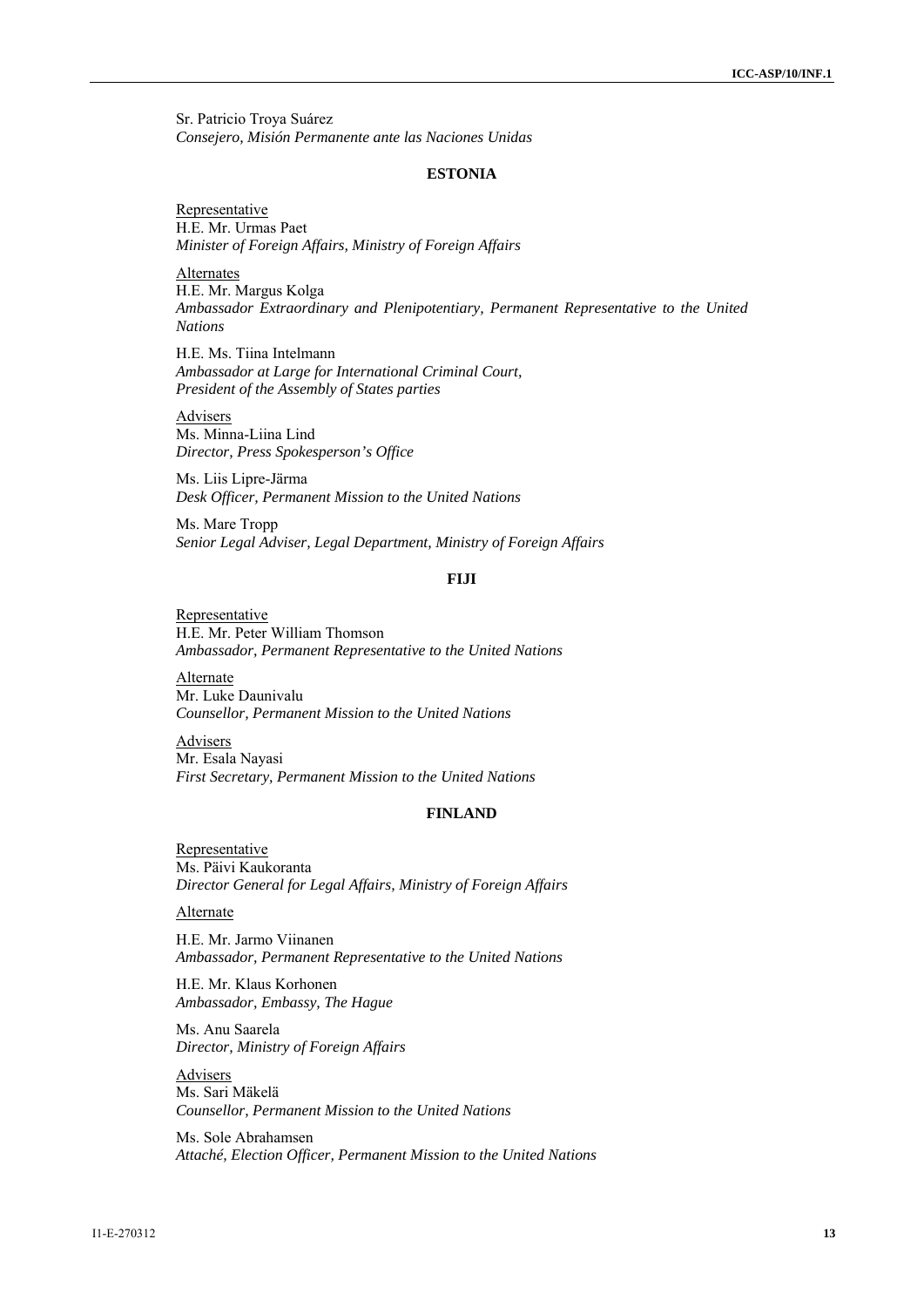Ms. Miia Aro-Sánchez *First Secretary, Embassy, The Hague* 

Ms. Virpi Laukkanen *Legal Officer, Ministry of Foreign Affairs* 

Ms. Anna Saarela *Junior Adviser, Permanent Mission to the United Nations* 

# **FRANCE**

Représentant S.E. M. Gérard Araud *Ambassadeur, Représentant permanent auprès des Nations Unies* 

Suppléante Mme Béatrice Le Fraper du Hellen *Première conseillère, Conseillère juridique, Mission permanente auprès des Nations Unies* 

Conseillers

Mme Ginette de Matha *Chargée de mission justice pénale internationale, Affaires juridiques, Ministère des Affaires étrangères et européennes* 

Mme Christina Vasak *Chargée de mission, Direction des Nations Unies, des organisations internationales, des droits de l'Homme et de la francophonie, Ministère des Affaires étrangères et européennes* 

M. Jean-François Baffray *Rédacteur, Sous-direction des droits de l'Homme et des Affaires humanitaires, Ministère des Affaires étrangères et européennes* 

Mme Anne-Marie Maskay *Première secrétaire, Mission permanente auprès des Nations Unies* 

M. Francis Stoliaroff *Magistrat, Administration centrale, Ministère de la Justice* 

#### **GABON**

Représentant S.E. Mme Marianne Bibalou *Ambassadeur, Représentant permanent adjoint auprès des Nations Unies*

Suppléante Ms. Annette Onanga *Conseiller juridique, Mission permanente auprès des Nations Unies*

#### **GAMBIA**

**Representative** H.E. Mr. Mamadou Tangara *Minister of Foreign Affairs* 

Alternates H.E. Mr. Edward Gomez *Attorney General and Minister of Justice, Ministry of Justice* 

H.E. Mrs. Susan Waffa-Ogoo *Ambassador, Permanent Representative to the United Nations* 

H.E. Mr. M. Sajo Jallow *Ambassador, African Union* 

H.E. Mr. Alieu Ngum *Ambassador, Embassy, United States*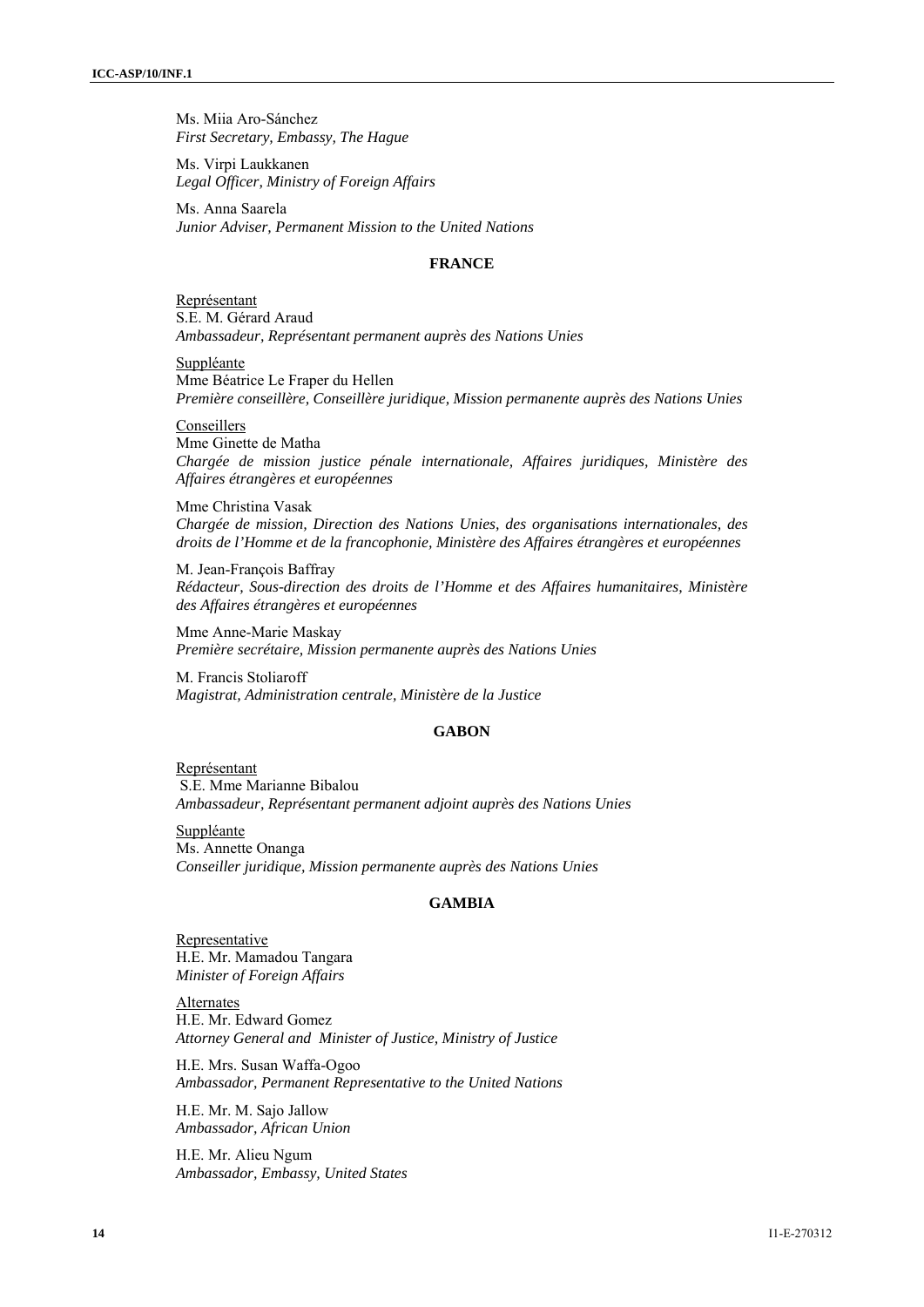H.E. Mr. Mamour A, Jagne *Ambassador, European Union* 

Mr. Pa Harry Jammeh *Solicitor General and Legal Secretary* 

Mr. Sulayman Omar Njie *Deputy Permanent Secretary, Ministry of Foreign Affairs*

Mr. Lamin Faati *Counsellor, Permanent Mission to the United Nations* 

Mr. Lamin A. Camara *Senior Assistant Secretary, Office of the President, Government* 

# **GEORGIA**

Representative Ms. Neli Shiolashvili *Counsellor, Permanent Mission to the United Nations* 

Alternate Mr. Archil Gheghechkori *Counsellor, Permanent Mission to the United Nations* 

#### **GERMANY**

Representative Mr. Martin Ney *Deputy Director General for Legal Affairs, Federal Foreign Office* 

Alternates Mr. Eberhard Desch *Head, Public International Law Division, Federal Ministry of Justice* 

Mr. Lars Leymann *Head, International Criminal Court Unit, Federal Foreign Office* 

Mr. Christophe Eick *Minister Plenipotentiary, Permanent Mission to the United Nations* 

Mr. Felix Neumann *Counsellor, Legal Affairs, Embassy, The Hague* 

Advisers Ms. Susanne Achilles *Second Secretary, Embassy, The Hague* 

Mr. Albrecht Volkwein *Second Secretary, Permanent Mission to the United Nations* 

Mr. Christian Eckart *Assistant Attaché, Permanent Mission to the United Nations* 

Ms. Antje Heyer *Assistant Attaché, Permanent Mission to the United Nations* 

Prof. Dr. Claus Kreß *Chair, German, European and International Criminal Law as well as International Security Law and Law of Armed Conflicts, University of Cologne* 

Ms. Anne Ruebesame *Legal Expert*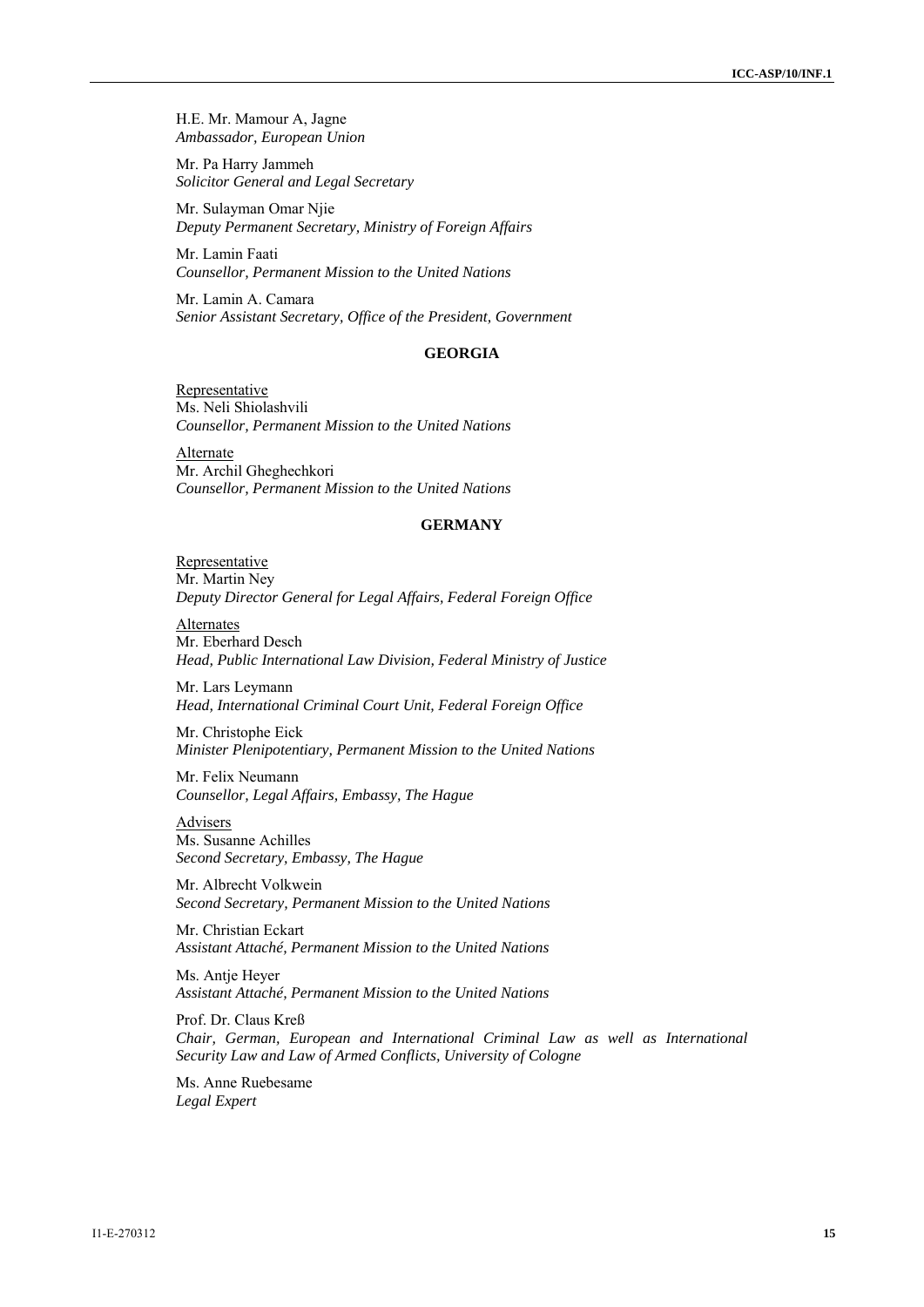## **GHANA**

Representative H.E. Mr. Martin A.B.K. Amidu *Attorney-General and Minister of Justice, Ministry of Justice* 

Alternate Ms. Cynthia Lamptey *Chief State Attorney, Attorney-General's Department, Ministry of Justice* 

Advisers H.E. Mr. Ken Kanda *Permanent Representative to the United Nations Vice - President of the Assembly of States Parties*

Ms. Jane Gasu *Minister-Counsellor, Permanent Mission to the United Nations* 

Mr. Cecil Adadevor *Senior State Attorney, Attorney-General's Department, Ministry of Justice* 

#### **GREECE**

**Representative** H.E. Mr. Anastassis Mitsialis *Ambassador, Permanent Representative to the United Nations* 

Alternates Mr. Dimitris Caramitsos-Tziras *Minister Plenipotentiary, Deputy Permanent Representative to the United Nations* 

Mr. Stavros Venizelos *First Counsellor, Permanent Mission to the United Nations* 

Mr. Symeon Tegos *First Secretary, Permanent Mission to the United Nations* 

Adviser Ms. Martha Papadopoulou *Deputy Legal Adviser, Legal Department, Ministry of Foreign Affairs* 

# **GRENADA**

Representative H.E. Ms. Dessima M. Williams *Ambassador, Permanent Representative to the United Nations* 

Alternates Ms. Marguerite St. John-Sebastian *Counsellor, Permanent Representative to the United Nations*

Mrs. Celia Thomas *First Secretary, Permanent Representative to the United Nations* 

# **GUINEA**

Représentant S.E. M. Alpha Ibrahima Sow *Ambassadeur, Représentant permanent auprès des Nations Unies* 

Suppléant M. Cyrille Conde *Conseiller juridique, Mission permanente auprès des Nations Unies*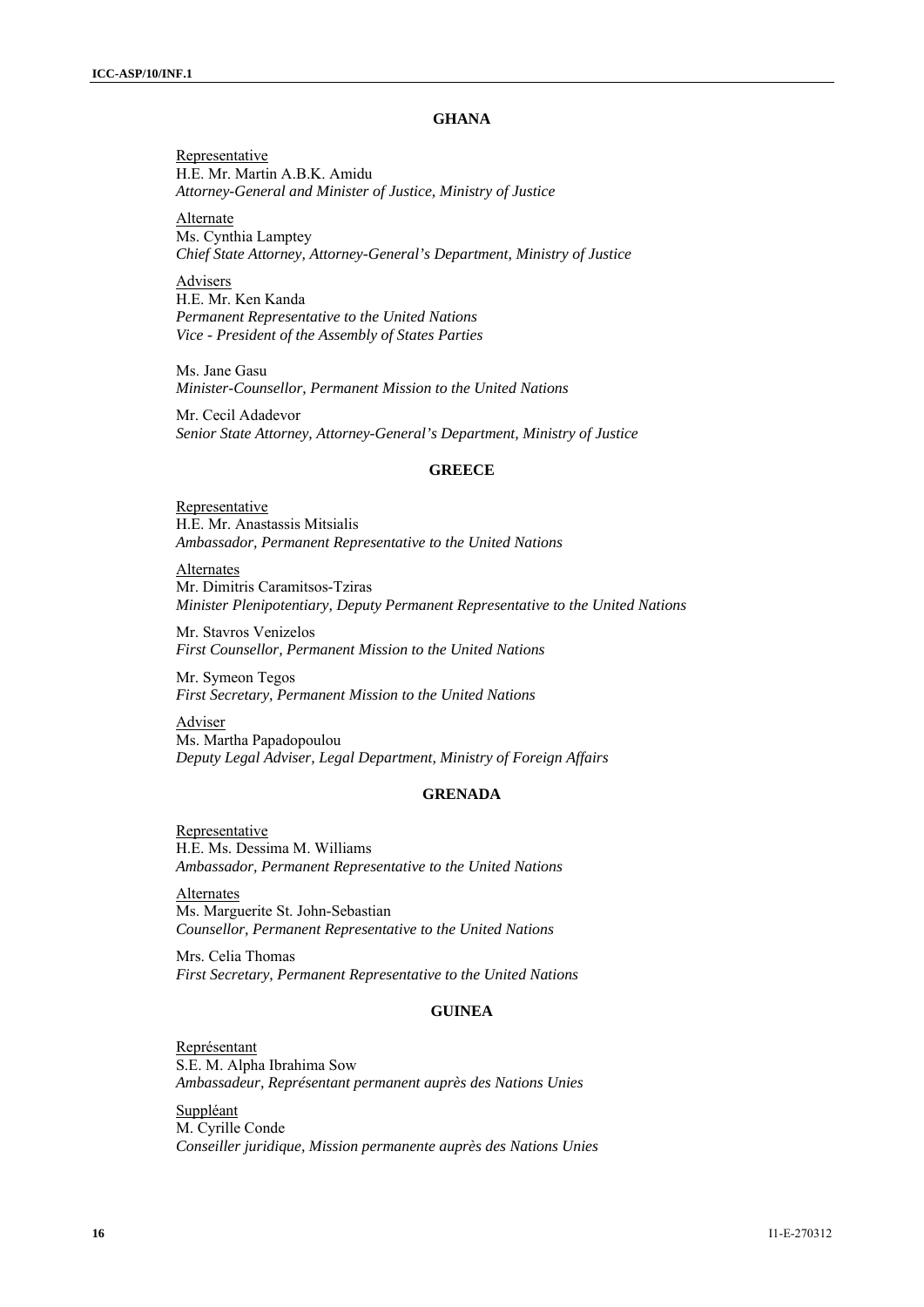# **GUYANA**

Representative Mr. George Talbot *Chargé d'Affaires a.i., Permanent Mission to the United Nations*

**Alternates** Ms. Donnette Critchlow *Counsellor, Permanent Mission to the United Nations* 

Ms. Bibi Ally *First Secretary, Permanent Mission to the United Nations* 

#### **HONDURAS**

Representante S.E. Sra. Mary E. Flores *Embajadora, Representante Permanente ante las Naciones Unidas* 

Suplentes S.E. Sr. Marco Antonio Suazo *Representante Permanente Adjunto ante las Naciones Unidas* 

Sr. Jorge Flores Callejas *Embajador Adjunto* 

Sr. José Francisco Corrales *Consejero Legal, Misión Permanente ante las Naciones Unidas* 

Srita. Dessy Reyes *Consejera, Misión Permanente ante las Naciones Unidas* 

# **HUNGARY**

Representative H.E. Mr. Csaba Kőrösi *Ambassador Extraordinary and Plenipotenciary, Permanent Representative to the United Nations* 

Alternates Ms. Rita Silek *First Secretary, Permanent Mission to the United Nations* 

Ms. Anna Szénási *Desk Officer, Department for International Organizations and Human Rights, Ministry of Foreign Affairs* 

Ms. Eszter Nagy *Desk Officer, Department for International Law, Ministry of Foreign Affairs* 

#### **ICELAND**

Representative H.E. Ms. Gréta Gunnarsdóttir *Ambassador, Permanent Representative to the United Nations* 

Alternates Mr. Jón Erlingur Jónasson *Minister-Counsellor, Deputy Permanent Representative to the United Nations* 

Mr. Thorvardur Atli Thórsson *First Secretary, Permanent Mission to the United Nations* 

Ms. Elín Sif Kjartansdóttir *Temporary Officer, Permanent Mission to the United Nations*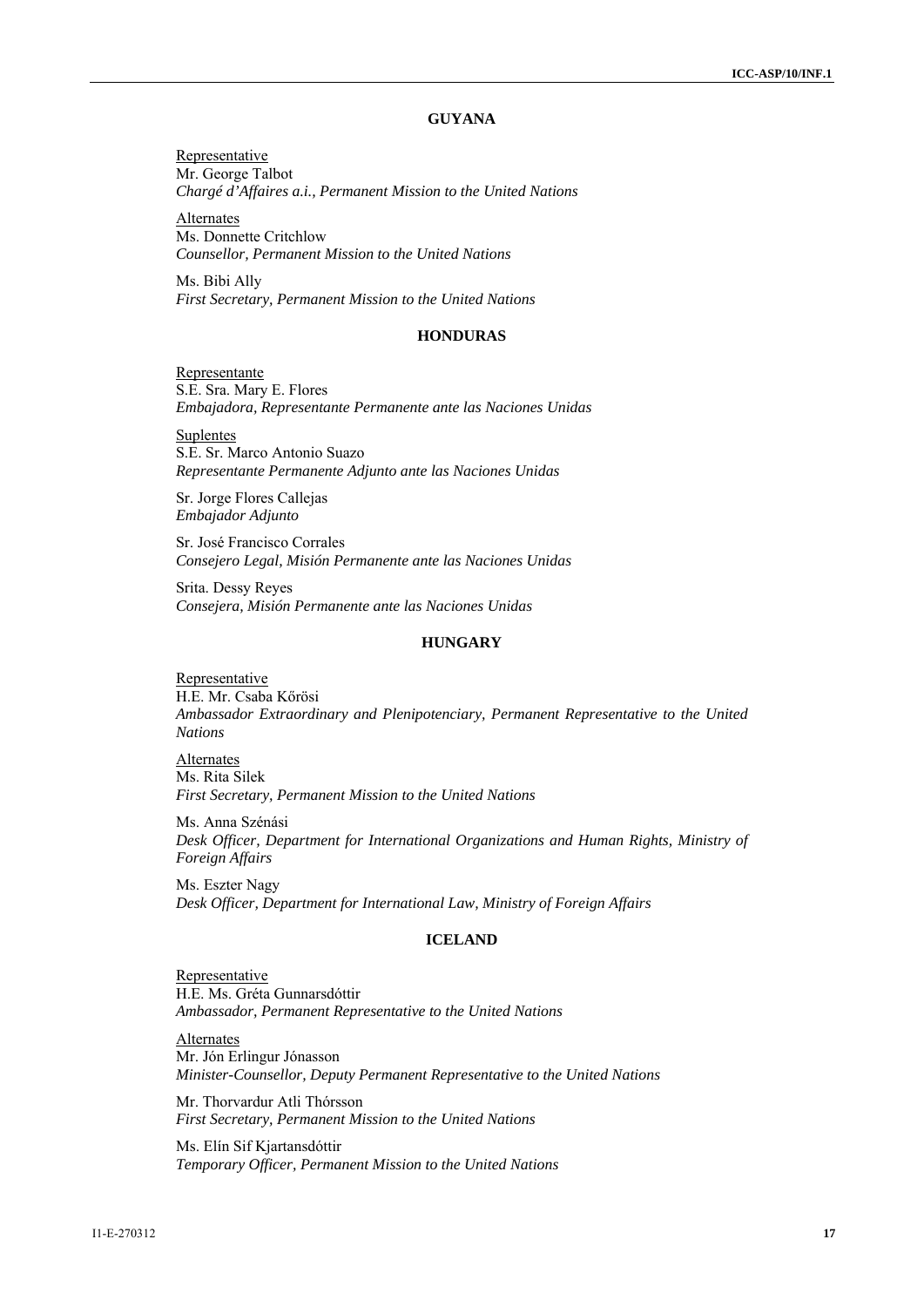Ms. Petrína Bachmann *Administrative Officer, Permanent Mission to the United Nations* 

Ms. Frída Kristinsdóttir *Assistant to the Ambassador, Permanent Mission to the United Nations* 

#### **IRELAND**

**Representative** Mr. James Kingston *Legal Adviser, Department of Foreign Affairs* 

Alternates H.E. Ms. Mary Whelan *Ambassador, Embassy, The Hague* 

Ms. Emer Kilcullen *Assistant Legal Adviser, Department of Foreign Affairs* 

Advisers Ms. Orla McBreen *First Secretary, Permanent Mission to the United Nations* 

Ms. Nicole Mannion *Third Secretary, Permanent Mission to the United Nations* 

Ms. Aisling Ni Leidhin *Adviser, Permanent Mission to the United Nations* 

# **ITALY**

**Representative** H.E. Mr. Cesare Maria Ragaglini *Ambassador, Permanent Representative to the United Nations* 

Alternates H.E. Mr. Antonio Bernardini *Ambassador, Deputy Permanent Representative to the United Nations* 

Mr. Mauro Politi *Professor, Legal Department, Ministry of Foreign Affairs* 

Advisers Mr. Roberto Bellelli *Legal Adviser, Embassy, The Hague* 

Mr. Salvatore Zappalà *Professor, Legal Adviser, Permanent Mission to the United Nations* 

Mr. Gianmarco Macchia *First Secretary, Permanent Mission to the United Nations* 

# **JAPAN**

# Representative

H.E. Mr. Tsuneo Nishida *Ambassador Extraordinary and Plenipotentiary, Permanent Representative to the United Nations* 

Alternates H.E. Mr. Kazuo Kodama *Ambassador Extraordinary and Plenipotentiary, Deputy Permanent Representative to the United Nations* 

H.E. Mr. Jun Yamazaki *Ambassador, Permanent Mission to the United Nations*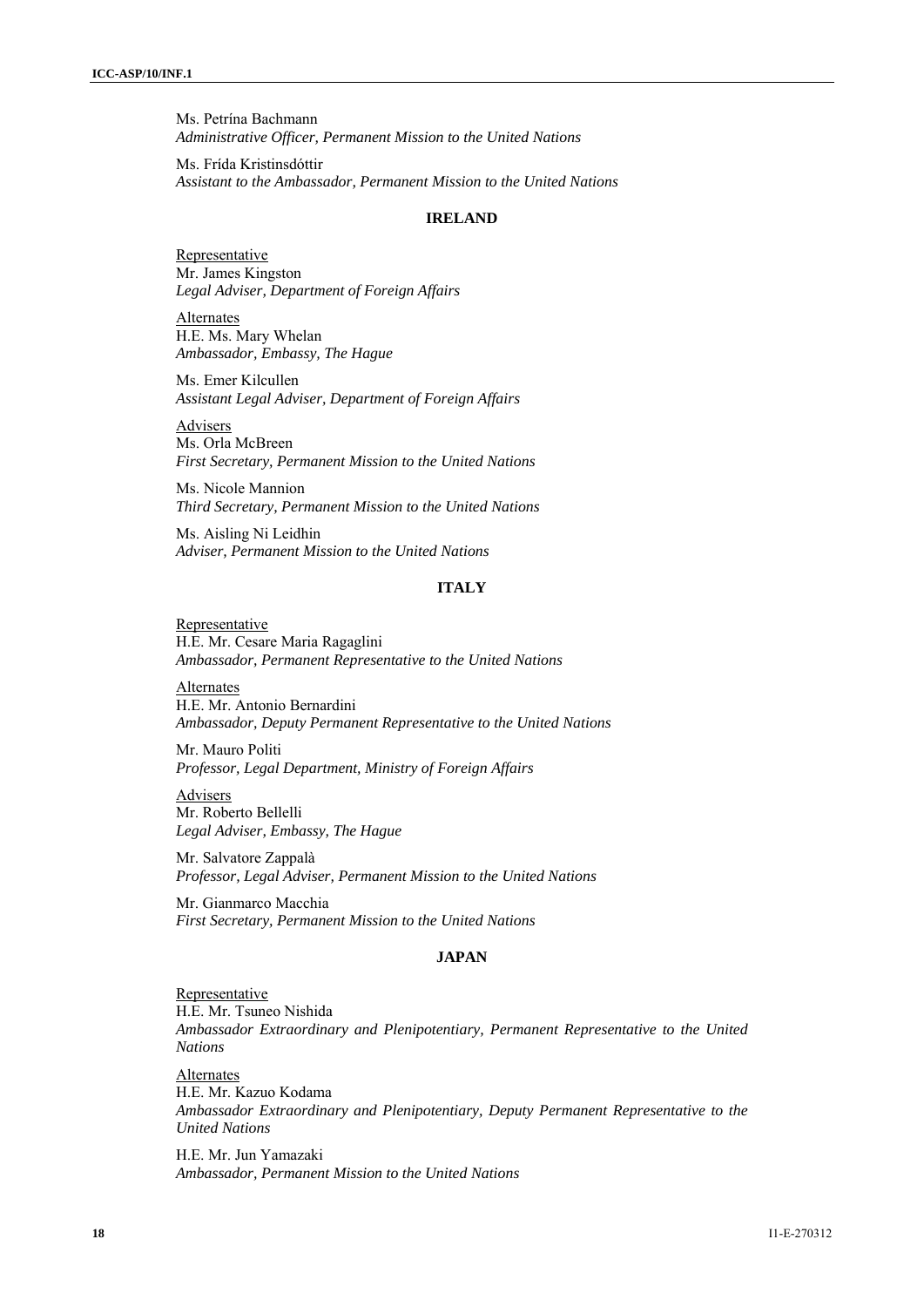Mr. Kazutoshi Aikawa *Minister, Permanent Mission to the United Nations* 

Mr. Masahiro Mikami *Director, International Legal Affairs Division, International Legal Affairs Bureau, Ministry of Foreign Affairs* 

Mr. Yukihiro Wada *Counsellor / Legal Adviser, Permanent Mission to the United Nations* 

Mr. Yoshiki Ogawa *First Secretary / Legal Advisor, Embassy, The Hague* 

Mr. Nobuyuki Murai *Official, International Legal Affairs Division, International Legal Affairs Bureau, Ministry of Foreign Affairs* 

Adviser Ms. Tomoko Kakee *Adviser, Permanent Mission to the United Nations* 

#### **JORDAN**

Representative H.R.H. Prince Zeid Ra'ad Zeid Al Hussein *Ambassador, Permanent Representative to the United Nations* 

Alternates Mr. Eihab Omaish *Counsellor, Deputy Permanent Representative to the United Nations* 

Mr. Esam Al Bdoor *Counsellor, Permanent Mission to the United Nations* 

# **KENYA**

Representative Mr. Wanjuki Muchemi *Solicitor General, State Law Office* 

Alternate H.E. Ms. Ruthie C. Rono *Ambassador, Embassy, The Hague* 

Advisers

H.E. Mr. Macharia Kamau *Ambassador, Permanent Representative to the United Nations* 

H.E. Ms. Josephine Ojiambo *Deputy Permanent Representative to the United Nations* 

Mr. Daniel Wambura *Head, Directorate Legal Affairs, Ministry of Foreign Affairs* 

Mr. James Waweru *Principal State Counsel, State Law Office* 

Mr. J. Patrick Okoth *Senior State Counsel, State Law Office* 

Mrs. Emily Chweya *Assistant Deputy Chief Legal Officer, Ministry of Justice, National Cohesion and Constitutional Affairs* 

Mr. Dan Ochieng *Third Secretary/Legal Adviser, Embassy, The Hague*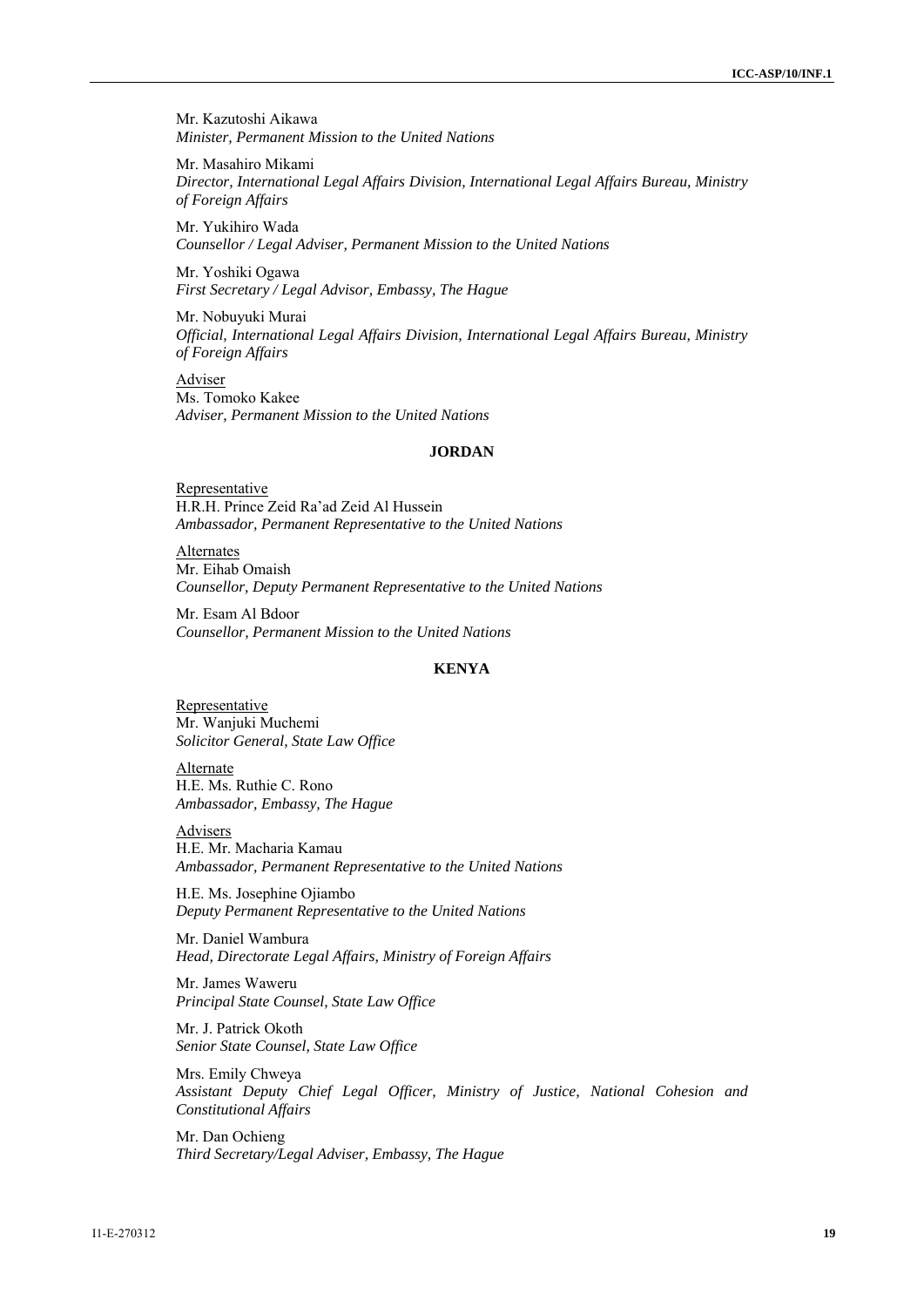Ms. Beatrice Mwaura *Third Secretary, Permanent Mission to the United Nations* 

#### **LATVIA**

**Representative** H.E. Mr. Normans Penke *Ambassador, Permanent Representative to the United Nations* 

Alternates Ms. Inese Freimane-Deksne *Deputy Permanent Representative to the United Nations* 

Ms. Agnese Vilde *Second Secretary, Permanent Mission to the United Nations* 

Ms. Katrina Kaktina *Second Secretary, Permanent Mission to the United Nations* 

# **LESOTHO**

**Representative** Mr. Kautu Michael Moeletsi *Counsellor, Chargé d'Affaires a.i., Permanent Mission to the United Nations* 

#### **Alternates**

Ms. Claudia Malebona Takalimane *Senior Legal Officer, Ministry of Justice and Human Rights* 

Ms. Khopotso Lehohla *First Secretary, Permanent Mission to the United Nations* 

# **LIBERIA**

#### **LIECHTENSTEIN**

**Representative** H.E. Mr. Christian Wenaweser *Ambassador, Permanent Representative to the United Nations* 

Alternate Mr. Stefan Barriga *Counsellor, Permanent Mission to the United Nations* 

Advisers Ms. Victoria Chisholm *Adviser, Permanent Mission to the United Nations* 

Mr. Teddy Nicholson *Adviser, Permanent Mission to the United Nations* 

# **LITHUANIA**

**Representative** H.E. Mr. Dalius Čekuolis *Ambassador Extraordinary and Plenipotentiary, Permanent Representative to the United Nations* 

Alternates Ms. Rita Kazragiené *Minister Counsellor, Permanent Mission to the United Nations* 

Mr. Aleksas Dambrauskas *Second Secretary, Permanent Mission to the United Nations*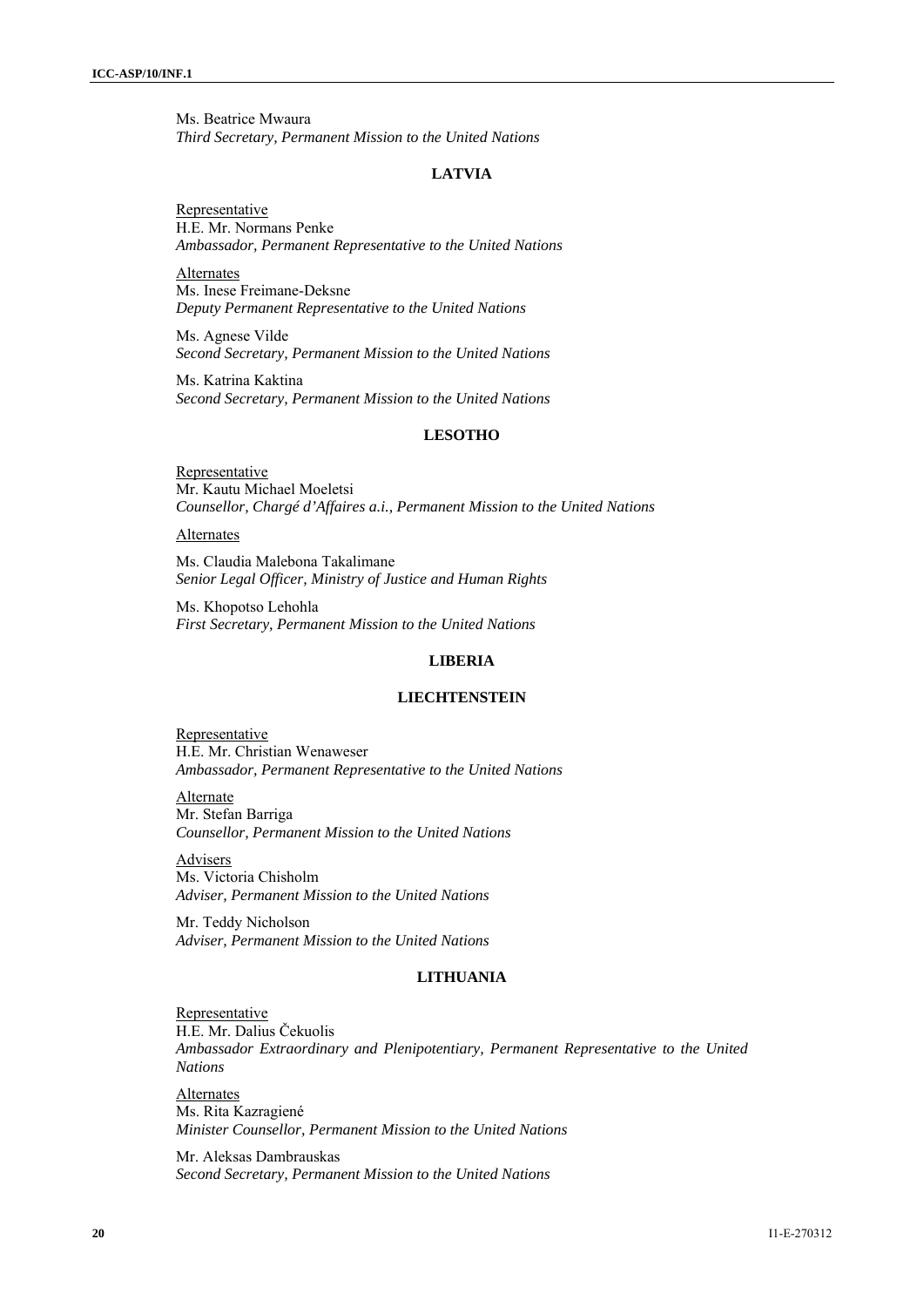# **LUXEMBOURG**

Représentant M. Jean-Marc Hoscheit *Ambassadeur, Ambassade, La Haye* 

Suppléant S.E. Mme Sylvie Lucas *Ambassadeur, Représentant permanent auprès des Nations Unies* 

**Conseillers** M. Olivier Maes *Représentant permanent adjoint auprès des Nations Unies* 

Mme Véronique Dockendorf *Première Secrétaire, Mission permanente auprès des Nations Unies* 

M. Alain Germeaux *Attaché, Mission permanente auprès des Nations Unies* 

M. Marc Weydert *Attaché, Mission permanente auprès des Nations Unies* 

#### **MADAGASCAR**

Représentant S.E. M. Zina Andrianarivelo-Razafy *Ambassadeur, Représentant permanent auprès des Nations Unies* 

Suppléant Mme Lydia Randrianarivony *Conseiller, Mission permanente auprès des Nations Unies* 

# **MALAWI**

#### **MALDIVES**

**Representative** H.E. Mr. Abdul Ghafoor Mohamed *Ambassador, Permanent Representative to the United Nations* 

Alternates Ms. Thilmeeza Hussein *Deputy Permanent Representative to the United Nations* 

Ms. Rishfa Rasheed *Assistant Director, Ministry of Foreign Affairs* 

Mr. Amin Javed Faizal *Second Secretary, Permanent Mission to the United Nations* 

Advisers Ms. Fathimah Liusa *Third Secretary, Permanent Mission to the United Nations* 

Mr. Hassan Hussein Shihab *Advisor, Permanent Mission to the United Nations* 

Mr. Jeffrey Salim Waheed *Advisor, Permanent Mission to the United Nations*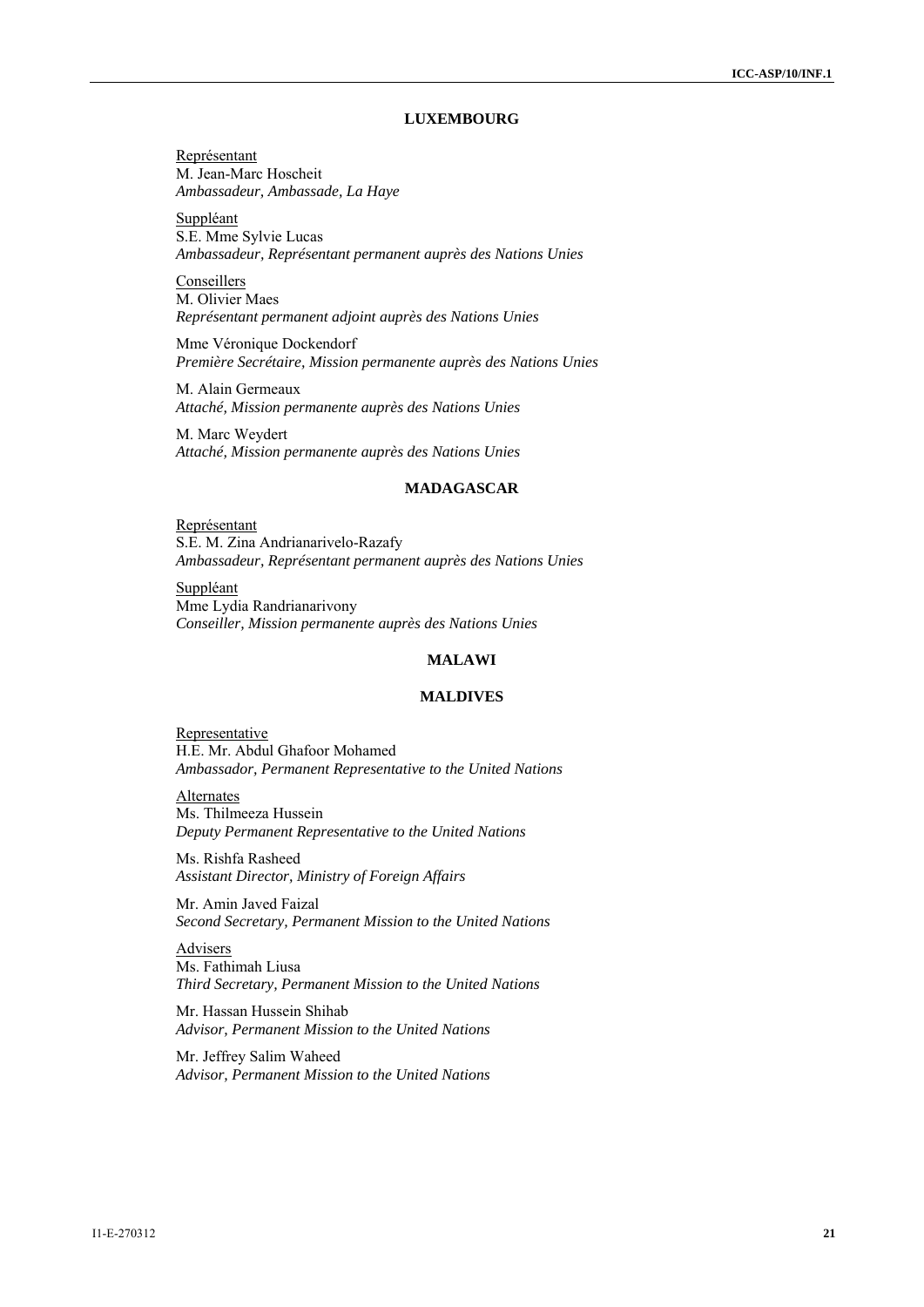# **MALI**

Représentant M. Mohamed Maiga *Directeur des Affaires juridiques, Ministère des Affaires étrangères et de la Coopération internationale* 

# **MALTA**

Representative H.E. Mr. Saviour F. Borg *Ambassador, Permanent Representative to the United Nations* 

Alternate Mr. Bernard Hamilton *Deputy Permanent Representative to the United Nations* 

Advisers Mr. Adam Kuymizakis *First Secretary, Permanent Mission to the United Nations*

Mr. Bernard Mifsud *First Secretary, Permanent Mission to the United Nations* 

#### **MARSHALL ISLANDS**

Representative Ms. Rina Tareo *Deputy Permanent Representative to the United Nations* 

Adviser Mr. Caleb Christopher *Adviser, Permanent Mission to the United Nations*

#### **MAURITIUS**

Representative H.E. Mr. Milan J.N. Meetarbhan *Ambassador, Permanent Representative to the United Nations* 

Advisers Mr. Youssouf Mohamed Ramjanally *Second Secretary, Permanent Mission to the United Nations* 

Mr. Ashwin Kumar Ruhee *Second Secretary, Permanent Mission to the United Nations* 

Ms. Prema Appadu *Second Secretary, Permanent Mission to the United Nations* 

# **MEXICO**

Representante S.E. Sr. Luis Alfonso de Alba Gongora *Embajador, Representante Permanente ante las Naciones Unidas* 

Suplentes S.E. Sr. Jorge Lomónaco Tonda *Embajador, Embajada, La Haya* 

S.E. Sra. Yanerit Cristina Morgan Sotomayor *Embajadora, Representante Permanente Alterna ante las Naciones Unidas*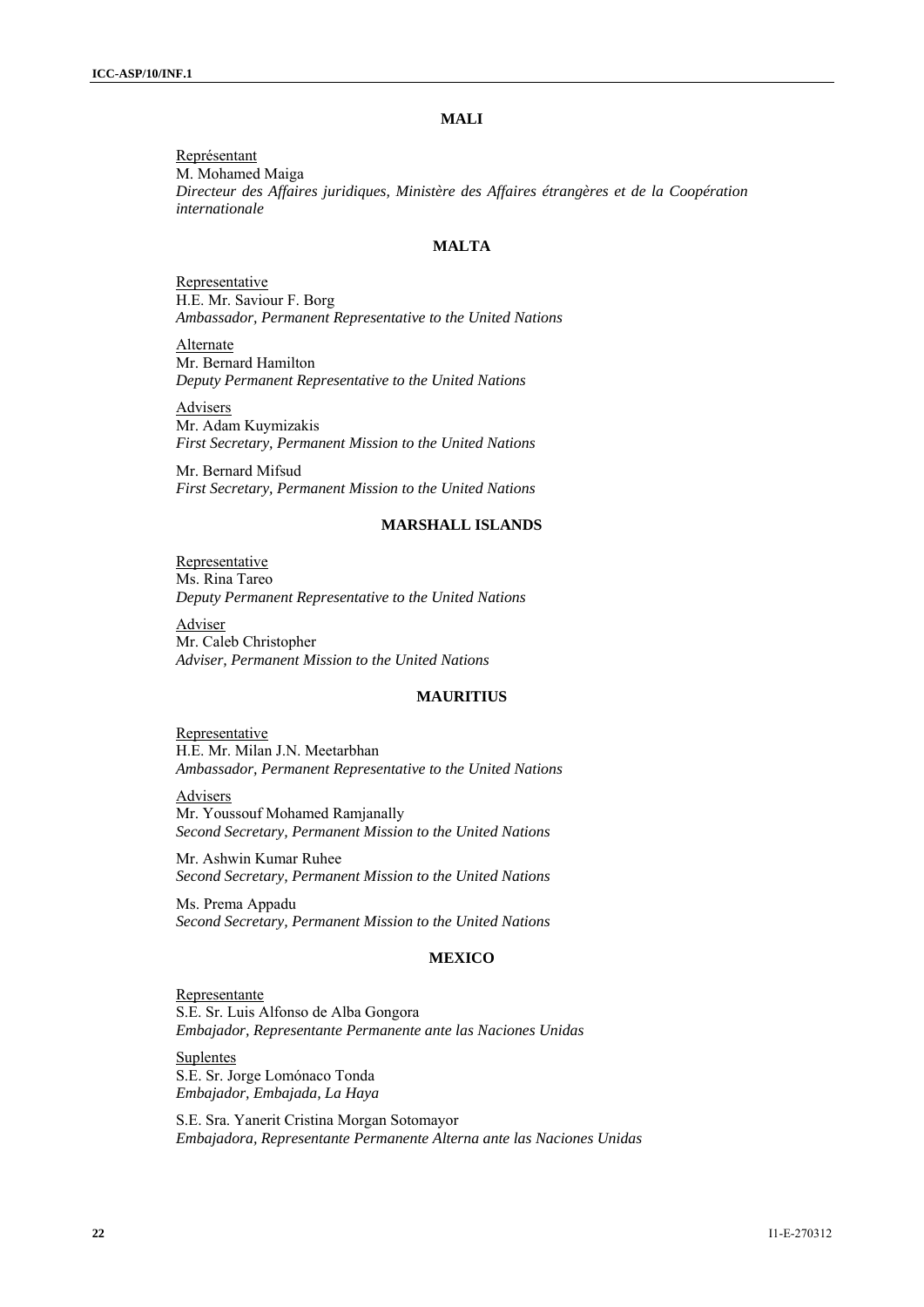**Consejeros** Sra. Erika Gabriela Martínez Lievano *Premier Secretaria, Misión Permanente ante las Naciones Unidas* 

Sr. Juan Manuel Sánchez Contreras *Segundo Secretario, Misión Permanente ante las Naciones Unidas* 

Sr. Guillaume David Michel Blin *Segundo Secretario, Embajada, La Haya* 

Sra. Mariana Salazar Albornoz *Director de Derecho Internacional Humanitario, Consultoría Jurídica, Secretaría de Relaciones Exteriores* 

#### **MONGOLIA**

Representative H.E. Mrs. Ochir Enkhtsetseg *Ambassador, Permanent Representative to the United Nations* 

**Alternates** Mr. Chimeddorj Battumur *Director of the Law and Treaty Department, Ministry of Foreign Affairs and Trade* 

Mr. Erdene Ganbold *Counsellor, Permanent Mission to the United Nations* 

Mr. Serdari Amarsaikhan *Counsellor, Permanent Mission to the United Nations* 

Ms. Shagdar Rinchyenmyadag *Third Secretary, Permanent Mission to the United Nations* 

#### **MONTENEGRO**

**Representative** H.E. Mr. Milorad Šćepanović *Ambassador, Permanent Representative to the United Nations* 

Alternates Mr. Miloš Nikolić *Second Secretary, Permanent Mission to the United Nations* 

Ms. Dragana Šćepanović *Third Secretary, Permanent Mission to the United Nations* 

#### **NAMIBIA**

**Representative** Ms. Eveline Nawases-Taeyele *Chairperson, Member of the Parliament* 

Advisers Mr. Ben Ulenga *Member of Parliament* 

Ms. Juliet Kavetuna *Member of the Parliament* 

Mr. Issaskar V.K. Ndjoze *Deputy Permanent Secretary, Ministry of Justice* 

H.E. Mr. Wilfried Emvula *Ambassador, Permanent Representative to the United Nations* 

Mr. Jerobeam Shaanika *Deputy Permanent Representative to the United Nations*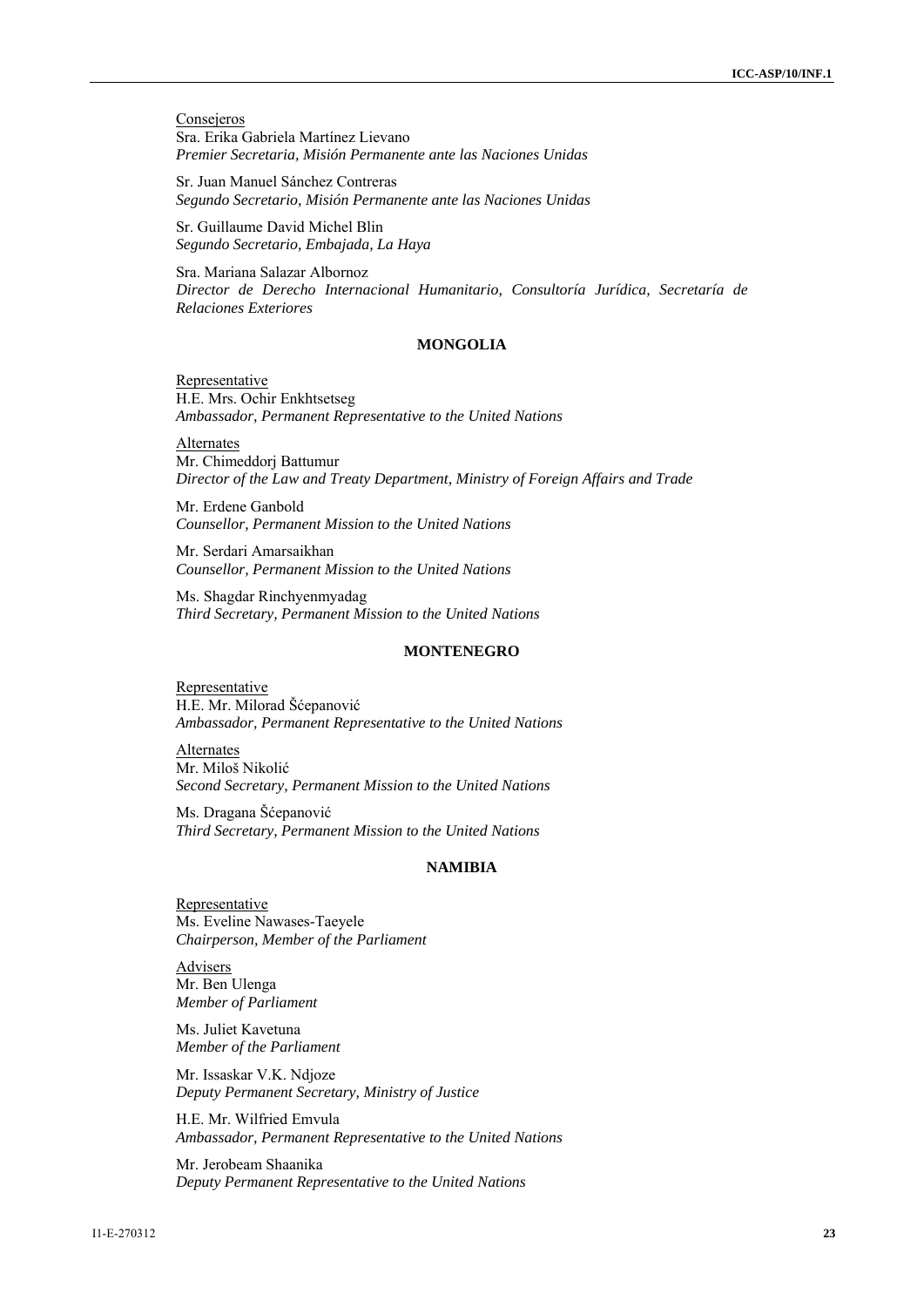Mr. Manasse C. Zeraeua *Principal Clerk, Parliament* 

Mr. Veendapi Kamupingene *First Secretary, Permanent Mission to the United Nations* 

Ms. Ndeshipanda Nghitewapo *Desk Officer, Sixth Committee* 

# **NAURU**

Representative H.E. Ms. Marlene Moses *Ambassador Extraordinary and Plenipotentiary, Permanent Mission to the United Nations* 

Alternate Ms. Lara Daniel *Second Secretary, Permanent Mission to the United Nations* 

Advisers Mr. Teall Crossen *Advisor* 

Ms. Selina Fan *Advisor*

# **NETHERLANDS**

# Representative

H.E. Mr. Pieter de Savornin Lohman *Permanent Representative to the International Criminal Court, Ministry of Foreign Affairs* 

# Alternates

H.E. Mr. Herman Schaper *Ambassador Extraordinary and Plenipotentiary, Permanent Representative to the United Nations* 

Ms. Nora Stehouwer *Ambassador for the International Organisations, Ministry of Foreign Affairs* 

Mr. Peter van der Vliet *Minister Plenipotentiary, Deputy Permanent Representative to the United Nations* 

Advisers Ms. Ceta D. Noland *First Secretary, Permanent Mission to the United Nations* 

Mr. Thomas S.M. Henquet *Legal Counsel, Ministry of Foreign Affairs* 

Ms. Chantal M. Joubert *Legal Counsel, Ministry of Security and Justice* 

Mr. Jean Reinder Rosing *Policy Adviser United Nations Department, Ministry of Foreign Affairs* 

# **NEW ZEALAND**

Representative H.E. Mr. Jim McLay *Ambassador, Permanent Representative to the United Nations* 

Alternates H.E. Ms. Bernadette Cavanagh *Ambassador, Deputy Permanent Representative, Permanent Mission to the United Nations*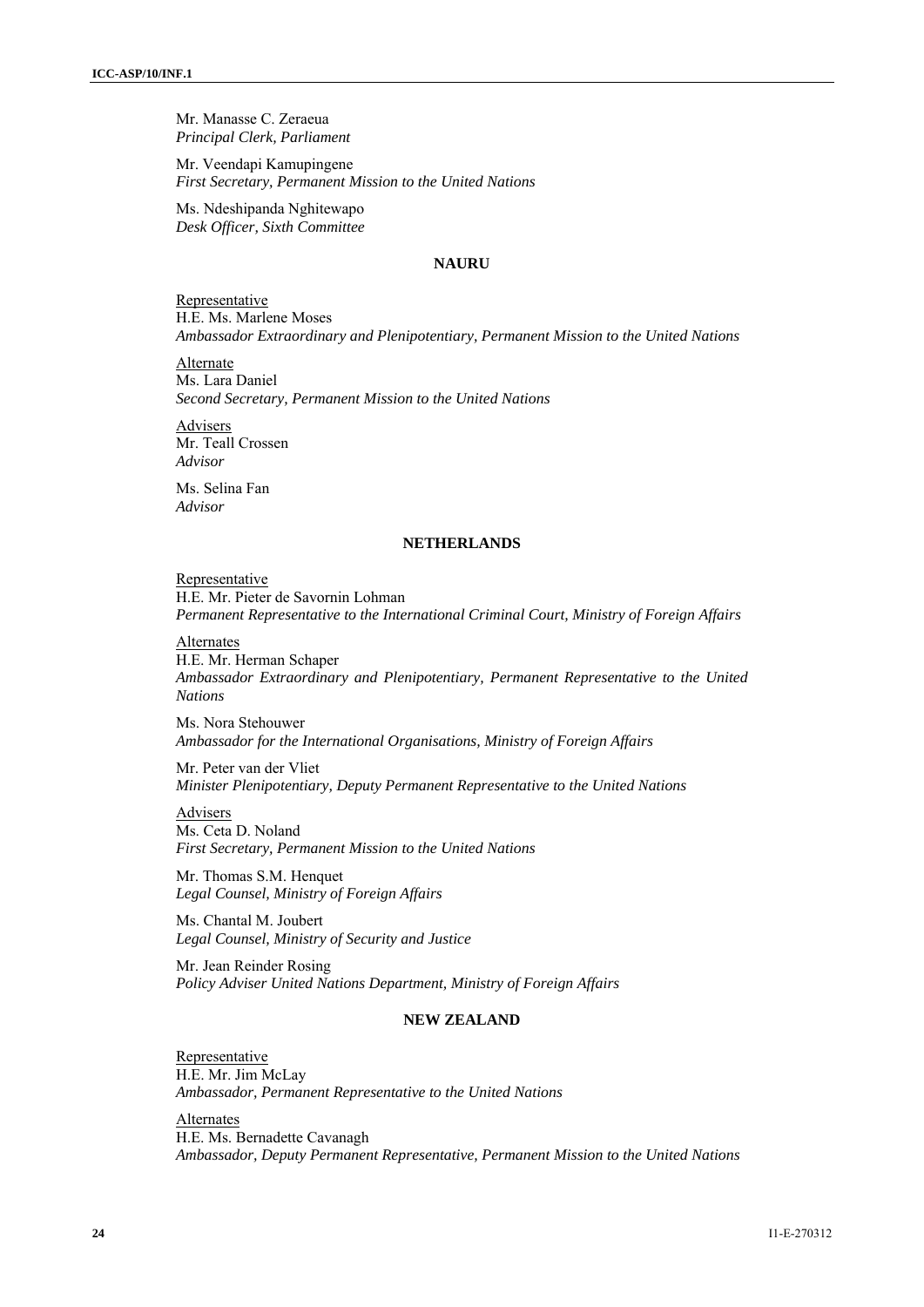Ms. Alice Revell *Second Secretary, Permanent Mission to the United Nations* 

#### **NIGER**

Représentant S.E. M. Boubacar Boureima *Ambassadeur, Représentant Permanent auprès des Nations Unies* 

Suppléants M. Labo Laouali *Conseiller, Mission permanente auprès des Nations Unies* 

M. Abdou Adamou *Conseiller des Affaires étrangères, Ministère des Affaires Etrangères, de la Coopération, de l'Intégration Africaine et des Nigériens à l'Extérieur* 

Mme Saddy Halimatou Djibo *Première conseillère, Mission permanente auprès des Nations Unies* 

#### **NIGERIA**

**Representative** Mr. Ahmed Abdullahi Yola *Solicitor General and Permanent Secretary, Ministry of Justice*

**Alternates** H.E. Ms. U. Joy Ogwu *Ambassador, Permanent Representative to the United Nations* 

H.E. Mrs. Nimota N. Akanbi *Permanent Representative to the International Criminal Court, Ambassador, Embassy, The Hague* 

H.E. Mr. Bukun-Olu Onemola *Deputy Permanent Representative to the United Nations* 

Advisers Mr. Chuka Udedibia *Minister, Embassy, The Hague* 

Mr. Frederick Olu Omosuyi *Deputy Director, Third United Nations Division, Ministry of Foreign Affairs* 

Mr. I.J. Umana *Minister, Permanent Mission to the United Nations* 

Mr. Mustapha Kida *Minister, Embassy, The Hague* 

Ms. Grace Samuel Ekanem *Assistant Director, International and Comparative Law Department, Ministry of Justice* 

Mr. Obinnah Onowu *Minister, Permanent Mission to the United Nations* 

Mr. Abiodun Richard Adejola *Minister, Permanent Mission to the United Nations* 

Mr. Jabul O. Adedeji *Commissioner of Police, Nigerian Police* 

Mrs. Besto Maimuna Ibrahim *Assistant Director, Ministry of Foreign Affairs* 

Mr. Njoku Leo Erasmus *Member of the Presidency*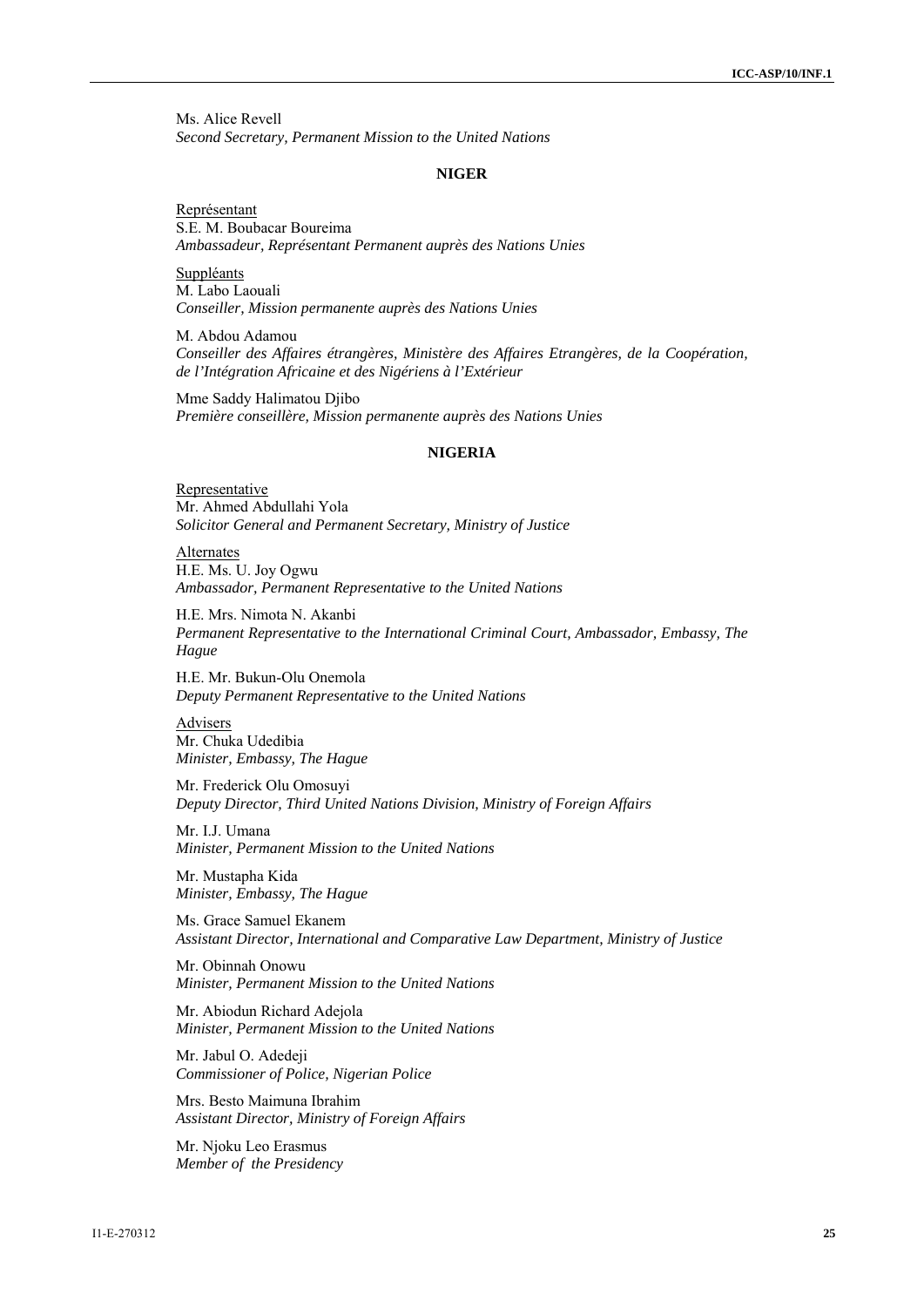Mr. Godwin Akang *Member of the Presidency* 

Mr. Joe Kyari Gadzama *Chairman, Member of the Order of the Federal Republic, Special Working Group on the Implementation of the Rome Statute of the International Criminal Court* 

Mr. Ademola Abass *Member, Special Working Group on the Implementation of the Rome Statute of the International Criminal Court* 

Mr. Adedeji Adekunle *Special Assistant to H.E. Attorney-General, Ministry of Justice* 

#### **NORWAY**

Representative Mr. Martin Sørby *Deputy Director General, Legal Affairs Department, Ministry of Foreign Affairs* 

Alternate H.E. Ms. Anniken Krutnes *Ambassador, Embassy, The Hague* 

**Advisers** Mr. Irvin Høyland *Minister Counsellor, Embassy, The Hague* 

Ms. Anniken Enersen *Counsellor, Permanent Mission to the United Nations* 

Ms. Elin Widtsteen *Adviser, Legal Affairs Department, Ministry of Foreign Affairs* 

Mr. Morten Bergsmo *Professor, University of Oslo* 

#### **PANAMA**

Representante S.E. Sr. Pablo Antonio Thalassinós *Embajador, Representante Permanente ante las Naciones Unidas* 

**Suplentes** S.E. Sr. Norman Harris *Embajador, Representante Permanente Alterno ante las Naciones Unidas* 

Consejeros Sra. Annelle Urriola Vargas *Consejera, Misión Permanente ante las Naciones Unidas* 

Sra. Carmen I. Ávila *Segunda Secretaría, Misión Permanente ante las Naciones Unidas* 

# **PARAGUAY**

Representante S.E. Sr. José Antonio dos Santos *Embajador, Representante Permanente ante las Naciones Unidas* 

Suplente S.E. Sr. Julio César Peralta *Representante Permanente Alterno ante las Naciones Unidas*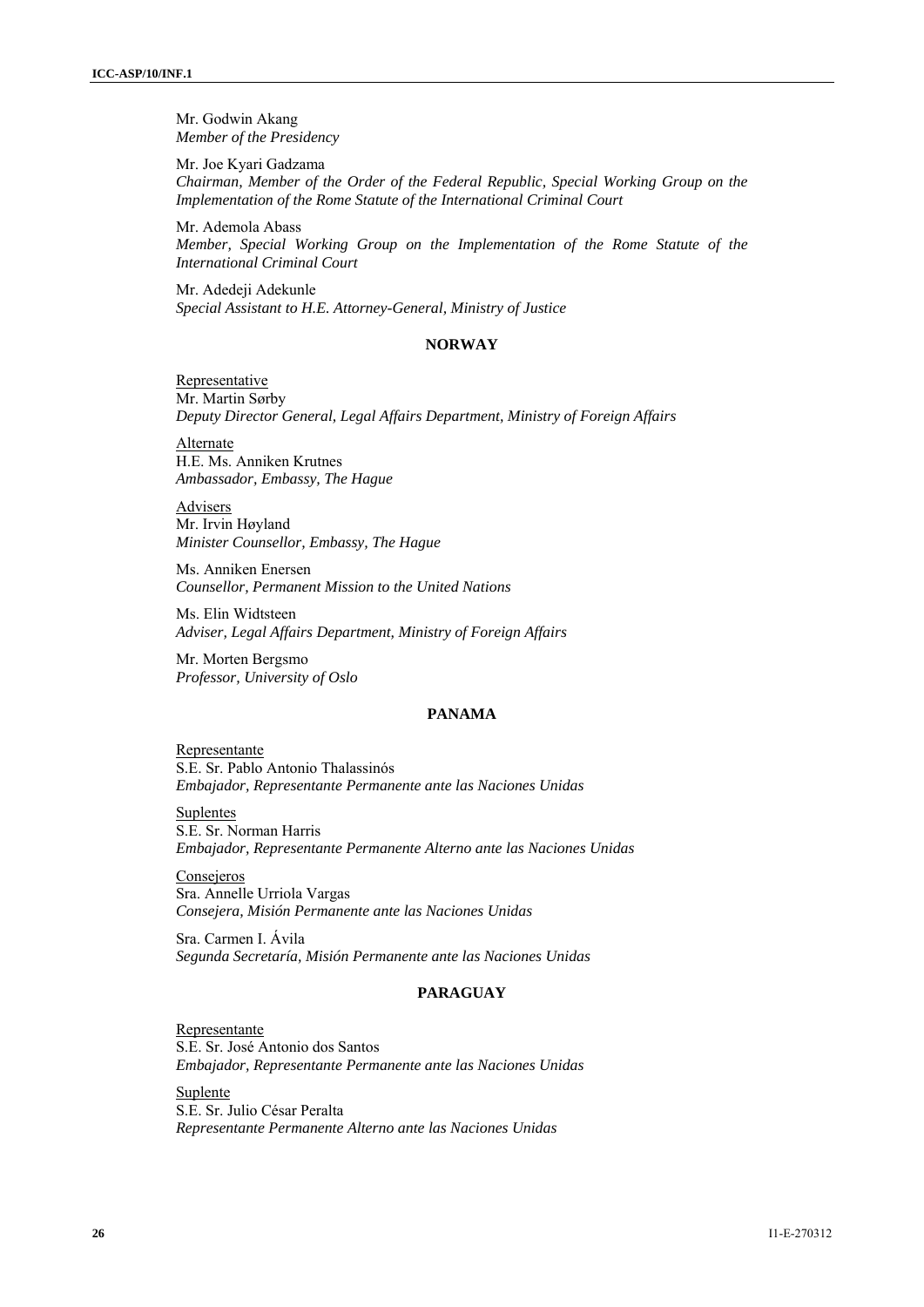**Consejeros** Sra. Luz Moreno *Primera Secretaria, Misión Permanente ante las Naciones Unidas* 

#### **PERU**

Representante S.E. Sr. Enrique Román Morey *Embajador, Representante Permanente ante las Naciones Unidas* 

Suplentes Sr. Alfredo Chuquihuara Chil *Ministro, Representante Permanente Alterno ante las Naciones Unidas* 

Sr. Alfredo Fortes García *Consejero, Embajada, La Haya* 

Sr. Gonzalo Bonifaz Tweddle *Primer Secretario, Misión Permanente ante las Naciones Unidas* 

Sr. Rodrigo Boluarte Chávez *Segundo Secretario, Misión Permanente ante las Naciones Unidas* 

#### **PHILIPPINES**

**Representative** H.E. Mr. Libran N. Cabactulan *Ambassador, Permanent Representative to the United Nations* 

Alternates H.E. Mr. Carlos D. Sorreta *Deputy Permanent Representative to the United Nations* 

Mr. Eduardo Martin R. Meñez *Acting Assistant Secretary, Office of United Nations and Other International Relations* 

Mr. Raphael S.C. Hermoso *Second Secretary, Permanent Mission to the United Nations* 

Mr. Robert Eric A. Borje *Second Secretary, Permanent Mission to the United Nations* 

Ms. Maria Anna Lilia de Vera *Second Secretary and Consul, Embassy, The Hague* 

Mr. Josel Mostajo *Director IV, Presidential Communications Development and Strategic, Planning Office, Office of the Presidential Spokesperson* 

Advisers Ms. Anita P. Brillo *Attaché, Permanent Mission to the United Nations* 

Ms. Maria Teresa E. Narbuada *Attaché, Permanent Mission to the United Nations* 

# **POLAND**

Representative H.E. Mr. Witold Sobków *Ambassador Extraordinary and Plenipotentiary, Permanent Representative to the United Nations* 

Alternates Mr. Ryszard Sarkowicz *Director, Legal and Treaty Department, Ministry of Foreign Affairs*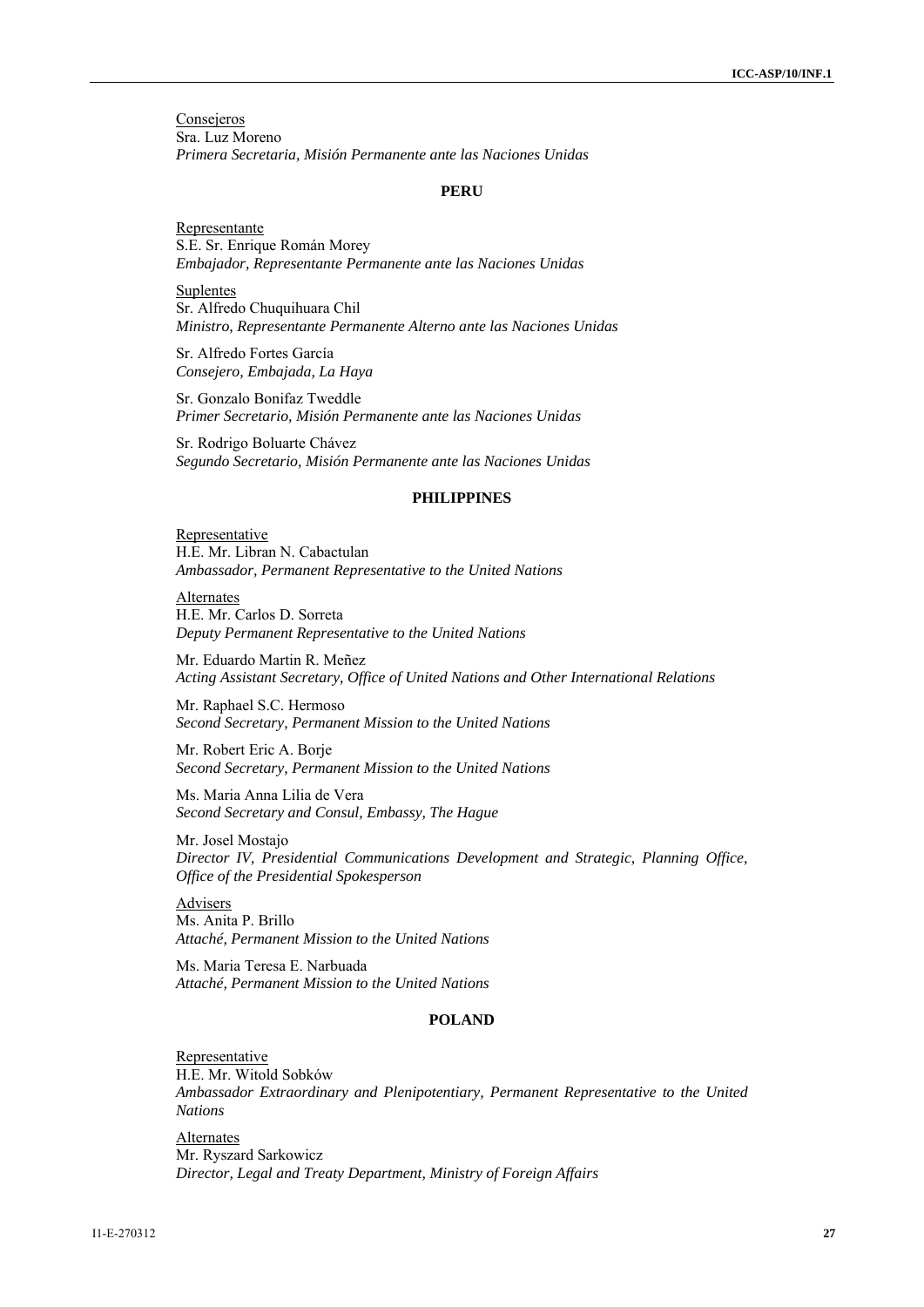Mr. Grzegorz Zyman *First Secretary, Legal and Treaty Department, Ministry of Foreign Affairs* 

Ms. Beata Ziorkiewicz *Public Prosecutor, Department of International Cooperation and European Law, Ministry of Justice* 

Ms. Ewa Malys *First Secretary, Permanent Mission to the United Nations* 

Advisers Mr. Władysław Czapliński *Director of the Institute of Law Sciences, Polish Academy of Sciences* 

Mr. Kamil Mielus *Attaché, Permanent Mission to the United Nations* 

# **PORTUGAL**

**Representative** H.E. Mr. José Felipe Mendes Moraes Cabral *Ambassador, Permanent Representative to the United Nations* 

Alternates Mr. João Maria Rebelo de Andrade Cabral *Deputy Permanent Representative to the United Nations* 

Mr. João Madureira *Legal Counsellor, Permanent Mission to the United Nations* 

Ms. Clothilde Mesquita *Adviser, Permanent Mission to the United Nations* 

Ms. Maria Teresa Artilheiro Ferreira *Legal Counsellor, Department of Legal Affairs, Ministry of Foreign Affairs* 

# **REPUBLIC OF KOREA**

**Representative** H.E. Mr. Kim Sook *Ambassador Extraordinary and Plenipotentiary, Permanent Representative to the United Nations* 

Alternates Mr. Sul Kyung-hoon *Ambassador, Deputy Permanent Representative to the United Nations* 

Mr. You Ki-jun *Counsellor, Permanent Mission to the United Nations* 

Mr. Rhee Zha-hyoung *Counsellor, Embassy, The Hague* 

Mr. Choi Yong Hun *Counsellor, Permanent Mission to the United Nations* 

Ms. Lee Jiyoon *First Secretary, Ministry of Foreign Affairs and Trade* 

**Advisers** H.E. Mr. Kim Young-won *Ambassador, Ministry of Foreign Affairs and Trade* 

Mr. Choi Tae Hyun *Professor of International Law, College of Law, Hanyang University* 

Mr. Kim Young-sok *Professor, Ewha Womans University*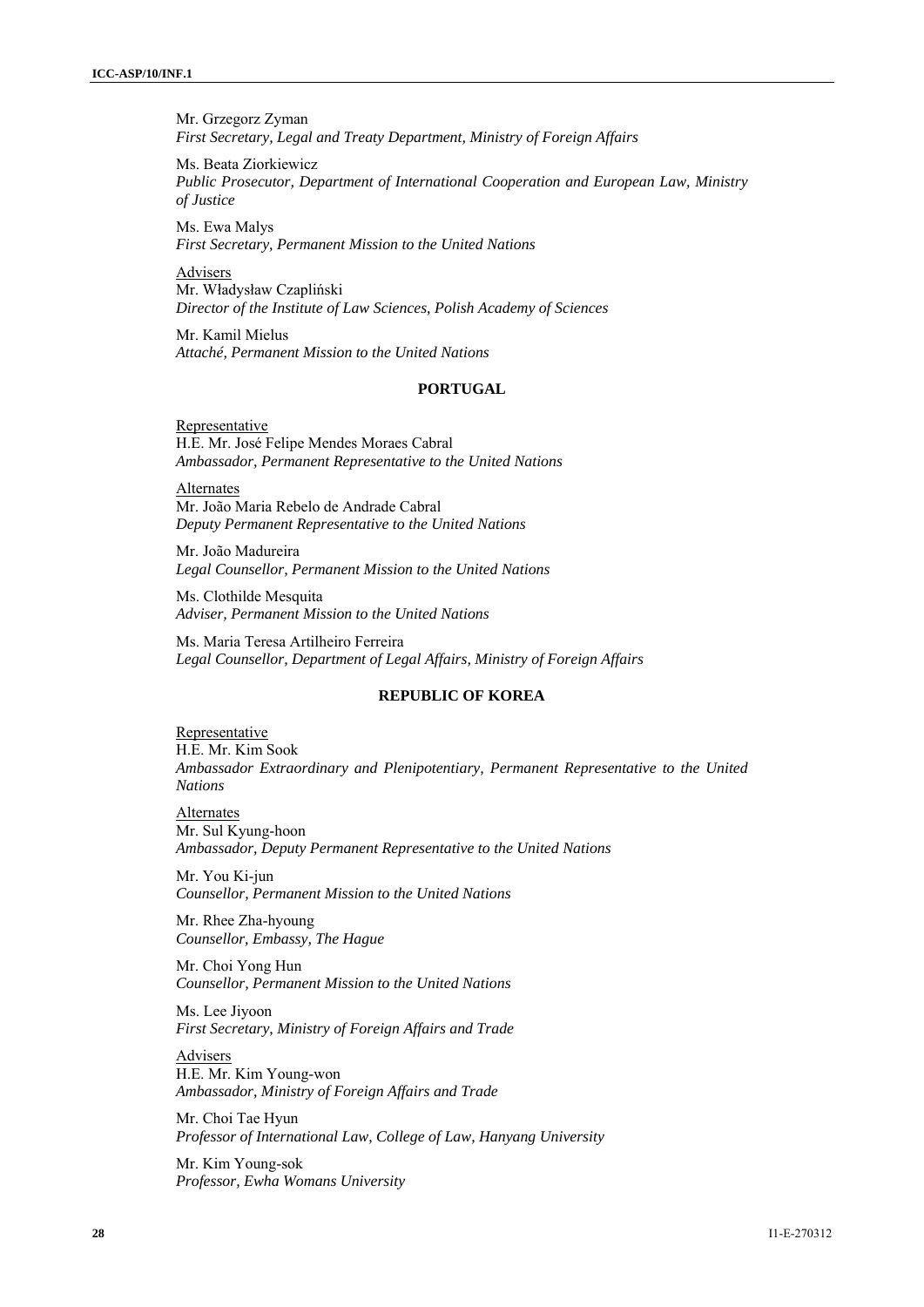# **REPUBLIC OF MOLDOVA**

Representative H.E. Mr. Alexandru Cujba *Ambassador, Permanent Representative to the United Nations* 

Alternate Ms. Carolina Popovici *First Secretary, Permanent Mission to the United Nations*

#### **ROMANIA**

**Representative** H.E. Ms. Simona-Mirela Miculescu *Ambassador, Permanent Representative to the United Nations* 

Alternate Mr. Ion Gâlea *Director General for Legal Affairs, Ministry of Foreign Affairs* 

Adviser Ms. Cristina Mezdrea *Second Secretary, Permanent Mission to the United Nations* 

# **SAINT KITTS AND NEVIS**

Representative H.E. Mr. Delano Bart *Ambassador Extraordinary and Plenipotentiary, Permanent Representative to the United Nations* 

Alternates Ms. Ghislaine Williams *First Secretary, Permanent Mission to the United Nations* 

Ms. K. Alex Woodley *Counsellor, Permanent Mission to the United Nations* 

# **SAINT LUCIA**

Representative H.E. Mr. Donatus K. St. Aimee *Ambassador, Permanent Representative to the United Nations* 

Alternate Ms. Kimberly Louis

# **SAINT VINCENT AND THE GRENADINES**

**Representative** H.E. Mr. Camillo Gonsalves *Ambassador, Permanent Representative to the United Nations* 

**Alternates** Ms. Nedra Miguel *Deputy Permanent Representative to the United Nations* 

Ms. Isma Richards *Counsellor, Permanent Mission to the United Nations* 

Ms. Oslyn Porter *Attaché*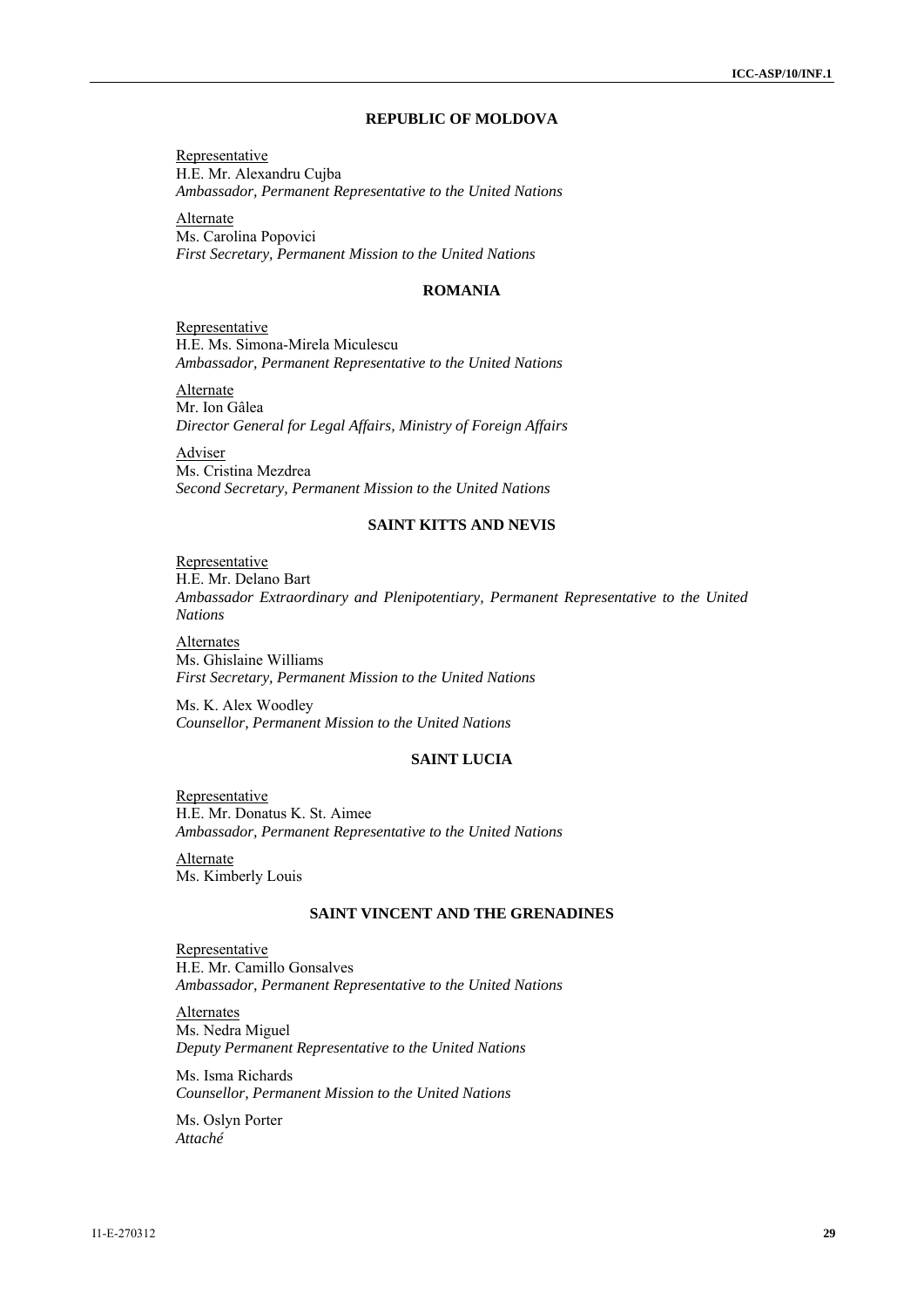#### **SAMOA**

Representative H.E. Mr. Aliioaiga Feturi Elisaia *Ambassador, Permanent Representative to the United Nations* 

Alternates Mrs. Maureen Francella Strickland-Simonet *Counsellor, Deputy Permanent Representative to the United Nations* 

Mr. William Nickel *Principal Foreign Service Officer, Ministry of Foreign Affairs and Trade* 

Ms. Noelani Manoa *First Secretary, Permanent Mission to the United Nations* 

**Advisers** Mr. Roger S. Clark *Professor of Law* 

Mr. Joseph Brian Johns *Research Assistant, Student of Law* 

Ms. Ashley Elizabeth Clark *Research Assistant, Student of Law* 

#### **SAN MARINO**

Representative H.E. Mr. Daniele D. Bodini *Ambassador Extraordinary and Plenipotentiary, Permanent Representative to the United Nations* 

**Alternates** Mr. Damiano Beleffi *Counsellor, Deputy Permanent Representative to the United Nations* 

Ms. Natascia Bartolini *Adviser, Permanent Mission to the United Nations*

#### **SENEGAL**

Représentant S.E. M. Abdou Salam Diallo *Ambassadeur, Représentant permanent auprès des Nations Unies* 

**Suppléants** S.E. M. Amadou Kebe *Ambassadeur, Ambassade, La Haye* 

Mme Fatou Isidora Niang *Ministre conseiller, Mission permanente auprès des Nations Unies* 

M. Ibrahima Bakhoum *Magistrat, Conseiller technique, Ministère de la Justice* 

M. El Hadji Magatte Seye *Premier conseiller, Mission permanente auprès des Nations Unies* 

M. Saliou Niang Dieng *Premier conseiller, Mission permanente auprès des Nations Unies* 

M. Malick Ndao *Premier conseiller, Mission permanente auprès des Nations Unies*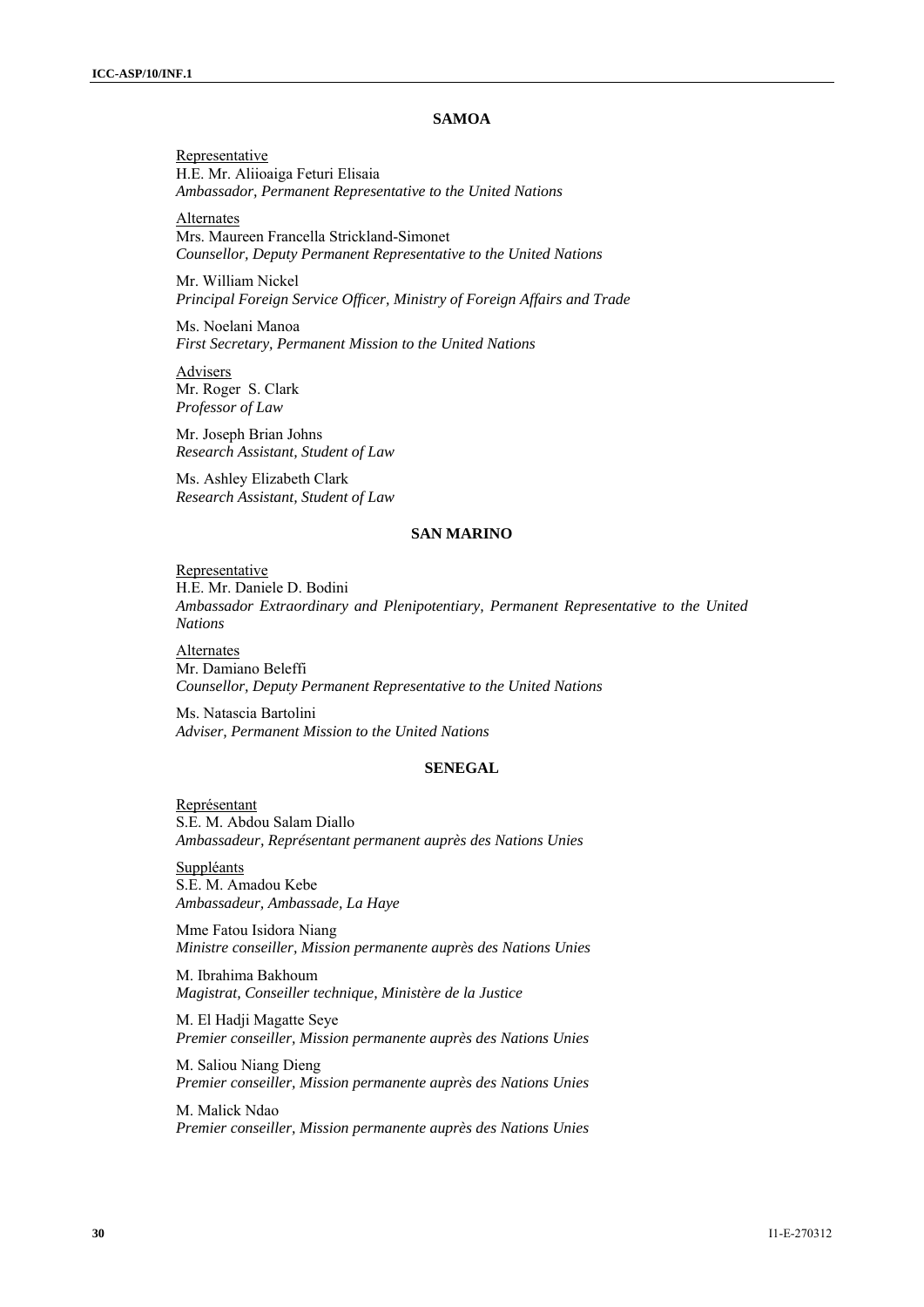## **SERBIA**

#### Representative

H.E. Mr. Feodor Starčević *Ambassador Extraordinary and Plenipotentiary, Permanent Representative to the United Nations* 

**Alternates** Mr. Slobodan Homen *State Secretary, Ministry of Justice* 

Ms. Zagorka Dolovac *State Public Prosecutor* 

Mr. Miodrag Majić *Representative in the Assembly of States Parties to the International Criminal Court* 

Advisers Mr. Đorde Ostojić *Deputy State Public Prosecutor* 

Ms. Milica Dunić *Consultant for International Cooperation, Ministry of Justice* 

Mrs. Katarina Lalić-Smajević *Minister Counsellor, Permanent Mission to the United Nations* 

Mr. Vladimir Cvetković *Counsellor, Ministry of Foreign Affairs*

#### **SEYCHELLES**

Representative Mr. Thomas Selby Pillay *Minister Counsellor, Permanent Mission to the United Nations* 

# **SIERRA LEONE**

**Representative** H.E. Mr. Shekou M. Touray *Ambassador Extraordinary and Plenipotentiary, Permanent Representative to the United Nations* 

Alternates H.E. Mr. Osman Keh Kamara *Deputy Permanent Representative to the United Nations* 

Mrs. Victoria M. Suliman *Counsellor, Permanent Mission to the United Nations* 

Mr. Witson T. Yankuba *Legal Affairs, Ministry of Foreign Affairs and International Cooperation* 

# **SLOVAKIA**

**Representative** H.E. Mr. Miloš Koterec *Ambassador, Permanent Representative to the United Nations* 

**Alternates** Mr. Igor Bartho *Director General, Directorate for Legal Affairs, Ministry of Foreign Affairs* 

Ms. Zuzana Žitná *Director, International Law Department, Ministry of Foreign Affairs*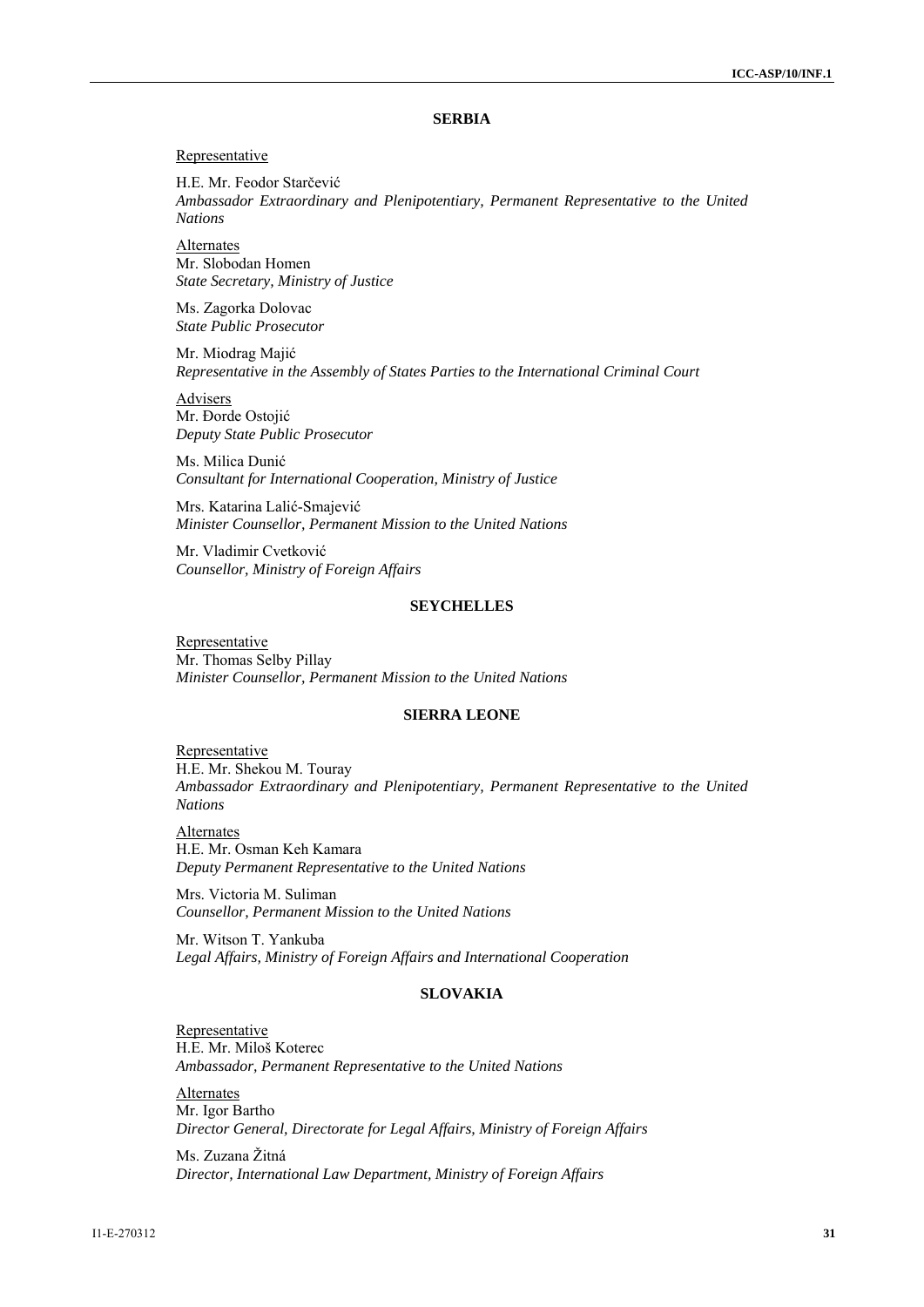**Advisers** Ms. Eva Šurková *Legal Adviser, Permanent Mission to the United Nations* 

Ms. Lenka Al-Shafe'i *Head of International Law and International Relations Division, Ministry of Defence* 

Ms. Jarmila Kostková *International Law and International Relations Division, Ministry of Defence* 

#### **SLOVENIA**

**Representative** H.E. Ms. Sanja Štiglic *Ambassador, Permanent Representative to the United Nations* 

**Alternate** Ms. Simona Leskovar *Minister Counsellor, Deputy Permanent Representative to the United Nations* 

**Advisers** Ms. Urška Kramberger Mendek *Second Secretary, Permanent Mission to the United Nations*

#### **SOUTH AFRICA**

Representative Mr. Andries Carl Nel *Deputy Minister, Department of Justice* 

Alternates H.E. Mr. Baso Sangqu *Ambassador, Permanent Representative to the United Nations* 

Mr. Doctor Mashabane *Deputy Permanent Representative to the United Nations* 

Mr. Ndaba John Makhubele *Deputy Chief State Law Adviser, International Legal Relations, Department of Justice and Constitutional Development* 

**Advisers** Mr. Dire David Tladi *Legal Counsellor, Permanent Mission to the United Nations* 

Ms. Reetsang Innocentia Moroke *Senior State Law Adviser, International Legal Relations, Department of Justice and Constitutional Development* 

Ms. Nthateng Matima *Senior State Law Adviser, International Legal Relations, Department of Justice and Constitutional Development* 

Ms. Yolande Melissa Dwarika *Legal Counsellor, Embassy, The Hague* 

Mr. Pieter Andreas Stemmet *Senior State Law Adviser, Department of International Relations and Cooperation* 

Ms. Thanisa Naidu *State Law Adviser, Department of International Relations and Cooperation* 

Ms. Nomusa Helen Ntuli *Deputy Director, Office of the Deputy Minister, Department of International Relations and Cooperation*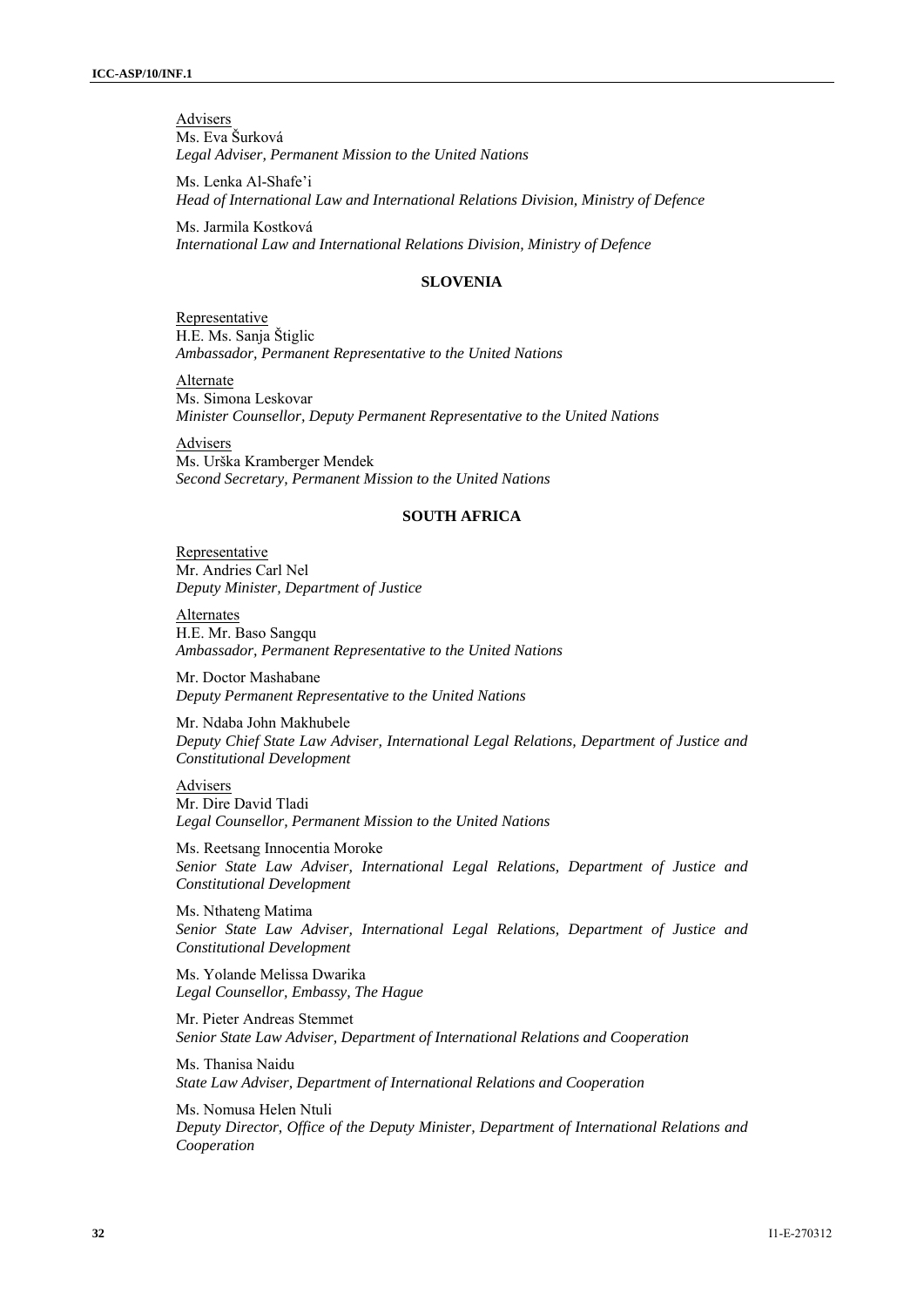#### **SPAIN**

Representante S.E. Sr. Juan Pablo de Laiglesia y González de Peredo *Embajador, Representante Permanente ante las Naciones Unidas* 

**Suplentes** S.E. Sr. Román Oyarzun Marchesi *Embajador, Representante Permanente Adjunto ante las Naciones Unidas* 

Sra. Concepción Escobar Hernández *Directora, Asesoría Jurídica Internacional, Ministerio de Asuntos Exteriores y de Cooperación* 

#### **Consejeros**

Sr. Luis Ángel Redondo Gómez *Subdirector General adjunto de Naciones Unidas y Asuntos Globales, Ministerio de Asuntos Exteriores y de Cooperación* 

Sra. Francisca María Pedrós Carretero *Consejera, Misión Permanente ante las Naciones Unidas* 

Sra. Angelina Trigo Portela *Inspectora de Servicios, Ministerio de Economía y Hacienda* 

Sr. Mario Lanz Raggio *Comandante Auditor, Asesoría Jurídica General, Ministerio de Defensa* 

Sr. Fernando Val Garijo *Profesor de Derecho Internacional Público, Universidad Nacional de Educación a Distancia* 

#### **SURINAME**

**Representative** H.E. Mr. Henry Mac-Donald *Ambassador, Permanent Representative to the United Nations* 

Alternate Ms. Miriam Mac Intosh *First Secretay, Permanent Representative to the United Nations* 

Advisers Mr. Bien Sojo *Acting Chief of Legislationm Ministry of Justice and Police* 

Mrs. Winifred Roemer-Sabajo *Legislative Counsellor, Ministry of Justice and Police* 

#### **SWEDEN**

Representative H.E. Mr. Mårten Grunditz *Ambassador, Permanent Representative to the United Nations* 

**Alternates** Mr. Per Sjögren *Deputy Director-General, Ministry of Foreign Affairs* 

H.E. Ms. Signe Burgstaller *Ambassador, Deputy Permanent Representative to the United Nations* 

Dr. Erik Wennerström *Principal Legal Adviser, Ministry of Foreign Affairs* 

Mr. Jon Eklund *Desk Officer, Ministry of Foreign Affairs*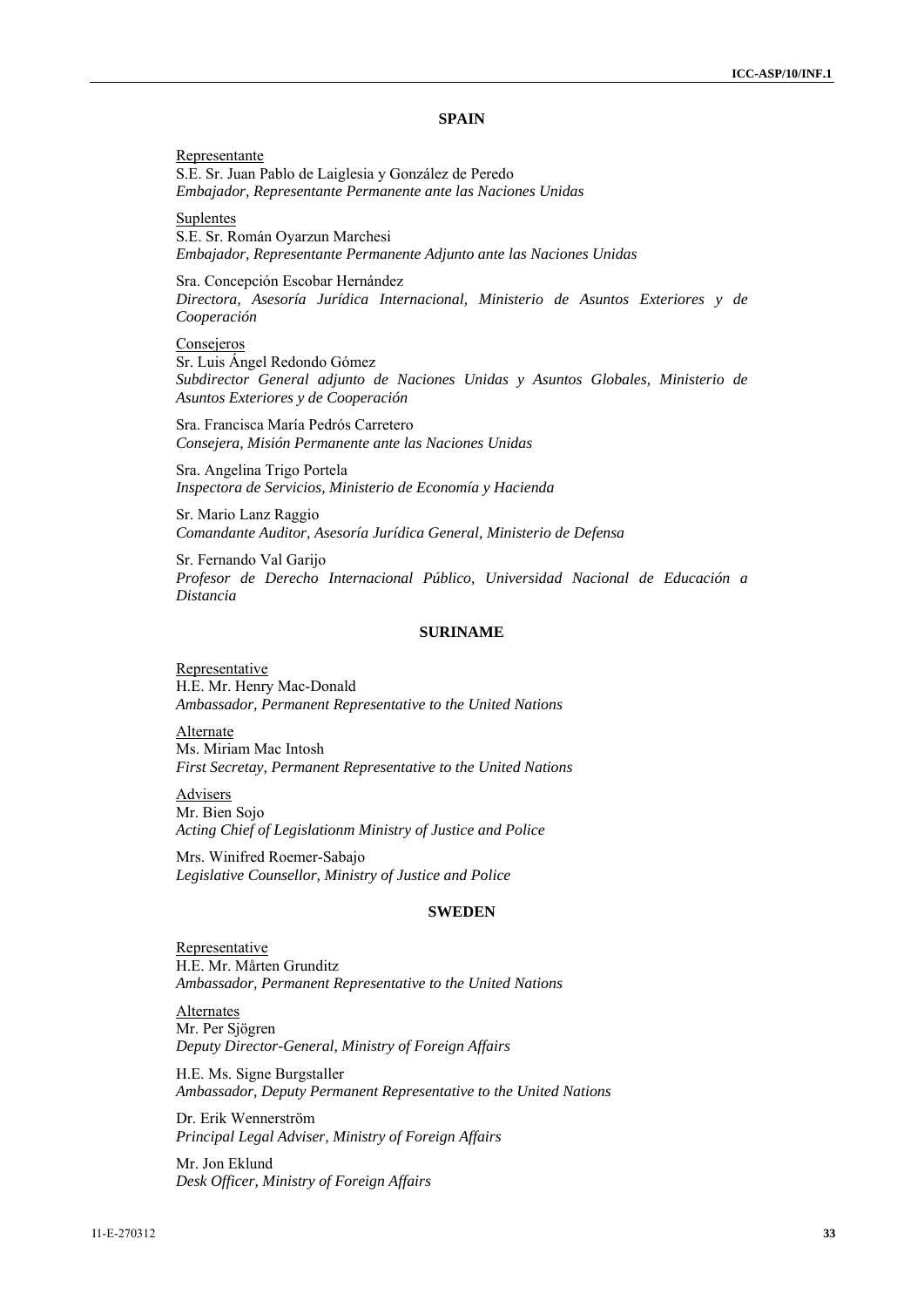Mr. Hilding Lundkvist *First Secretary, Permanent Mission to the United Nations* 

#### **SWITZERLAND**

Représentant S.E. M. Jürg Lindenmann *Ambassadeur, Directeur suppléant de la Direction du droit international public, Département fédéral des affaires étrangères* 

Suppléants S.E. M. Paul Seger *Ambassadeur, Représentant Permanent auprès des Nations Unies* 

M. Markus Börlin *Ambassadeur, Ambassade, La Haye Vice-Président de l'Assemblée des États Parties*

Conseillers M. Philippe Brandt *Ministre, Ambassade, La Haye* 

M. Nikolas Stürchler *Deuxième Secrétaire, Mission permanente auprès des Nations Unies* 

Mr. Matthias Lanz *Collaborateur scientifique, Direction du droit international public, Départment fédéral des Affaires étrangères* 

# **TAJIKISTAN**

Representative H.E. Mr. Sirodjidin Aslov *Ambassador, Permanent Representative to the United Nations* 

#### **THE FORMER YUGOSLAV REPUBLIC OF MACEDONIA**

**Representative** H.E. Mr. Pajo Avirovikj *Ambassador Extraordinary and Plenipotentiary, Permanent Representative to the United Nations* 

**Alternates** Mrs. Sanja Zografska-Krsteska *Minister Counsellor, Deputy Permanent Representative to the United Nations* 

Mr. Zulfi Ismalli *Second Secretary, Permanent Mission to the United Nations* 

#### **TIMOR-LESTE**

**Representative** H.E. Ms. Sofia Borges *Ambassador, Permanent Representative to the United Nations* 

**Alternates** Mr. Licinio Branco *First Secretary, Permanent Mission to the United Nations* 

Ms. Elisa Mesquita *Second Secretary, Permanent Mission to the United Nations* 

Ms. Kavita Desai *Adviser, Permament Mission to the United Nations*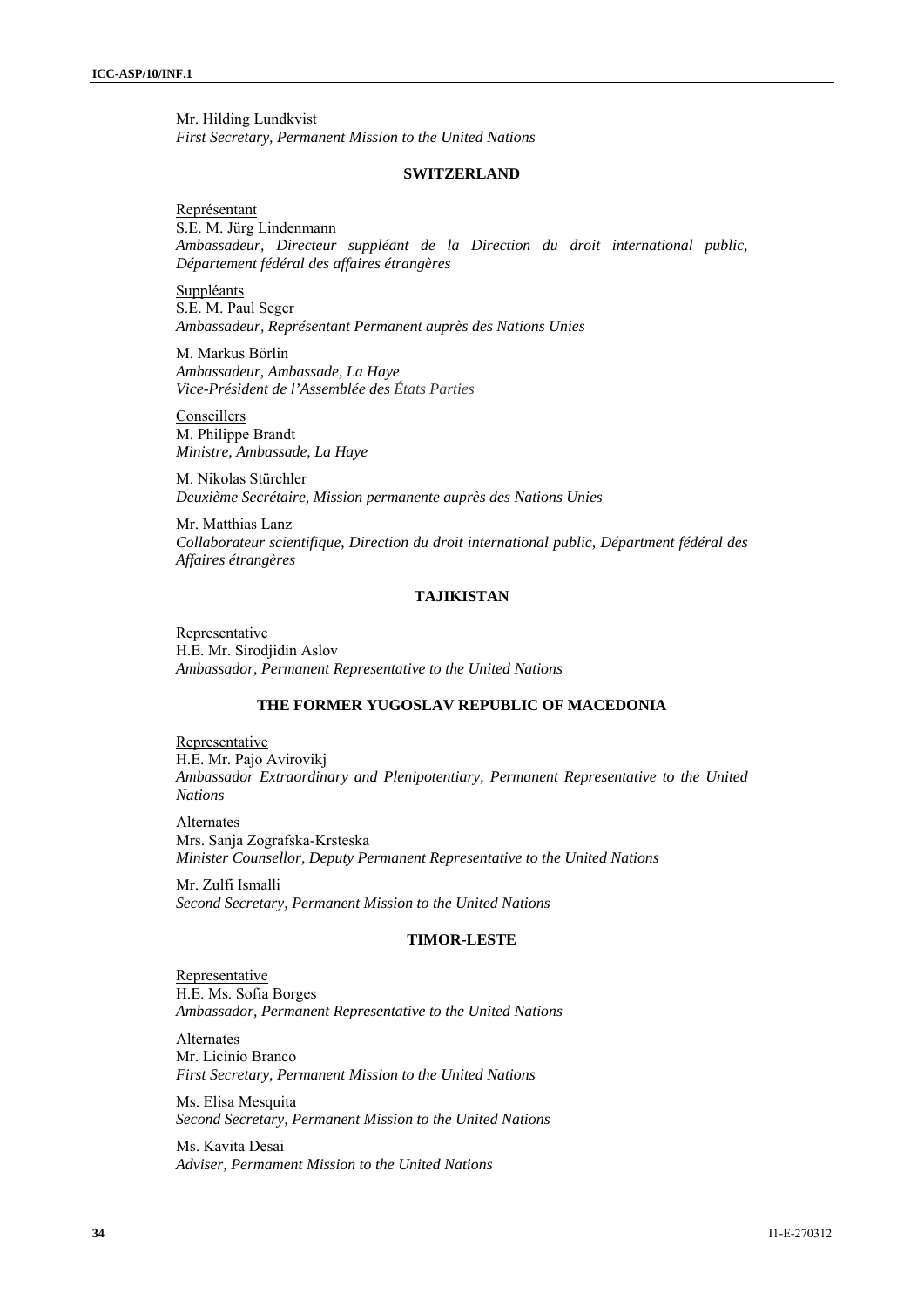# **TRINIDAD AND TOBAGO**

Representative H.E. Mr. Rodney Charles *Ambassador, Permanent Representative to the United Nations* 

Alternates Ms. Cherry Ann Millard *Counsellor, Permanent Mission to the United Nations* 

Mr. Eden Charles *Counsellor, Permanent Mission to the United Nations* 

Ms. Marise Warner *Legal Affairs Officer, Ministry of Foreign Affairs* 

Ms. Melissa Boissiere *Second Secretary, Permanent Mission to the United Nations* 

Ms. Rueanna Haynes *Second Secretary, Permanent Mission to the United Nations* 

#### **TUNISIA**

Représentant S.E. M. Othman Jerandi *Ambassadeur, Représentant permanent auprès des Nations Unies* 

Suppléants M. Nejmeddine Lakhal *Conseiller, Mission permanente auprès des Nations Unies* 

Mme Nour Zarrouk Boumiza *Secrétaire des Affaires étrangères* 

Mme El Khansa Harbaoui *Secrétaire des Affaires étrangères* 

#### **UGANDA**

**Representative** H.E. Mr. Peter Nyombi *Attorney General, Ministry for Justice and Constitutional Affairs* 

Alternates H.E. Ms. Adonia Ayebara *Chargé d'Affaires, Permanent Mission to the United Nations* 

H.E. Mrs. Mirjam Blaak *Ambassador, Embassy, Brussels* 

# **Advisers**

Mr. John Bosco R. Suuza *Principal State Attorney, Ministry of Justice and Constitutional Affairs* 

H.E. Mr. Stephen Tashobya *Member of Parliament* 

Ms. Irene Lugayizi *Acting Commissioner* 

Mr. Timothy Kanyogonya *Ministry of Defence*

Mr. Arthur Kafeero *Minister Counsellor, Permanent Mission to the United Nations*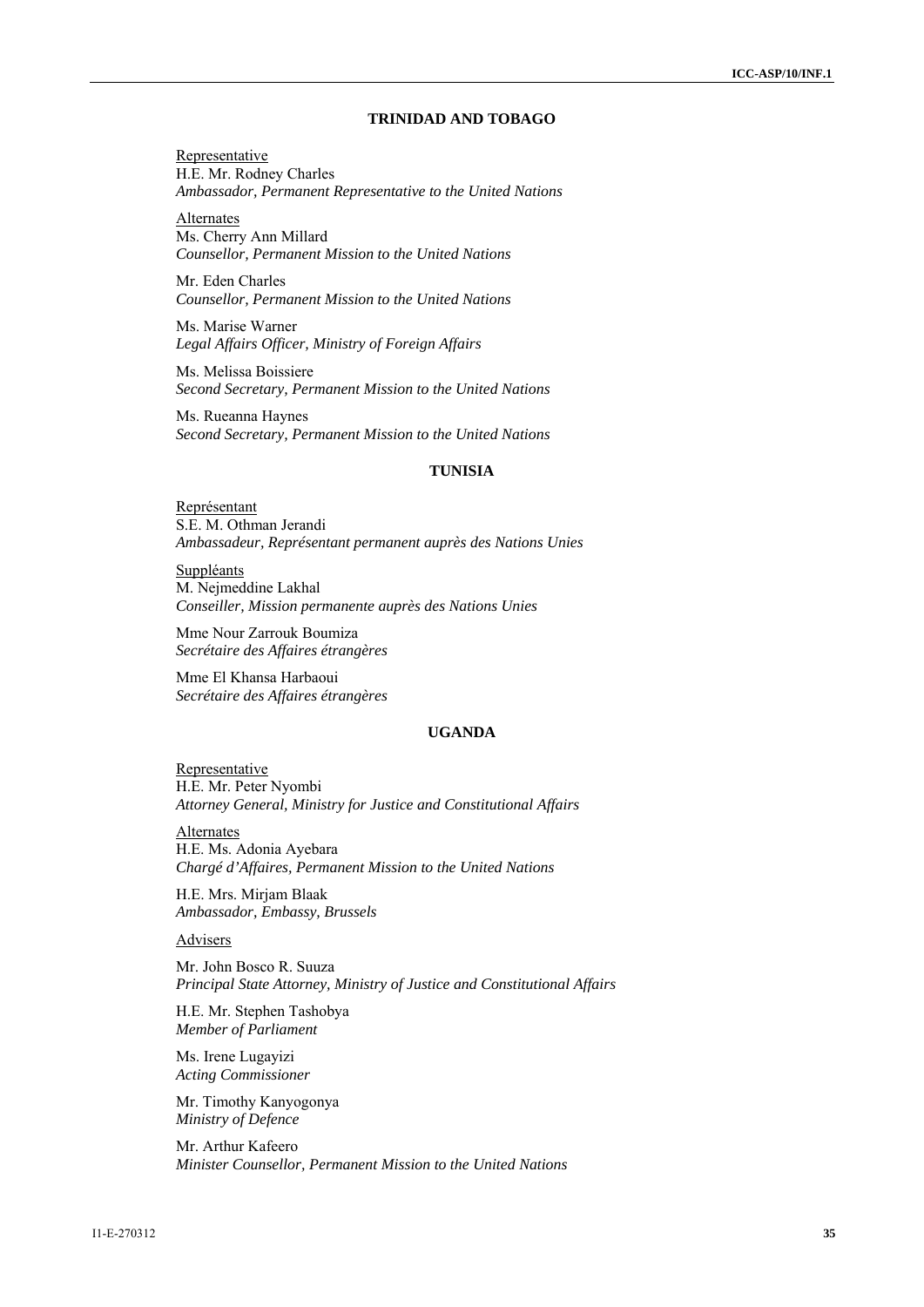Mr. John Leonard Mugerwa *Counsellor, Mission Permanent Mission to the United Nations* 

Mr. Denis Manana *Counsellor, Mission Permanent Mission to the United Nations* 

Mr. Duncan Laki Muhumuza *First Secretary, Permanent Mission to the United Nations* 

Ms. Beatrice Keronga Pacunega Manan *Minister Counsellor, Permanent Mission to the United Nations* 

Mr. Fred Tolit Ocit *Counsellor, Permanent Mission to the United Nations* 

Mrs. Margaret Awino Kafeer *First Secretary, Permanent Mission to the United Nations* 

Ms. Bernadette Mwesige *Counsellor, Permanent Mission to the United Nations* 

# **UNITED KINGDOM OF GREAT BRITAIN AND NORTHERN IRELAND**

Representative Mr. Iain Macleod *Legal Adviser, Foreign and Commonwealth Office* 

Alternates H.E. Mr. Mark Lyall Grant *Ambassador, Permanent Representative to the United Nations* 

H.E. Mr. Philip Parham *Ambassador, Deputy Permanent Representative to the United Nations* 

Mr. Paul McKell *Legal Counsellor, Permanent Mission to the United Nations* 

Mr. Deirdre Brown *Head of War Crimes Section, Foreign and Commonwealth Office* 

Mr. Hugo Ellis *Desk Officer, Foreign and Commonwealth Office* 

Mr. Kanbar Hossein Bor *Legal Adviser, Embassy, The Hague* 

Mr. Douglas Wilson *Legal Adviser, Permanent Mission to the United Nations* 

# **UNITED REPUBLIC OF TANZANIA**

Representative H.E. Mr. Ombeni Y. Sefue *Ambassador, Permanent Representative to the United Nations* 

Adviser Ms. Tully M. Mwaipopo *Second Secretary, Permanent Mission to the United Nations*

#### **URUGUAY**

Representante S.E. Sr. José Luís Cancela *Embajador, Representante Permanente ante las Naciones Unidas*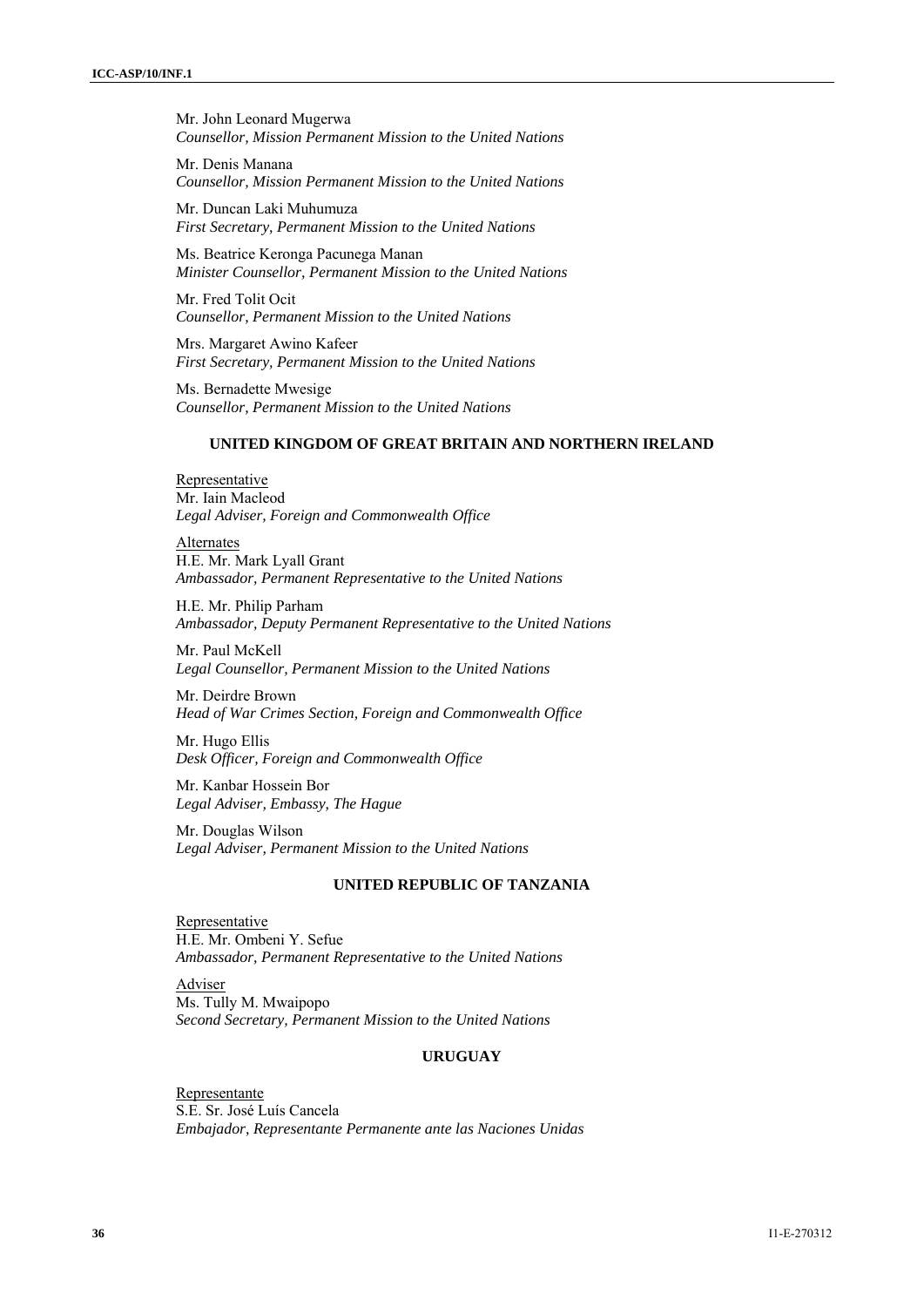**Suplentes** Sr. Carlos María Mata *Director, Asuntos de Derecho Internacional, Ministerio de Relaciones Exteriores*

Sra. Lilián Silveira *Ministro, Representante Permanente Adjunta ante las Naciones Unidas* 

Sra. Imelda Smolcic *Ministra Consejera, Misión Permanente ante las Naciones Unidas* 

# **VENEZUELA (BOLIVARIAN REPUBLIC OF)**

Representante S.E. Sr. Jorge Valero Briceño *Embajador, Representante Permanente ante las Naciones Unidas* 

**Suplentes** Sra. Glenna Daboin *Consejera, Misión Permanente ante las Naciones Unidas* 

Sra. Marielena Anzola *Segunda Secretaria,, Misión Permanente ante las Naciones Unidas* 

#### **ZAMBIA**

Representative H.E. Mr. Lazarous Kapambwe *Ambassador, Permanent Representative to the United Nations* 

**Alternates** Ms. Sheila Mweemba *Deputy Permanent Representative to the United Nations* 

Mr. Benson Mpalo *State Advocate, Ministry of Justice* 

Mrs. Encyla Sinjela *Assistant Director, International Organizations, Ministry of Foreign Affairs* 

Mr. Bernard M. Kang'ombe *First Secretary, Permanent Mission to the United Nations*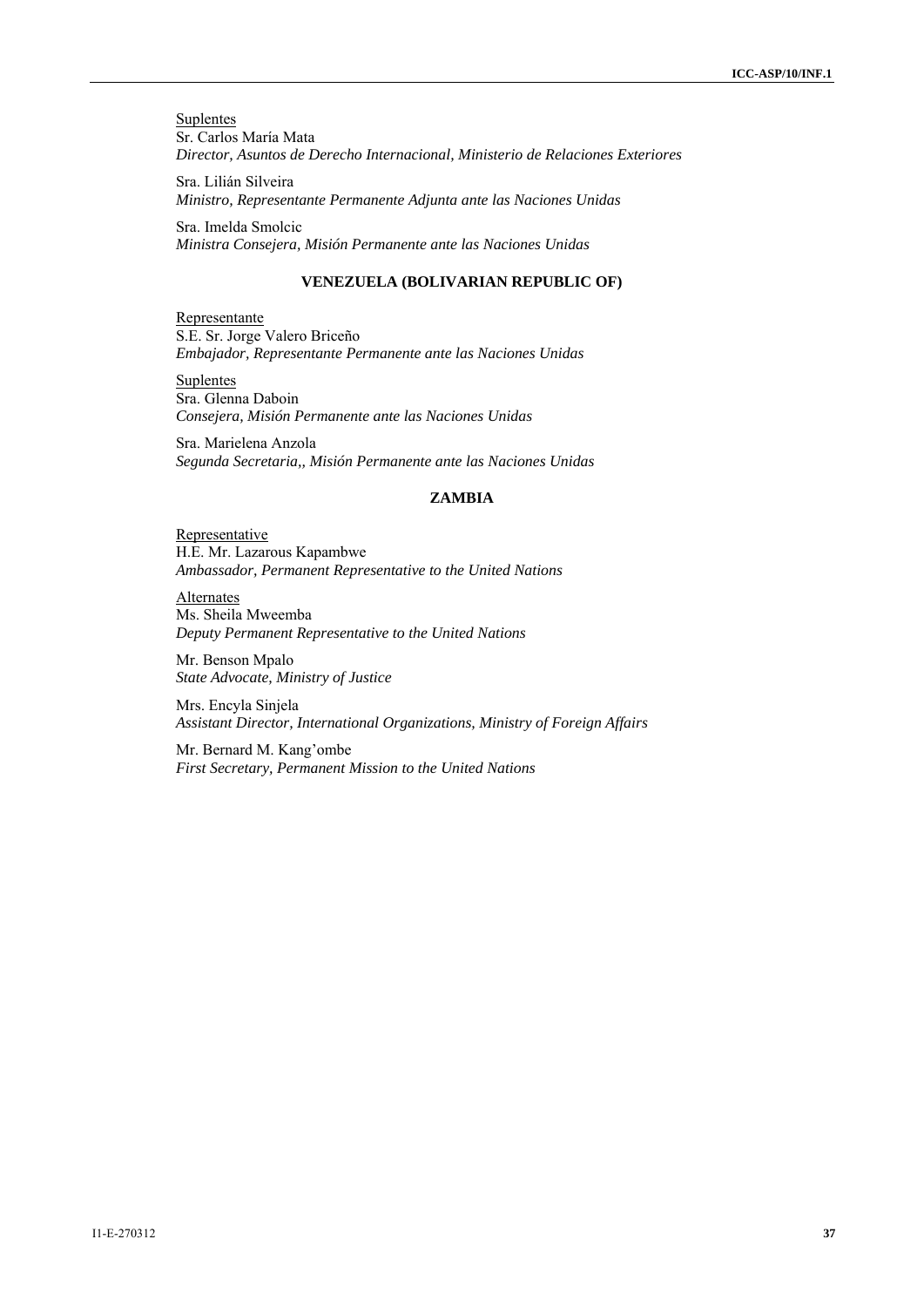# **II. Observer States/ États observateurs/ Estados observadores**

# **ALGERIA**

Représentant S.E. M. Mourad Benmehidi *Ambassadeur, Représentant permanent auprès des Nations Unies* 

Suppléant M. Farid Ouahid Dahmane *Premier secrétaire, Mission permanente auprès des Nations Unies* 

# **ANGOLA**

# **ARMENIA**

#### **AZERBAIJAN**

# **BAHAMAS**

#### **BAHRAIN**

Representative H.E. Mr. Hamad Ahmed Al-Sowaidi

Alternate Sh. Hamad bin Salman Al-Khalifa *Legal Adviser, Ministry of Human Rights and Social Development* 

Advisers Mr. Talal Al Absi *Diplomatic Attaché, Ministry of Foreign Affairs* 

Mr. Faysal Abdelgadir Mohamed *Advisor, Ministry of Royal Court* 

Ms. Amal Ramzi Alamuddin *Legal Adviser, Ministry of Royal Court* 

Ms. Philippa Webb *Legal Adviser, Ministry of Royal Court* 

#### **BELARUS**

# **BRUNEI DARUSSALAM**

# **CAMEROON**

#### **CAPE VERDE**

# **CHINA**

Representative Ms. Ma Xinmin *Counsellor, Ministry of Foreign Affairs* 

**Alternates** Mrs. Ren Xiaoxia *First Secretary, Ministry of Foreign Affairs*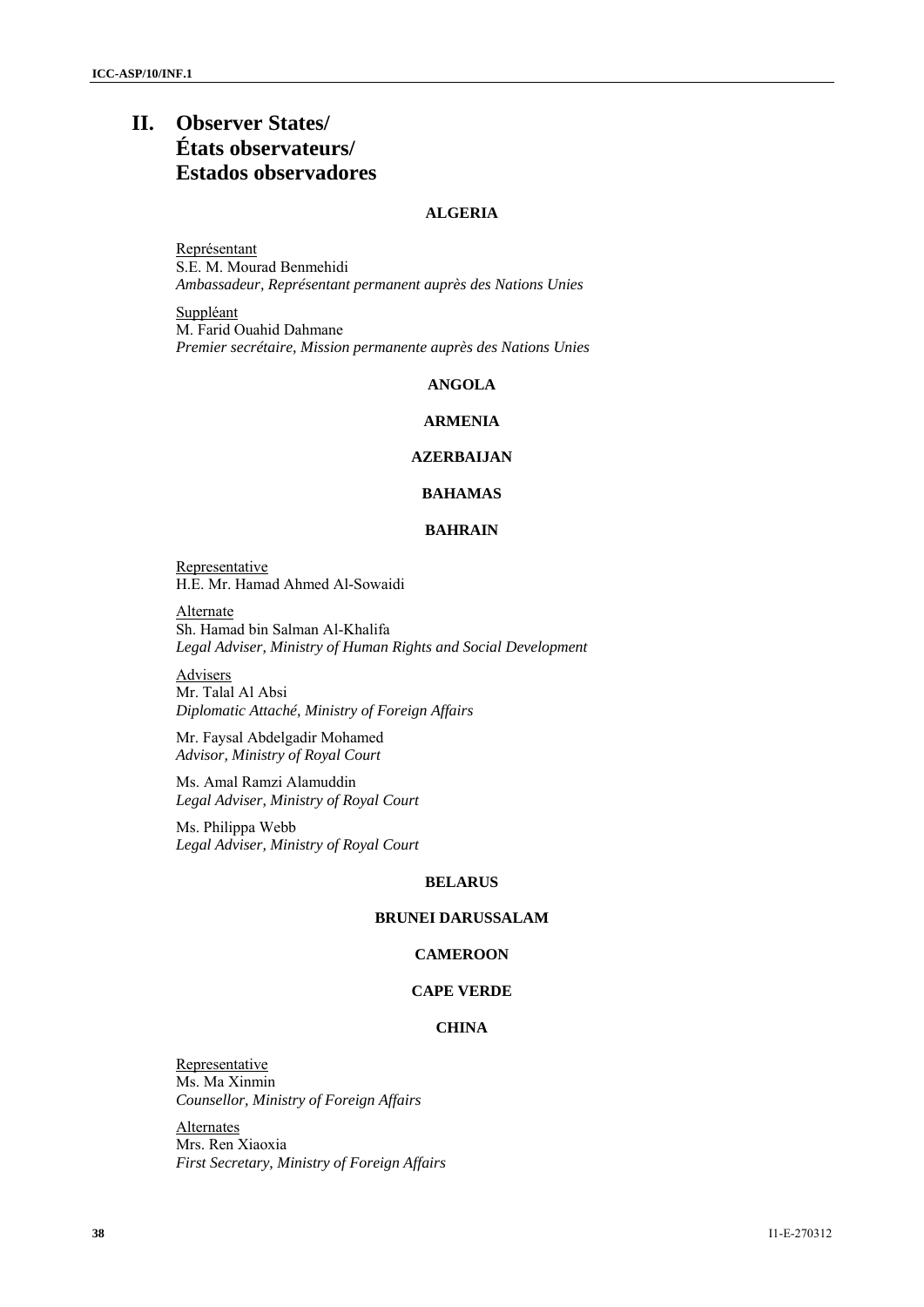Mr. Li Bingzhuo *Attaché, Ministry of Foreign Affairs* 

#### **CÔTE D'IVOIRE**

Représentant S.E. Guillaume Kigbafori Soro *Premier Ministre* 

Suppléant M. Daniel Kablan Duncan *Ministre des Affaires étrangères* 

M. Jeannot Kouadio-Ahoussou *Ministre de la Justice* 

M. Mamadou Coulibaly Gnenema *Ministre des droits de l'Homme et des libertés publiques* 

M. Mathieu Badaud Darret *Ministre des ex-combattants et des victimes de guerre* 

S.E. Youssoufou Bamba *Ambassadeur, Représentant permanent auprès des Nations Unies* 

S.E. Kouadio Adjoumani *Ambassadeur, Ambassade de La Haye* 

M. Evariste Yapi Koffi *Directeur des Affaires juridiques et consulaires, Ministère des Affaires étrangères* 

**Conseillers** M. Ahouanzi Latte *Chef d'état-major*

M. Sylvain Asseman *Conseiller technique* 

Mme Annick Zadi Bidia *Juge, Chef d'état-major* 

M. Moussa Sefon *Juge, Conseiller technique* 

M. Abubakar Sidick Diarrassouba *Chef d'état-major, Ministère des droits de l'Homme et des libertés publiques* 

Mme Mariame Cisse *Chef d'état-major* 

M. Coulibaly Lambert *Directeur financier* 

M. Etienne Kindia *Premier conseiller, Ambassade de Côte d'Ivoire, Pays-Bas* 

M. Theodore Dah *Conseiller à la Mission permanente de Côte d'Ivoire auprès des Nations Unies* 

M. Kouadio N'doly Alexis Aboya *Chargé d'Etudes, Direction des Affaires juridiques et consulaires* 

M. Claude-Francois Konan Diaha *Chargé d'études* 

M. Souleymane Kone Kamarate *Chef du Protocole* 

M.Kumou Makonga *Chargé de Protocole*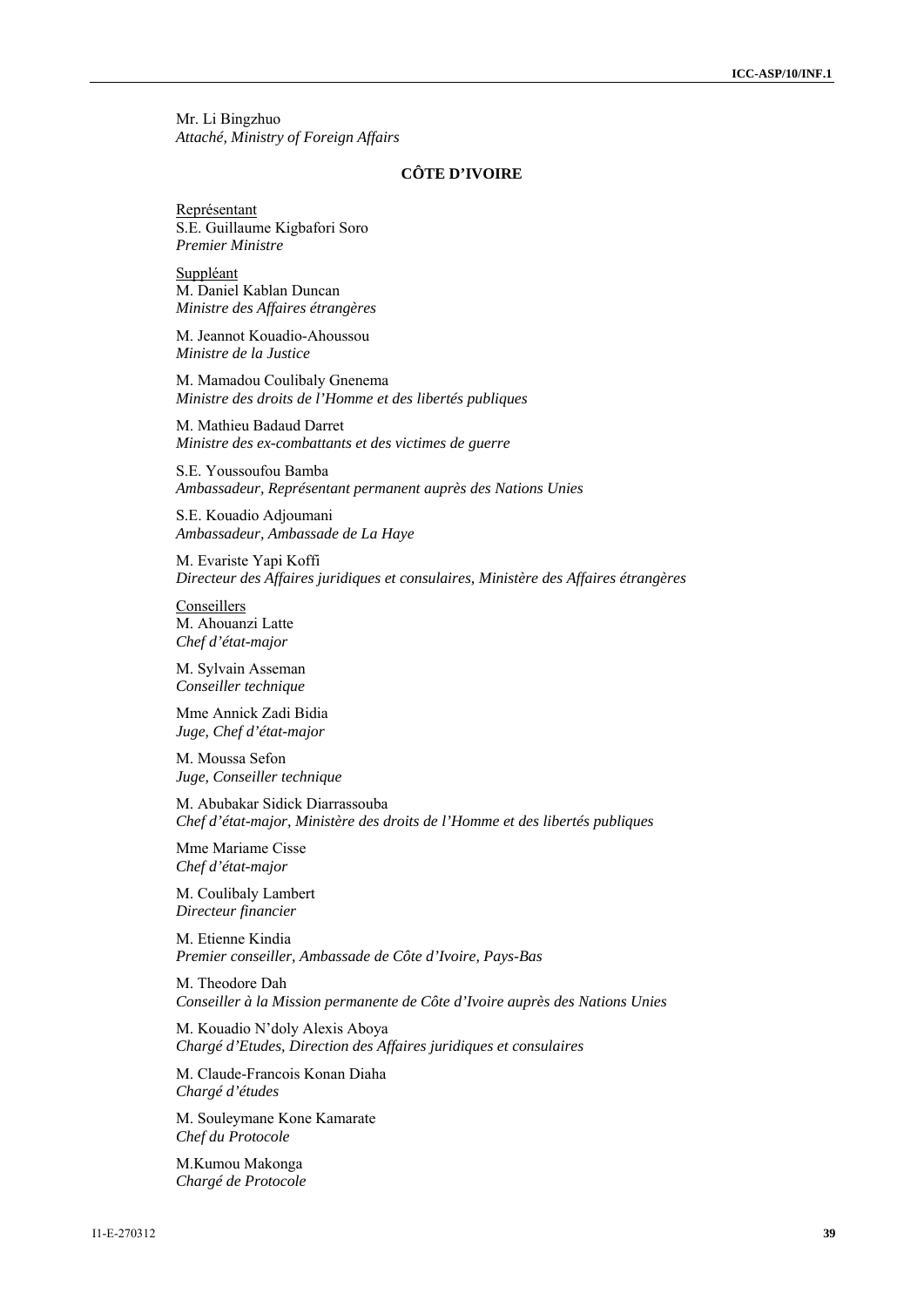M. Raphael Ya Komenan *Chargé de Mission* 

#### **CUBA**

Representante S.E. Sr. Pedro Núñez Mosquera *Embajador, Representante Permanente ante las Naciones Unidas* 

Suplente S.E. Sr. Oscar León González *Embajador, Representante Permanente Alterno ante las Naciones Unidas* 

Consejero Sr. Lester Delgado Sánchez *Segundo Secretario, Misión Permanente ante las Naciones Unidas* 

# **EGYPT**

**Representative** H.E. Mr. Maged A. Abdelaziz *Ambassador, Permanent Representative to the United Nations* 

**Alternates** Mr. Hatem Tag-Eldin *Deputy Permanent Representative to the United Nations* 

Mr. Osama Abdelkhalek *Deputy Permanent Representative to the United Nations* 

Mr. Amr Elbamamy *First Secretary, Permanent Mission to the United Nations* 

Mr. Ibrahim Salem *Second Secretary, Permanent Mission to the United Nations* 

#### **EL SALVADOR**

# **ERITREA**

# **ETHIOPIA**

#### **GUATEMALA**

#### **GUINEA-BISSAU**

# **HAITI**

# **HOLY SEE**

# **INDIA**

#### **INDONESIA**

#### **IRAN (ISLAMIC REPUBLIC OF)**

Representative H.E. Mr. Eshagh Al Habib *Ambassador, Permanent Mission to the United Nations* 

Alternate Mr. Khodadad Seifi Pargou *First Secretary, Permanent Mission to the United Nations*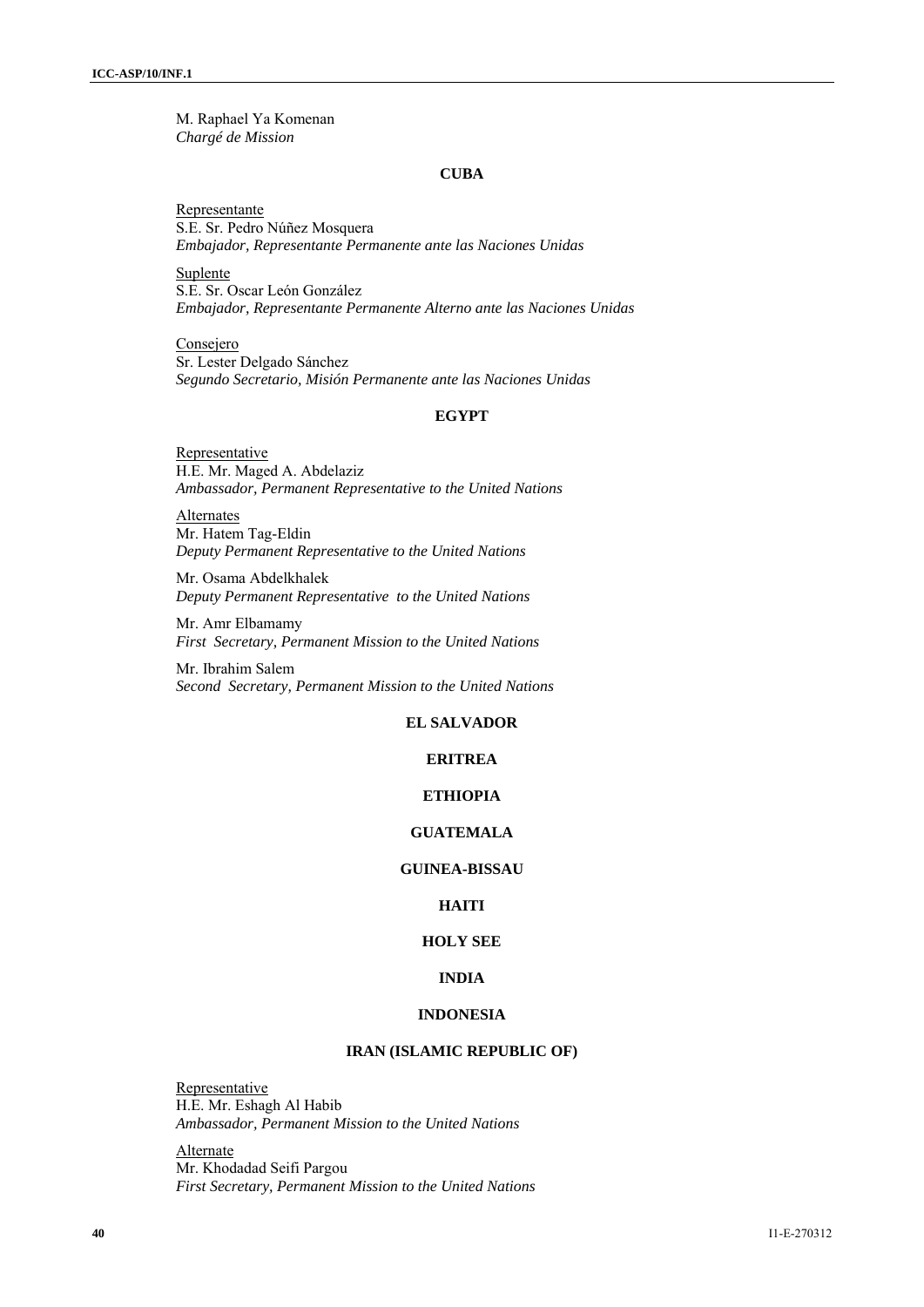# **IRAQ**

#### **ISRAEL**

**Representative** Ms. Ady Schonmann *Legal Adviser, Permanent Mission to the United Nations* 

Alternate Mr. Shavit Matias *Deputy Attorney General* 

Mr. Roy Schöndorf *Director Department of Special International Affairs, Ministry of Justice* 

Mr. Gil Avriel *Legal Advisor* 

#### **JAMAICA**

# **KAZAKHSTAN**

# **KUWAIT**

#### **KYRGYZSTAN**

#### **LIBYAN ARAB JAMAHIRIYA**

# **MALAYSIA**

#### **MONACO**

# **MOROCCO**

# **MOZAMBIQUE**

#### **NEPAL**

# **NICARAGUA**

# **OMAN**

Representative Sheikh Faisal Omar Al-Marhoon *Chargé d'Affaires, General Directorate of Planning and Director International Cooperation Department, Ministry of Justice* 

Alternates Mr. Mahmood bin Ahmed al-Barashdi *First Assistant Counsellor, Ministry of Legal Affairs* 

Mr. Khalifa bin Hamed Al-Faari *Royal Oman Police* 

# **PAKISTAN**

# **QATAR**

**Representative** H.E. Mr. Massoud Mohammed Al-Amri *President of the Court of Cassation, Supreme Judicial Council*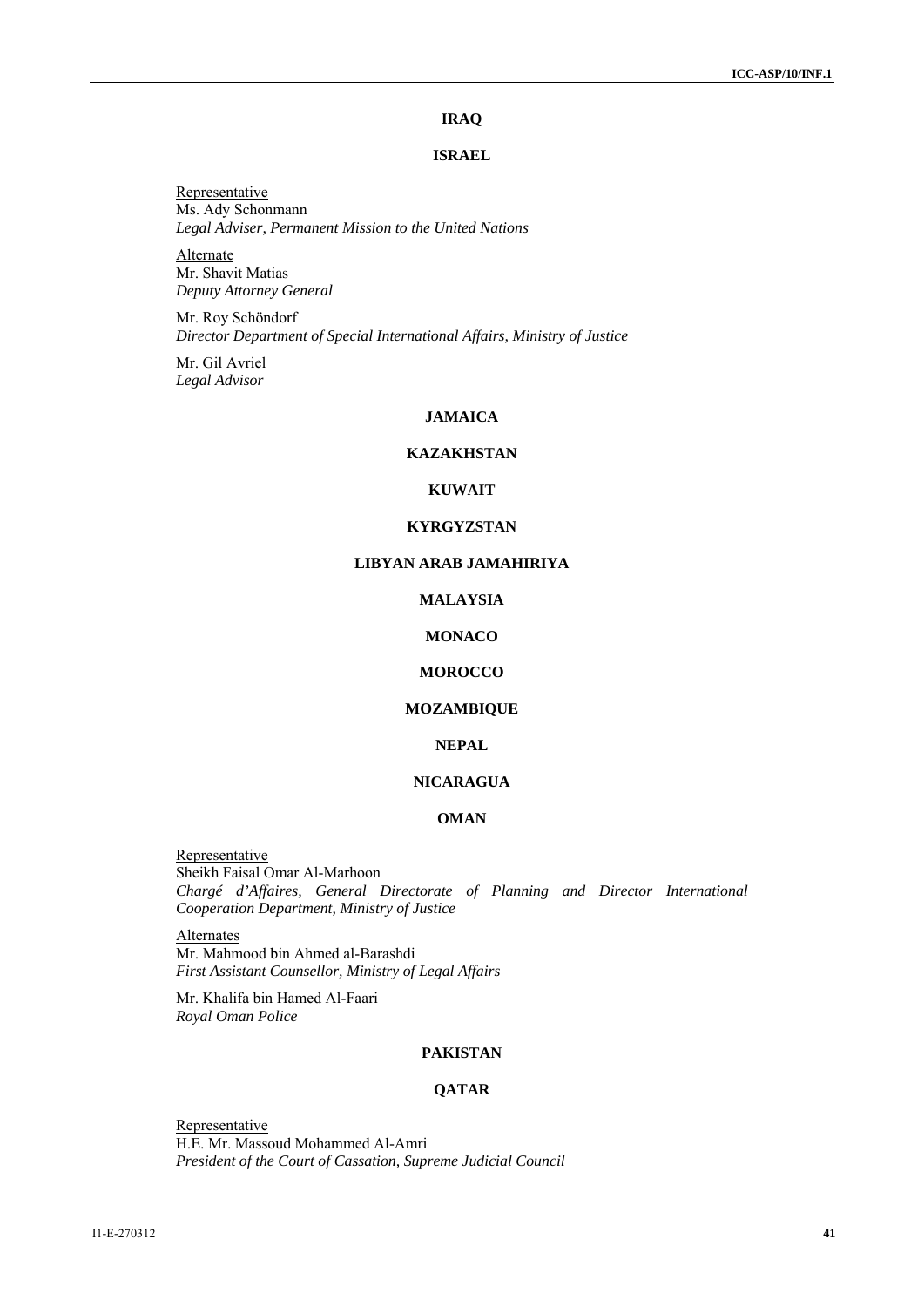**Alternates** Mr. Ibrahim Saleh Al-Nassf *Vice President, Court of Appeal* 

Mr. Abdulla Saleh Alhudafi *Judge, Court of Appeal* 

Mr. Ahmed Hassan Al Kawari *Chief of Staff of the President of the Supreme Judicial Council* 

Mr. Ahmed Hassan Al Kawari *Chief of Staff of the President, Supreme Judicial Council* 

Mr. Bakr Ryad Al-Kaissi *Legal Adviser, Office of the President, Supreme Judicial Council* 

# **RUSSIAN FEDERATION**

# **SAO TOME AND PRINCIPE**

#### **SAUDI ARABIA**

**Representative** Mr. Said N.Alhereesn *Counsellor, Ministry of Justice* 

**Alternates** Mr. Ibrahim A. Aljanh *Counsellor, Ministry of Justice* 

Mr.Ali A. Alhidan *Ministry of Justice*

# **SINGAPORE**

#### **SOLOMON ISLANDS**

# **SRI LANKA**

#### **SUDAN**

# **SYRIAN ARAB REPUBLIC**

# **THAILAND**

#### **TOGO**

#### **TURKEY**

#### **UKRAINE**

#### **UNITED ARAB EMIRATES**

**Representative** H.E. Mr. Ahmed Al-Jarman *Ambassador, Permanent Representative to the United Nations* 

Alternates Mr. Yousef H. Al-Moutawa *Senior General Advocate, General Prosecution* 

H.E. Judge Ali Hassan Al Hashmi *Chief of Criminal Directorate, Abu Dhabi Court*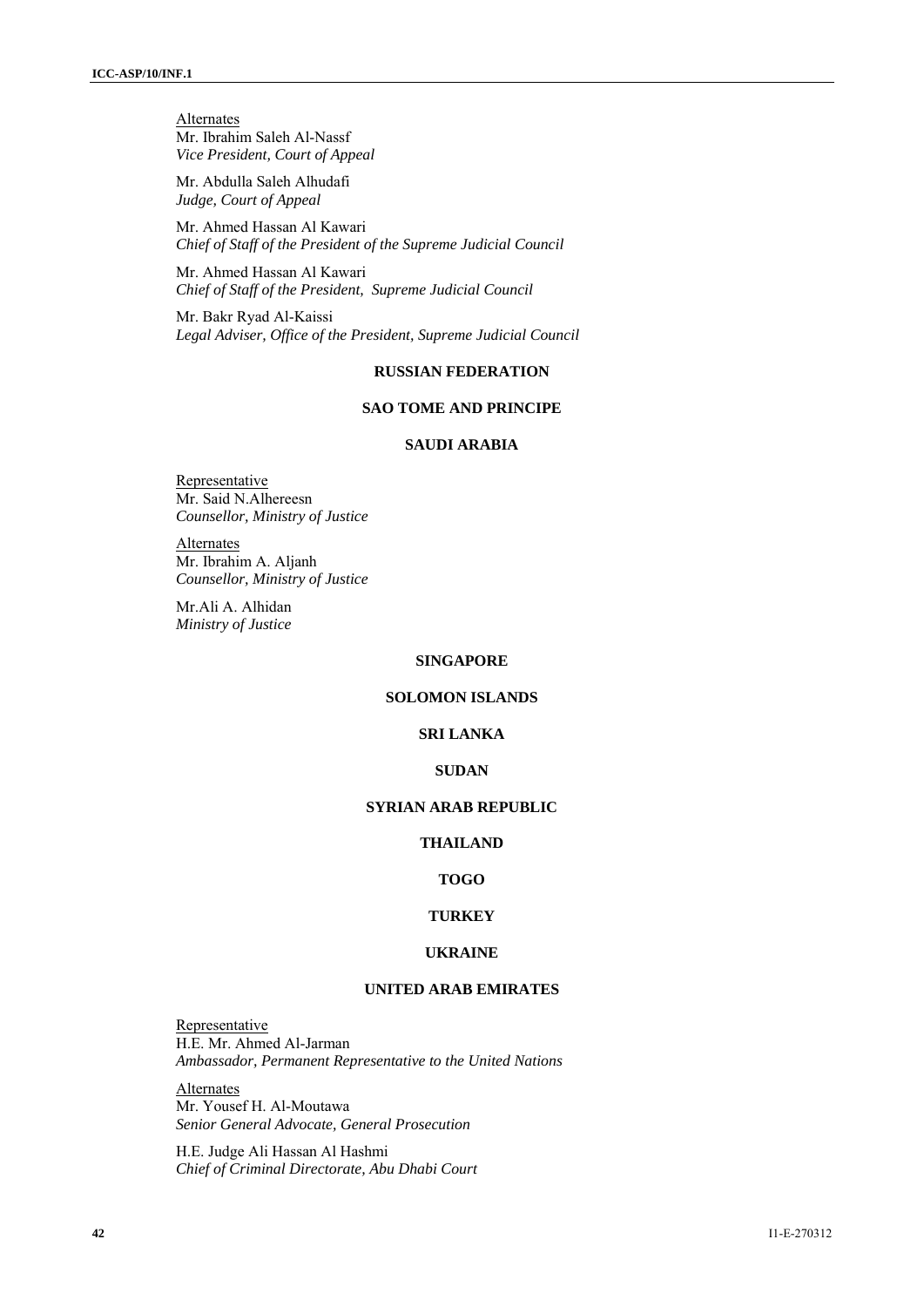H.E. Judge Saeed Salem Bin Sarm *Dubai Appeals Court* 

Mr. Tariq A. Al-Rashed *Chief Prosecutor, Ajman Prosecution* 

Mr. Mohammed S. Al Shibli *Chief Prosecutor, Abu Dhabi Judicial Department* 

Mr. Ali A. Alshemaili *Third Secretary, Permanent Mission to the United Nations* 

Mr. Faisal A. Al Zarooni *Third Secretary, Permanent Mission to the United Nations* 

Mr. Rashed M. Al Seraidi *Armed Forces* 

Mr. Mohamed S. Al Kaabi *Armed Forces* 

#### **UNITED STATES OF AMERICA**

Representatives Mr. Harold Hongju Koh *Legal Adviser, Department of State* 

H.E. Mr. Stephen Rapp *Ambassador-at-Large, Office of War and Crimes Issues, Department of State* 

Alternates Ms. Rachel Goldbrenner *Special Advisor, Office of War and Crimes Issues, Department of State* 

Mr. Todd Buchwald *Assistant Legal Adviser, Department of State* 

Advisers Mr. Evan Brewer *Legal Intern, Permanent Mission to the United Nations* 

Ms. Anna Cave *Special Adviser, Office of War and Crimes Issues, Department of State* 

Mr. Karl Chang *Associate General Counsel, Office of the General Counsel, Department of State* 

Mayor Erik Coyne *Deputy Legal Counsel, Office of the General Counsel, Department of Defense* 

Ms. Christina Giffin *Senior Trial Attorney, Criminal Division, Department of Justice* 

Colonel Richard Gross *Interim Legal Counselor to the Joint Chiefs of Staff,Department of Defense* 

Mr. Steven Hill *Counselor, Permanent Mission to the United Nations* 

Ms. Carole Jackson *Special Adviser, Office of War and Crimes Issues, Department of State* 

Mr. John Kim *Legal Adviser, United States Embassy The Hague, Department of State* 

Ms. Emily Kimball *Attorney Adviser, Office of the Legal Adviser, Bureau of United Nations Affairs, Department of State*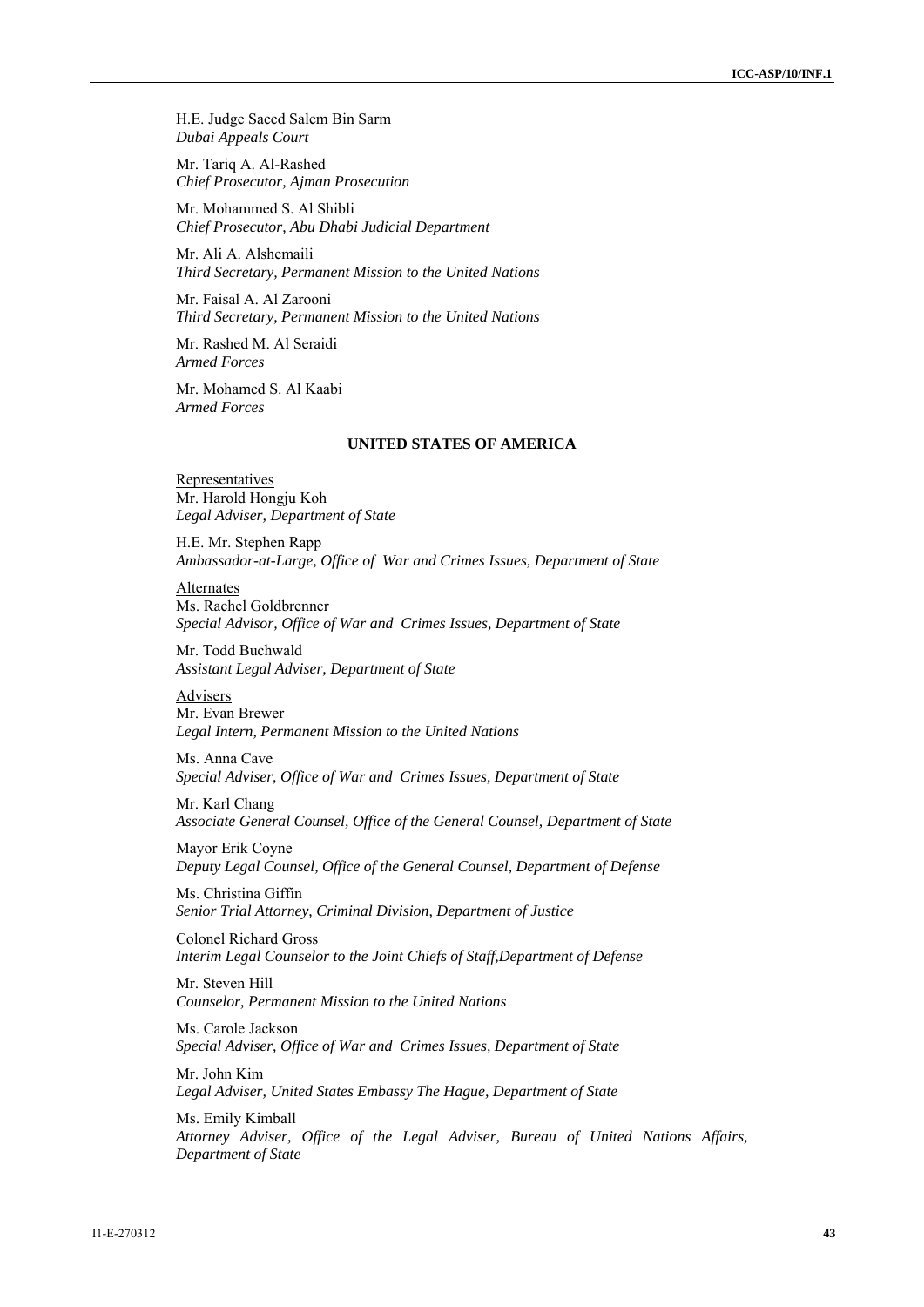Ms. Natalie Kolb *Military Adviser, Office of War and Crimes Issues, Department of State*

Ms. Adrienne Lesnick *Adviser, United States Mission to the United Nations*

Mr. William Lietzau *Deputy Assistant Secretary of Defense, Rule of Law and Detainee Policy, Department of Defense* 

Mr. Steve Pomper *Director for War Crimes and Atrocities, National Security Council* 

Mr. Mark Simonoff *Legal Adviser, Permanent Mission to the United Nations*

Mr. Michael Surgalla *Senior Attorney, Human Rights and Special Prosecutions, Criminal Division, Department of Justice*

Mr. Ryan Vogel *Foreign Affairs Specialist, Office of the Secretary of Defense, Department of State*

Ms. Beth Van Schaack *Associate Professor, Santa Clara University School of Law, Public Delegate* 

# **UZBEKISTAN**

# **VANUATU**

**Representative** Ms. Roline Lesines Tekon *Head, Treaties and Conventions Division, Department of Foreign Affairs* 

#### **VIETNAM**

#### **YEMEN**

# **ZIMBABWE**

Representative H.E. Mr. P.A. Chinamasa *Minister of Justice and Legal Affairs* 

**Advisers** Mrs. Prischillah. Murinda

Mr. Remember. Benjamin

Mr. Frank. Kamangeni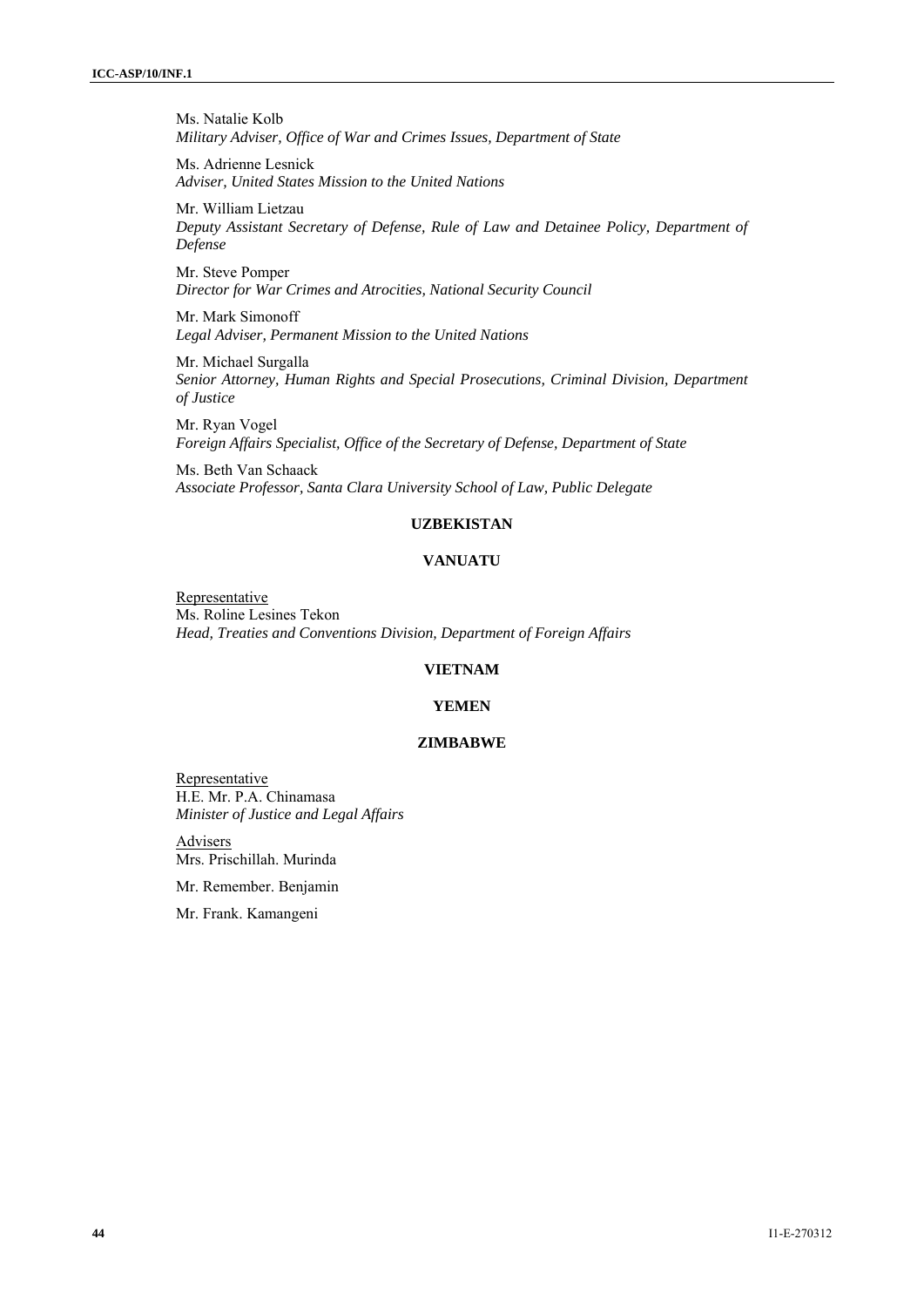# **III. States invited to be present during the work of the Assembly/ Les États invités à se faire représenter aux travaux de l'Assemblée/ Los Estados invitados a que asistieran a los trabajos de la Asamblea**

**BHUTAN** 

**DEMOCRATIC PEOPLE'S REPUBLIC OF KOREA** 

**EQUATORIAL GUINEA** 

# **KIRIBATI**

# **LAO PEOPLE'S DEMOCRATIC REPUBLIC**

**LEBANON** 

# **MAURITANIA**

# **MICRONESIA (FEDERATED STATES OF)**

**MYANMAR** 

**NIUE** 

**PALAU** 

#### **PAPUA NEW GUINEA**

**RWANDA** 

**SOMALIA** 

**SWAZILAND** 

**TONGA** 

**TURKMENISTAN** 

**TUVALU**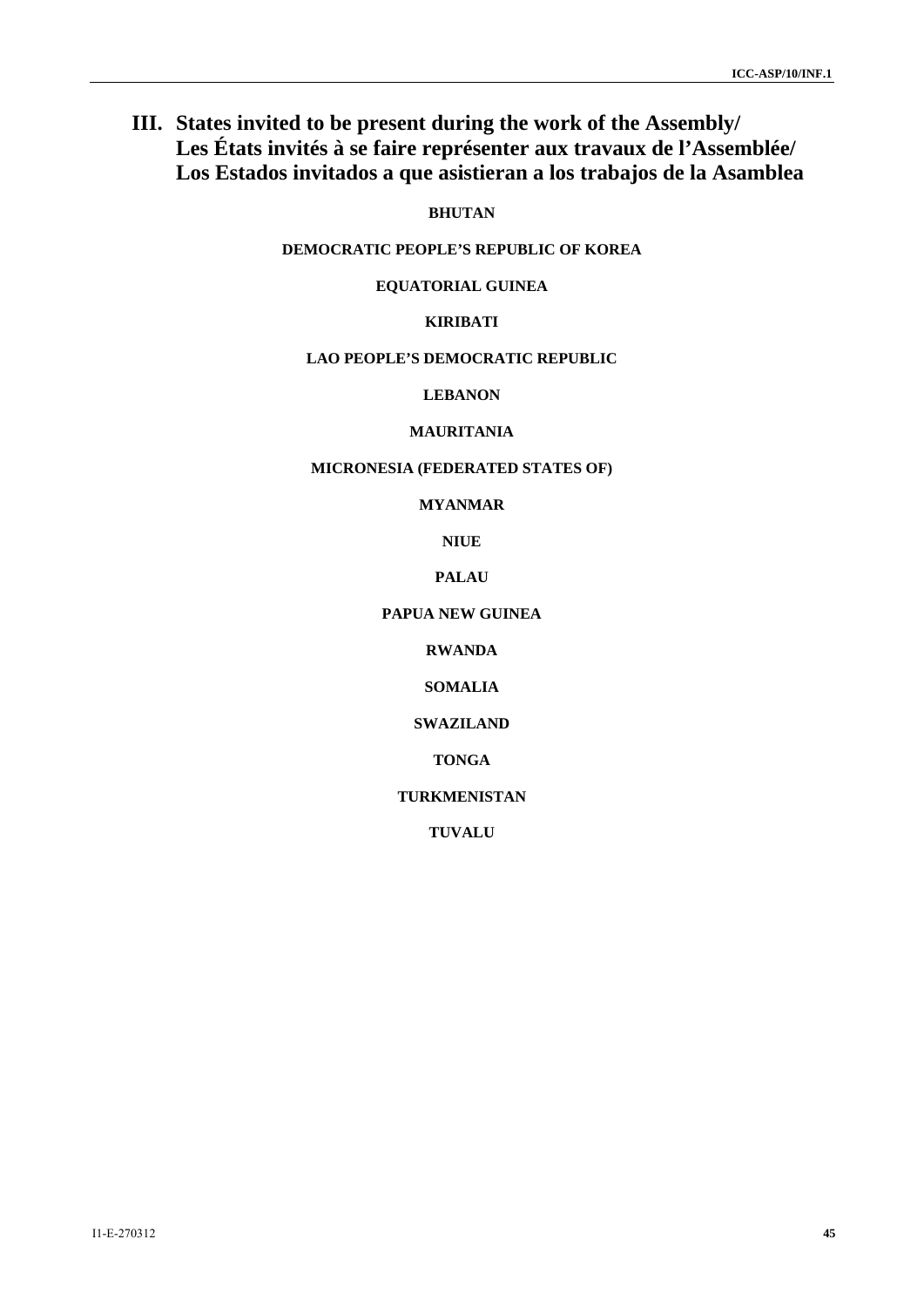# **IV. Entities, intergovernmental organizations and other entities/ Entités, organisations intergouvernementales et autres entités/ Entidades, organizaciones intergubernamentales y otras entidades**

#### **Palestine**

# **Commonwealth Secretariat**

Representative Mr. Akbar Khan *Director of the Legal and Constitutional Affairs Division* 

# **Council of the European Union**

**Representative** Mr. Rafael de Bustamante *European Union Focal Point for the International Criminal Court* 

#### **International Atomic Energy Agency**

**International Committee of the Red Cross** 

**International Criminal Tribunal for Rwanda** 

**International Humanitarian Fact-Finding Commission** 

**International Organization of la Francophonie** 

**International Tribunal for the Law of the Sea** 

# **Office of the United Nations High Commissioner for Refugees**

# **Partners in Population and Development**

**Special Court for Sierra Leone** 

# **Special Tribunal for Lebanon**

Representative Ms. Giorgia Tortora *Liaison Officer* 

#### **United Nations Crime and Justice Research Institute**

Representative Ms. Simone Monasebian *UNODC Liaison Office, New York* 

**University for Peace**